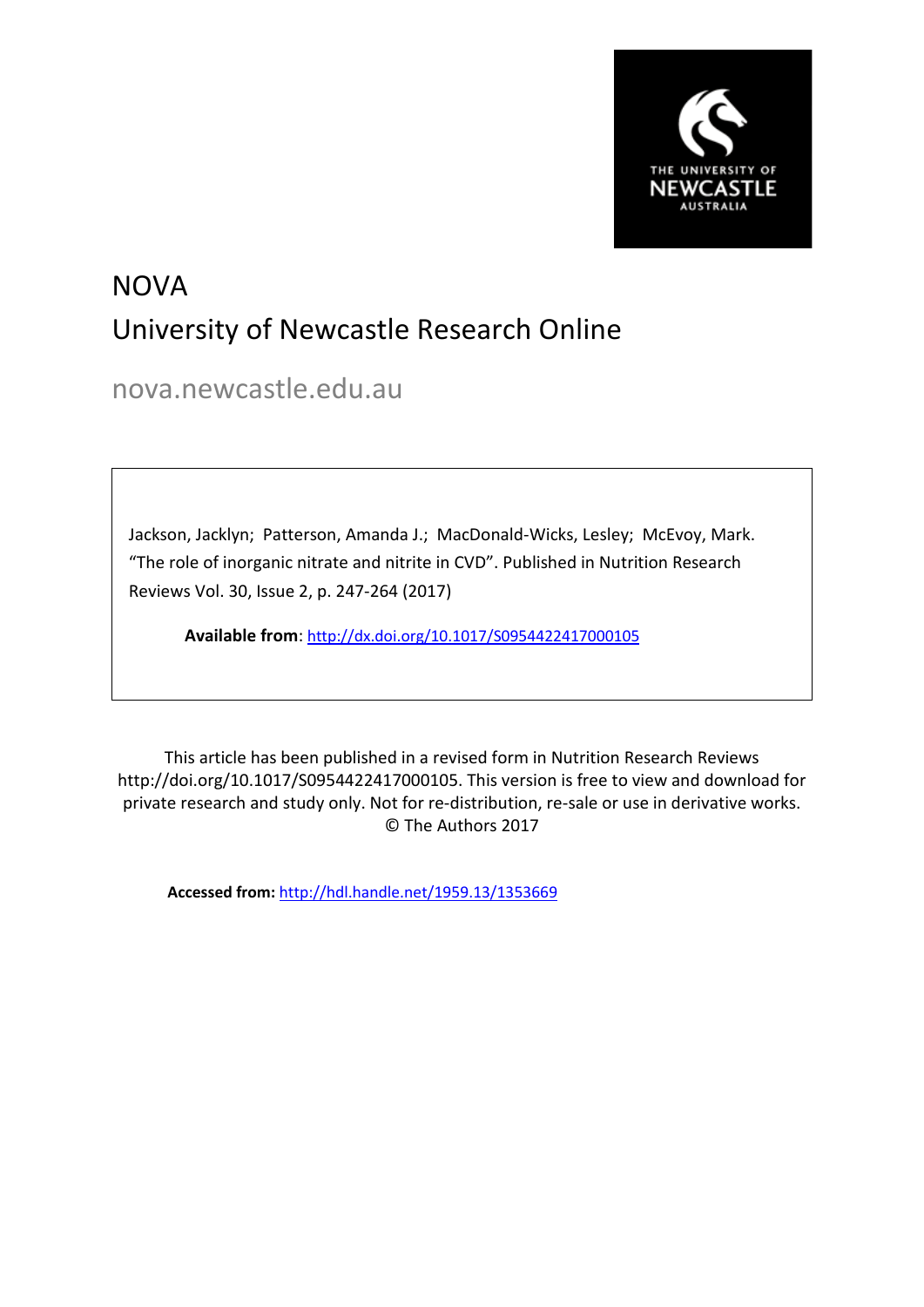| $\mathbf{1}$           | The role of inorganic nitrate and nitrite in cardiovascular disease                                                                                             |
|------------------------|-----------------------------------------------------------------------------------------------------------------------------------------------------------------|
| $\overline{2}$         |                                                                                                                                                                 |
| 3                      | Jacklyn Jackson <sup>1</sup> , Amanda Patterson <sup>2</sup> , Lesley MacDonald-Wicks <sup>2</sup> and Mark McEvoy <sup>3</sup>                                 |
| 4                      |                                                                                                                                                                 |
| 5<br>6                 | <sup>1</sup> School of Health Sciences, Faculty of Health and Medicine, University of Newcastle, University<br>Drive, Callaghan, NSW, Australia                 |
| $\overline{7}$<br>8    | <sup>2</sup> Priority Research Centre in Physical Activity and Nutrition, University of Newcastle, University<br>Drive, Callaghan, NSW, Australia               |
| $\boldsymbol{9}$<br>10 | <sup>3</sup> Centre for Clinical Epidemiology and Biostatistics, Hunter Medical Research Institute, University<br>of Newcastle, Callaghan, NSW, 2309, Australia |
| 11                     |                                                                                                                                                                 |
| 12                     | <b>Corresponding author:</b>                                                                                                                                    |
| 13                     | Mark McEvoy                                                                                                                                                     |
| 14                     | Centre for Clinical Epidemiology and Biostatistics, Hunter Medical Research Institute,                                                                          |
| 15                     | University of Newcastle                                                                                                                                         |
| 16                     | University Drive, Callaghan, NSW, Australia.                                                                                                                    |
| 17                     | E-mail: Mark.Mcevoy@newcastle.edu.au                                                                                                                            |
| 18                     | Tel: +61 2 4042 0518                                                                                                                                            |
| 19                     | Shortened title: Inorganic nitrate in cardiovascular disease                                                                                                    |
| 20                     | Keywords: nitrate, nitrite, cardiovascular disease, review                                                                                                      |
| 21                     |                                                                                                                                                                 |
| 22                     |                                                                                                                                                                 |
| 23                     |                                                                                                                                                                 |
| 24                     |                                                                                                                                                                 |
| 25                     |                                                                                                                                                                 |
| 26                     |                                                                                                                                                                 |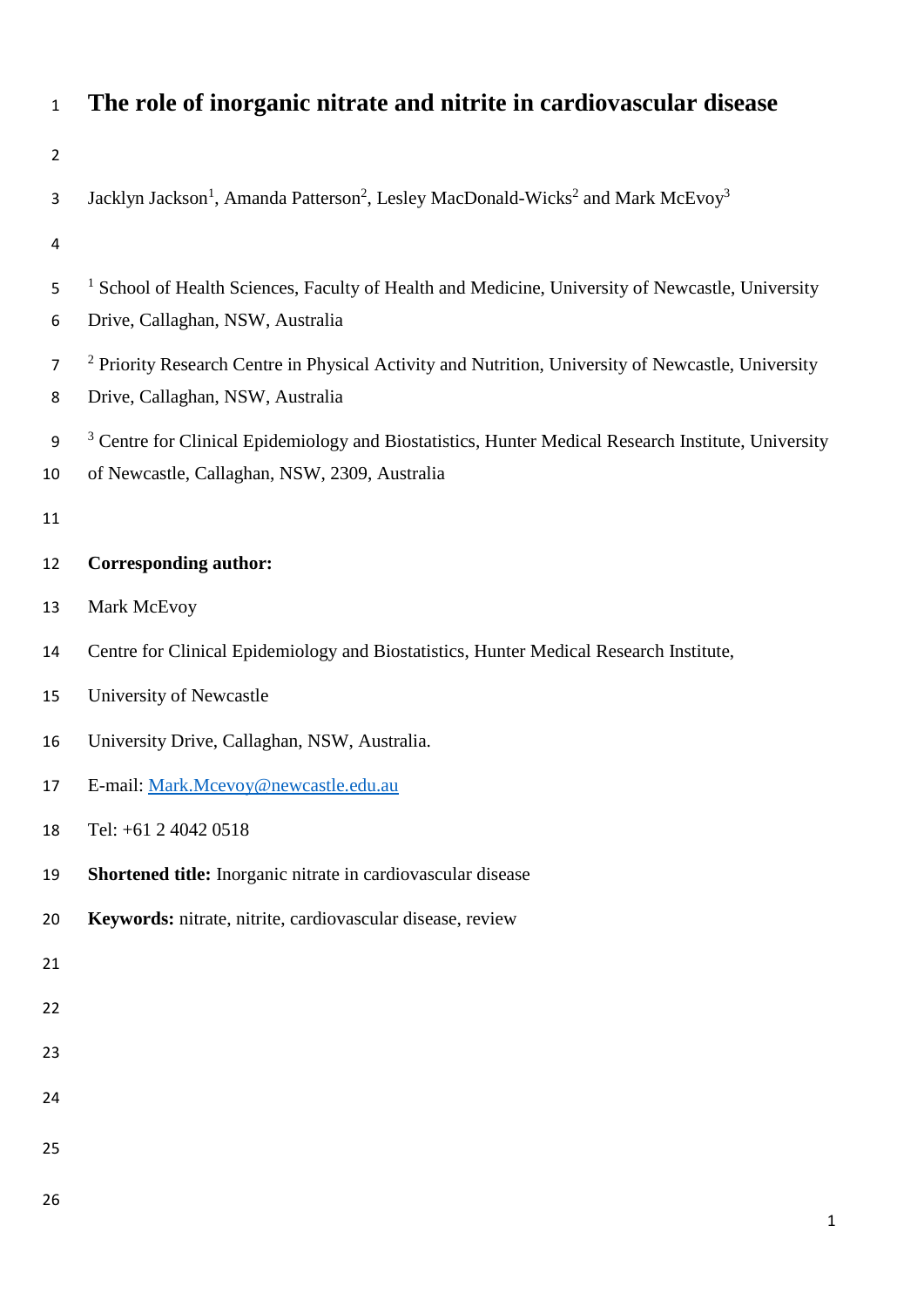## **Abstract**

 Cardiovascular disease is the leading cause of death worldwide, a consequence of mostly poor lifestyle and dietary behaviours. Although whole fruit and vegetable consumption has been consistently shown to reduce cardiovascular disease risk, the exact protective constituents of these foods are yet to be clearly identified. A recent and biologically plausible hypothesis supporting the cardio-protective effects of vegetables has been linked to their inorganic nitrate content. Approximately 60-80% inorganic nitrate exposure in the human diet is contributed from vegetable consumption. Although inorganic nitrate is a relatively stable molecule, under specific conditions it can be metabolised in the body to produce nitric oxide via the newly discovered nitrate-nitrite-nitric oxide pathway. Nitric oxide is a major signalling molecule in the human body, and has a key role in maintaining vascular tone, smooth muscle cell proliferation, platelet activity and inflammation. Currently, there is accumulating evidence demonstrating that inorganic nitrate can lead to lower blood pressure and improved vascular compliance in humans. The aim of this review is to present an informative, balanced and critical review of the current evidence investigating the role of inorganic nitrate and nitrite in the development, prevention and/or treatment of cardiovascular disease. Although there is evidence supporting short term inorganic nitrate intakes for reduced blood pressure, there is a severe lack of research examining the role of long-term nitrate intakes in the treatment and/or prevention of hard cardiovascular disease outcomes, such as myocardial infarction and cardiovascular mortality. Epidemiological evidence is needed in this field to justify continued research efforts.

#### **Introduction**

 Despite major medical research advancements over the past 50 years, cardiovascular disease (CVD) remains the leading cause of death worldwide and is responsible for 39% of non-communicable 51 disease (NCD) deaths in populations aged under 70 years old<sup>(1)</sup>. The leading NCD risk factor is hypertension, which is responsible for 13% of global deaths each year and is a major risk factor for 53 coronary artery disease (CAD), ischemic heart disease (IHD) and stroke<sup>(1)</sup>.

 The pathogenesis of CVD is influenced by a variety of risk factors that can be broadly categorised 56 as either modifiable or non-modifiable<sup>(2)</sup>. Non-modifiable risk factors cannot be controlled through intervention and include advancing age, gender (men at greater risk than pre-menopausal women; 58 post-menopausal women at greater risk than men), ethnicity and family history of  $CVD^{(2)}$ . Modifiable risk factors on the other hand, have the ability to be manipulated through intervention in

60 order to control, treat or modify the risk factor<sup>(2)</sup>. Established modifiable risk factors for CVD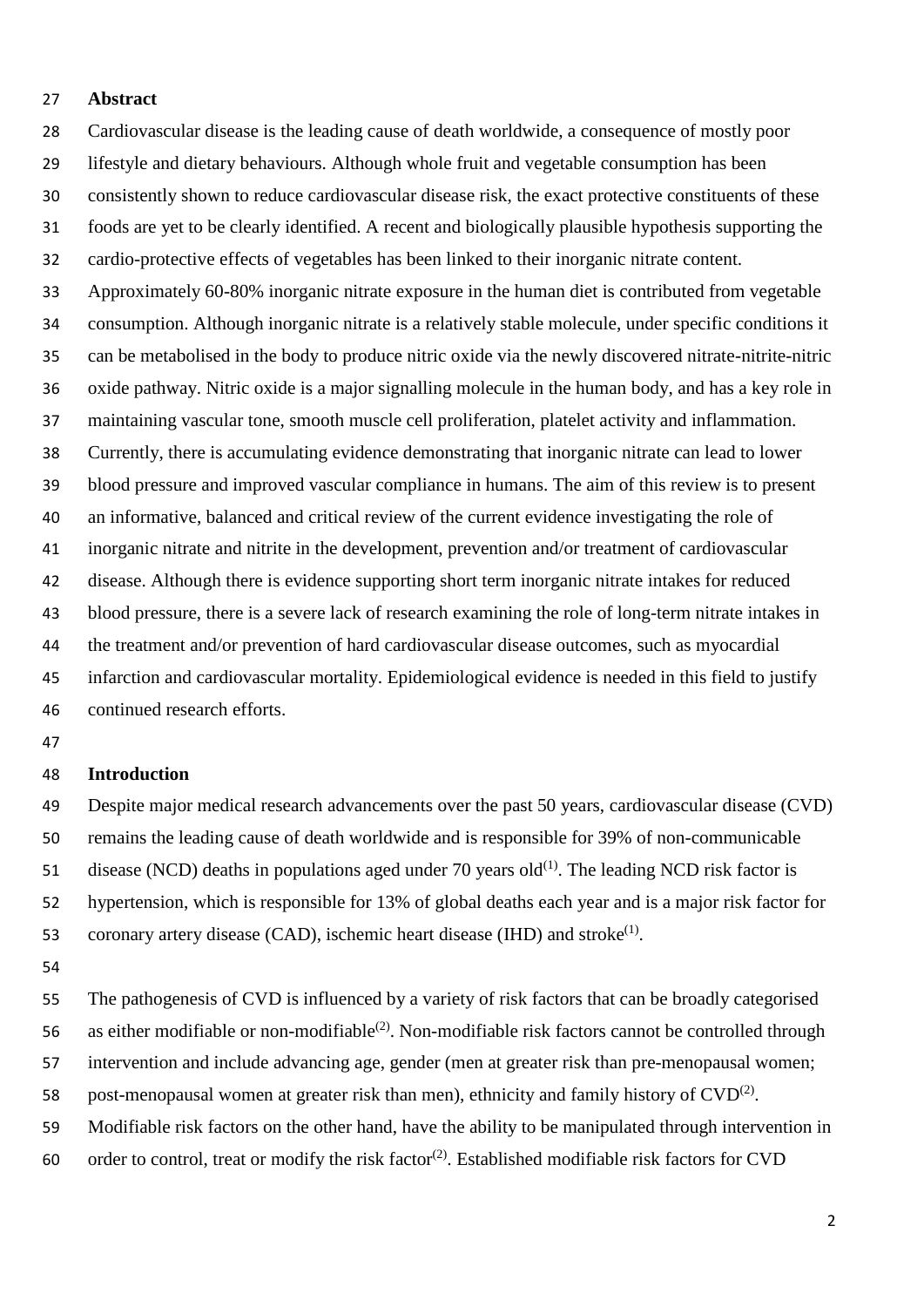include hypertension, tobacco use, raised blood glucose, physical inactivity, unhealthy diet, raised 62 blood cholesterol/lipids and overweight and obesity<sup>(2)</sup>.

 Implementation of various lifestyle strategies which target specific modifiable risk factors can 64 reduce the risk of CVD by up to  $80\%$ <sup>(1; 2)</sup>. Thus indicating that CVD is a chronic and mostly lifestyle induced disease, to which the majority of current mortality is the consequence of previous exposures to behavioural risk factors such as inappropriate nutrition, insufficient physical activity 67 and tobacco exposure  $(2, 3, 4, 5)$ . In addition, excess weight and central obesity, increased blood pressure, dyslipidaemia, diabetes and low cardiorespiratory fitness are among the factors 69 contributing principally to CVD risk<sup> $(2, 6)$ </sup>.

 Given the scope and prevalence of CVD within our current food and lifestyle environment, it is clear that preventative measures are the most appropriate to deal with this global health issue in order to reduce the costs to both the community (through improved quality of life) and governments 73 through a reduction in hospitalizations, medication use and rehabilitation<sup>(2)</sup>. Although behavioural factors such as smoking cessation and increased physical activity appear relatively straight forward targets for public health preventative interventions, the definition of a perceived "healthy" diet has changed over time leading to a general sense of public confusion and uncertainty surrounding the 77 topic  $(7; 8)$ .

 Currently, the most compelling dietary evidence for CVD prevention is linked to whole diet approaches such as the Mediterranean and DASH (Dietary Approaches to Stop Hypertension) diets  $(7, 9)$ . Although the cardio-protective effects of these diets may be credited to a whole diet/whole food effect, some individual nutritive components of these foods have also been extensively investigated.

 The investigation of single nutritive components demonstrates the evidence is less clear, this is especially noticeable for fruit and vegetable constituents. While whole fruit and vegetable consumption has been consistently shown to reduce CVD risk, as evidenced by various prospective studies showing a direct inverse association between fruit and vegetable intakes and the 87 development of CVD events such as myocardial infarction (MI) and stroke<sup>(10; 11; 12; 13)</sup>, the various constituents of fruits and vegetables such as vitamin C, polyphenols, fibre and antioxidants are yet to clearly demonstrate a beneficial link or a physiological pathway for their individual effect<sup>(14; 15; 16; 9</sup> 90  $17; 18$ .

 A recent and biologically plausible hypothesis for the cardio-protective and blood pressure lowering 92 effect of vegetables has been linked to their inorganic nitrate  $(NO<sub>3</sub>^-)/$ nitrite  $(NO<sub>2</sub>^-)$  content <sup>(19)</sup>. Support for this hypothesis has been implied in studies indicating that nitrate rich green leafy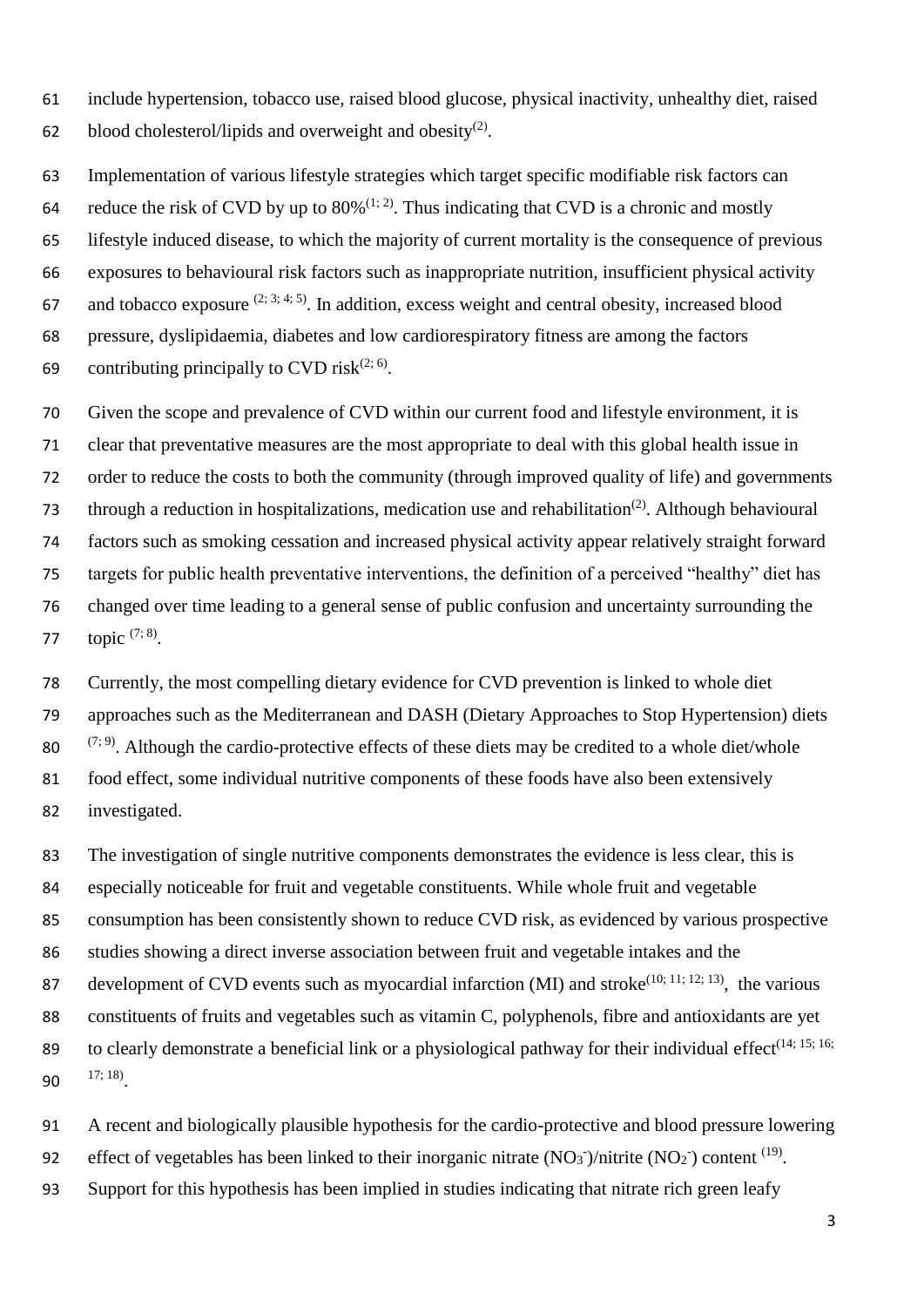- vegetables and vitamin C rich fruits and vegetables contribute most to the apparent cardiovascular
- 95 protective effect of total fruit and vegetable intake  $(20; 21)$ . Additionally, cardio-protective diets
- including the DASH, Mediterranean and Traditional Japanese diets have been shown to naturally
- contain high quantities of inorganic nitrate (147-1222 mg/d) relative to a typical Western style diet
- 98  $(-75mg/d)^{(22; 23; 24)}$ .
- 99 Within the human body, inorganic nitrate/nitrite  $(NO<sub>x</sub>)$  can be metabolised to produce nitric oxide
- 100 (NO) (Figure 1.)  $(25; 26)$ . NO is a highly valuable signalling molecule and has been demonstrated to
- mediate favourable effects on blood pressure control, platelet function, vascular health and exercise
- 102 performance  $(27; 28; 29; 30)$ . In addition, the utility of inorganic NO<sub>x</sub> as a NO donor may be of
- particular relevance given that one serving of nitrate rich vegetables (such as beetroot) has been
- estimated to produce more NO under specific conditions than can be endogenously formed by the
- 105 classical L-arginine-Nitric-Oxide-Synthases pathway each day<sup>(19; 31; 32)</sup>.
- 106 Currently, the true effect dietary/inorganic  $N_{\alpha}$  may have on CVD risk factors and outcomes is
- poorly understood, but it is a highly worthwhile line of investigation given that an increased daily
- consumption of nitrate intake represents a potential low cost and simple treatment option for
- reducing CVD burden.
- **Figure 1. The fate of dietary nitrate.** Nitrate is systematically absorbed becoming concentrated in
- the salivary glands and part of the salivary circulation. Salivary nitrate is reduced to nitrite by oral
- bacteria. In the stomach nitrite may produce NO. Nitrite transported in arterial circulation can be
- 113 reduced to NO in low oxygen concentrations which can lead to vasodilation and reductions in blood 114 bressure (from Webb et al. 2008<sup> $(33)$ </sup>).

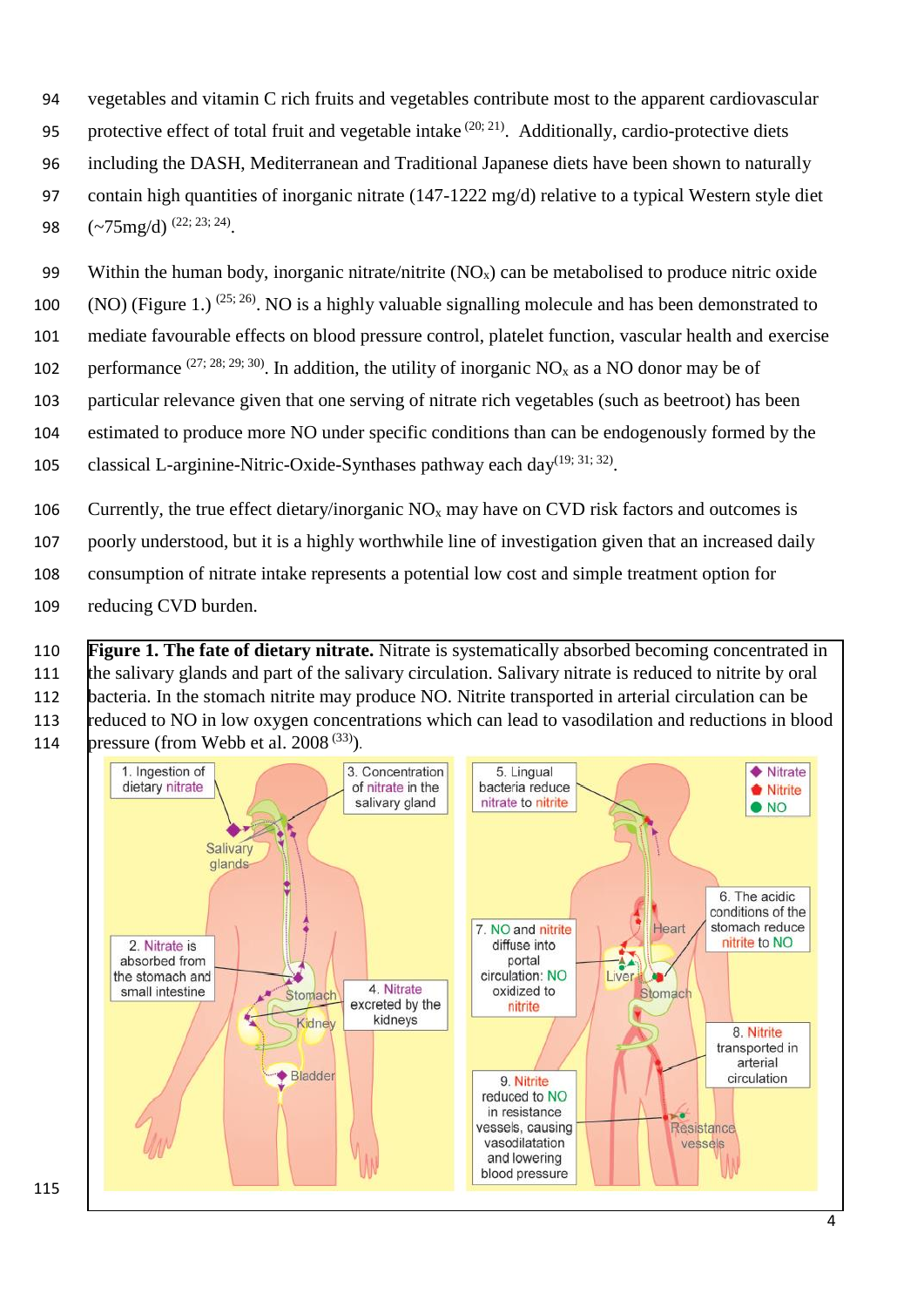- 116 **Production of nitric oxide in the body**
- 117 **Endogenous production via the L-arginine nitric oxide synthase pathway**
- 118 The notion that  $NO<sub>x</sub>$  could be produced endogenously in the body was first considered in the early
- 119 1980s, upon finding that  $NO<sub>x</sub>$  excretion was exceeding quantities of ingestion in animal and human
- 120 models<sup>(34; 35)</sup>. Later it was demonstrated that L-arginine was the substrate for synthesizing nitrogen
- 121 oxides endogenously via the action of NO synthase (NOS) enzymes<sup> $(36)$ </sup>.
- 122

123 In healthy individuals the L-arginine-NOS pathway can produce sufficient quantities of NO to 124 maintain health (approximately 1.7 mmol/day)<sup>(31; 32)</sup>. However, conditions such as diabetes mellitus,

125 aging, hypercholesterolemia and tobacco exposure have been found to impact the bioactivity of

- 126 endogenously produced NO via one or more of the following functions<sup>(37; 38; 39; 40; 41; 42)</sup>:
- 127 Increased degradation of NO  $^{(38; 42; 43)}$
- 128 Altered phosphorylation and activation of NOS  $(38; 43)$
- 129 Increased production of NOS inhibitors (eg. Asymmetric Dimethylarginine (ADMA)), 130 leading to disruption of NOS activation  $(38; 39; 41; 42; 43)$
- 131 Deficiency of NOS substrate, L-arginine  $(34; 38; 41)$
- 132 Reduced availability of one or more cofactors essential for NOS function  $(34; 38)$

 While appropriate medical management, consumption of a healthy diet and moderate exercise can somewhat reverse these effects, it has been postulated that supplementing portions of the NOS 135 pathway may enhance NOS activity and NO production  $(38; 41; 43)$ . This has been of particular importance given that increased ADMA levels inhibit NOS function and has been cited as the strongest risk predictor of cardiovascular events, and all cause and cardiovascular mortality in 138 people with  $CAD<sup>(44)</sup>$ . Although it remains unclear whether a change in ADMA can alter CVD risk, interventions such as L-arginine supplementation have been shown to improve endothelial-mediated 140 vasodilation in people with elevated ADMA levels $(41; 44)$ .

- 141 As a result, the effect of L-arginine supplementation has been investigated and short term
- 142 supplementation was shown to improve endothelial function and relieve symptoms in patients with
- 143 coronary heart disease<sup> $(45)$ </sup>. Long-term (6 months) supplementation however, demonstrated no
- 144 beneficial effect<sup>(46)</sup>. In fact the long-term L-arginine supplementation lead to increased rates of
- 145 death and less cardiovascular improvements compared to the placebo due to the development of
- 146 arginine toxicity and hyperkalemia (abnormally high serum potassium)<sup>(47; 48)</sup>. In addition, the utility
- 147 of supplementing arginine is questionable given that arginine is classified as a "semi essential" or
- 148 "conditionally essential" amino acid, depending on the developmental stage or health status of the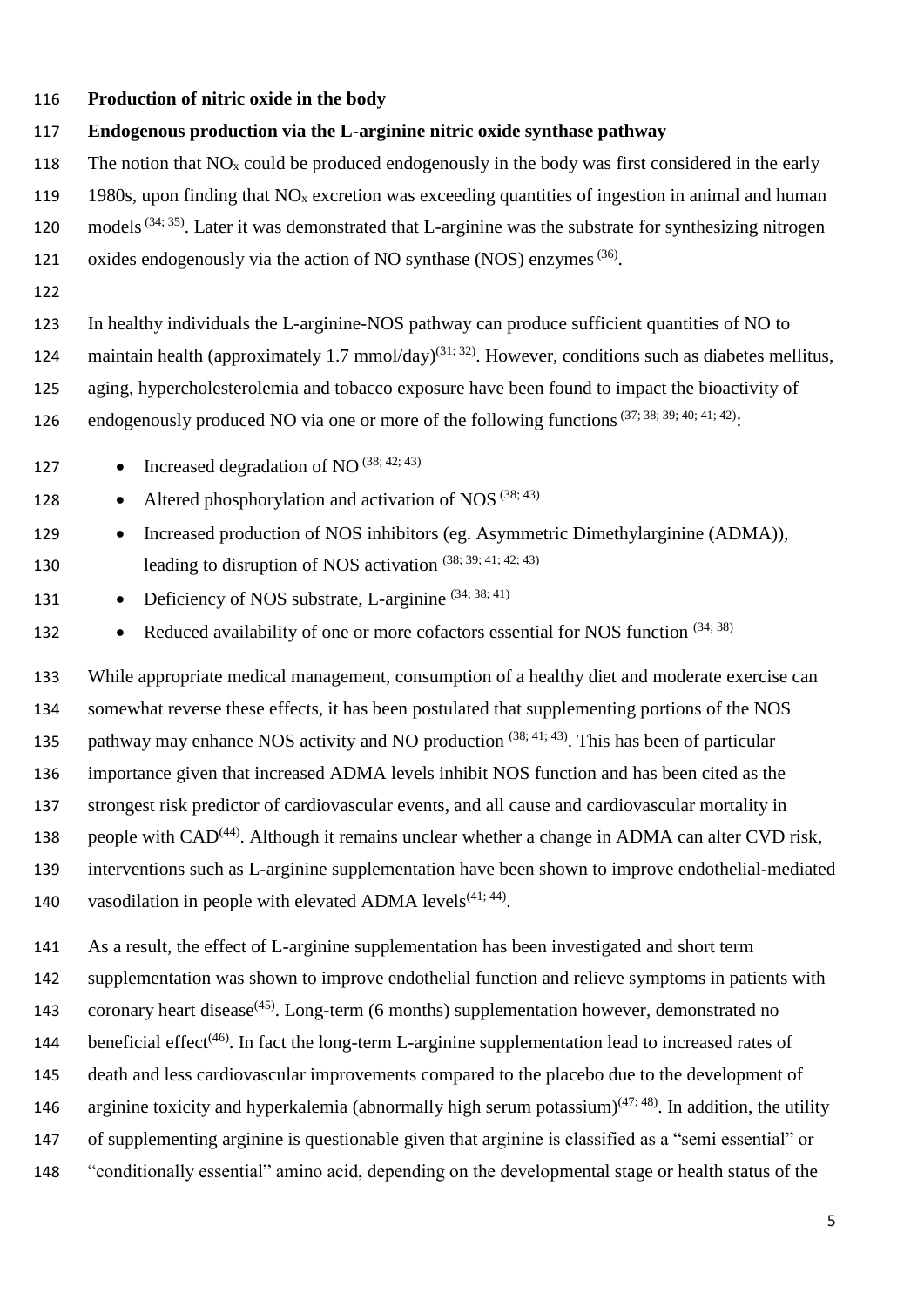149 individual<sup>(49)</sup>. However, it is generally accepted that healthy adults should not need to supplement 150 with arginine as their bodies produce physiologically sufficient amounts<sup> $(48)$ </sup>. Arginine is also highly abundant in the diet, as rich dietary sources include meat, dairy, vegetables, legumes and 152 whole grains<sup> $(48; 49)$ </sup>.

 The "arginine paradox" appears to address this notion, as it refers to the phenomenon that exogenous arginine causes NO mediated biological effects, despite the fact that NOS are theoretically saturated in the substrate L-arginine <sup>(49)</sup>. A recently published cross-sectional study including 2771 men and women investigated whether regular dietary intakes of L-arginine were 157 associated with serum NOx, as an indicator of systemic NO production  $(50)$ . This study found that increased dietary L-arginine intakes were strongly associated with serum NOx, which was independent of the overall dietary patterns of the study participants and other dietary factors, including intakes of high nitrate containing foods (likely due to collection of fasting blood samples) <sup>(50)</sup>. Therefore, although there may be some utility in consuming adequate amounts of arginine, which is readily achieved by consumption of a healthy balanced diet, there appears to be no great benefit for the general population to be using arginine supplements. However, dietary intervention to also consume nitrate rich foods holds much promise for supplementing the NOS pathway via the alternative nitrate-nitrite-NO pathway.

## **The nitrate-nitrite-NO pathway:**

167 Up until the early 1990s, plasma  $NO<sub>x</sub>$  were considered to be biologically inactive end products of NO production in the human body. However it is now clear that under specific conditions nitrate 169 and nitrite anions can be recycled in vivo back to  $NO^{(26; 27; 51; 52)}$ .

 With a bioavailability of 100%, ingested inorganic nitrate is swiftly absorbed in the proximal small intestine leading to significantly raised plasma nitrate concentrations for a period of up to 5-6 hours 173 post nitrate ingestion  $(27; 33; 53; 54; 55)$ . About 75% of this nitrate is excreted at the kidneys, however the other 25% of plasma nitrate is actively extracted by the salivary glands, leading to salivary 175 nitrate concentrations which are  $10-20$  times higher than plasma nitrate concentrations  $(27; 43; 55; 56;$  <sup>57)</sup>. Salivary nitrate accumulation must occur in order for nitrate to be reduced to nitrite, as anaerobic bacteria in the oral cavity use nitrate as an alternative electron acceptor to oxygen during 178 respiration  $(27; 55; 56; 58)$ . When this nitrite rich saliva is swallowed it is reduced in the acidic stomach 179 to produce nitrogen oxides including NO  $(26; 27; 52; 59)$ . Today, this process is widely known as the nitrate-nitrite-NO pathway, and is thought to be one of the body's major sources of NO generation, especially in situations when NO bioavailability via the conventional L-arginine-NOS pathway is compromised. In addition it has been suggested that the nitrate-nitrite-NO pathway may play a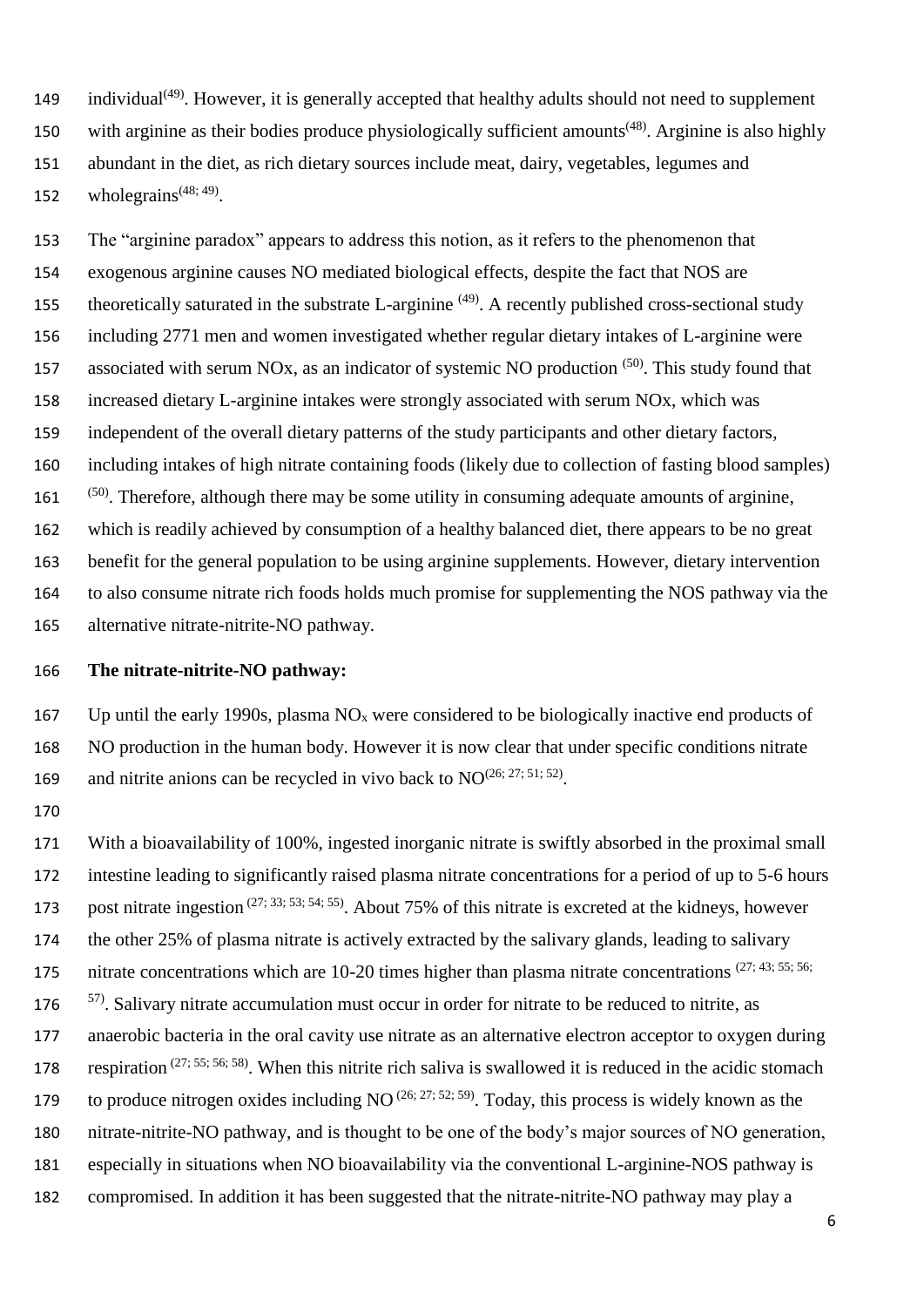- significant role in maintaining levels of bioactive NO and may be critical for maintaining
- 184 cardiovascular homeostasis in the body  $(27, 53, 60)$ .
- Noteworthy factors other than inorganic nitrate and nitrite consumption which have been shown to facilitate the nitrate-nitrite-NO pathway include:
- **The entero-salivary nitrate cycling:** Approximately 25% of plasma nitrate is actively taken up by the salivary glands leading to significant nitrate accumulation in the saliva. Within the oral cavity, anaerobic bacteria reduce nitrate to nitrite via the action of nitrate reductive enzymes. Nitrite rich saliva must be swallowed to produce NO in the acidic stomach.
- The importance of this salivary nitrate cycling has been demonstrated in studies where subjects spat after a dietary load of inorganic nitrate, preventing the opportunity for nitrate to accumulate in the saliva and be reduced to nitrite, therefore preventing NO production 195 and any beneficial effects  $(25, 33, 61)$ .
- **Presence of anaerobic bacteria:** Mammalian bacteria can utilise nitrate as an alternative electron acceptor to oxygen during respiration, and is a vital component of the nitrate-nitrite-198 NO pathway as human cells lack the required nitrate reductase enzymes<sup> $(61)$ </sup>. The importance of these bacteria has been further established in studies of germ free rats, in which gastric 200 NO formation was negligible post dietary nitrate load  $(62)$ . Additionally, human studies have demonstrated that the use of commercial antibacterial mouthwash in humans abolished any blood pressure lowering effects of a dietary nitrate load indicating that the mouthwash killed off the commensal facultative bacteria in the mouth, thus preventing the production of nitrite 204 and NO leading to a loss of beneficial health effects  $(63; 64; 65)$ .
- **Hypoxic conditions:** The rate in which nitrate is reduced to nitrite is 30 times greater during conditions of low oxygen tension, as the oral bacteria use salivary nitrate as an alternative electron acceptor to oxygen during respiration<sup> $(65)$ </sup>. Xanthine oxidoreductase (XOR) has also been shown to catalyse the reduction of nitrite to NO in hypoxic conditions (66; 67; 68). This could also account for the increased production and utility of NO seen in exercising
- 210 skeletal muscle or during myocardial ischemia  $(52; 61; 69)$ .
- It is also important to note that plasma nitrite can be reduced to NO along the physiological 212 oxygen gradient of the circulatory system  $(70)$ . Specifically, deoxygenated haemoglobin in the peripheral circulation can act as a nitrite reductase for NO production, as it has been
- 214 revealed that as haemoglobin deoxygenation increases, more NO is produced  $(71, 72, 73)$ . This
- provides an explanation for how various human studies have observed vasodilation post a
- 216 NO<sub>x</sub> load, in healthy subjects at rest  $(33; 74)$ .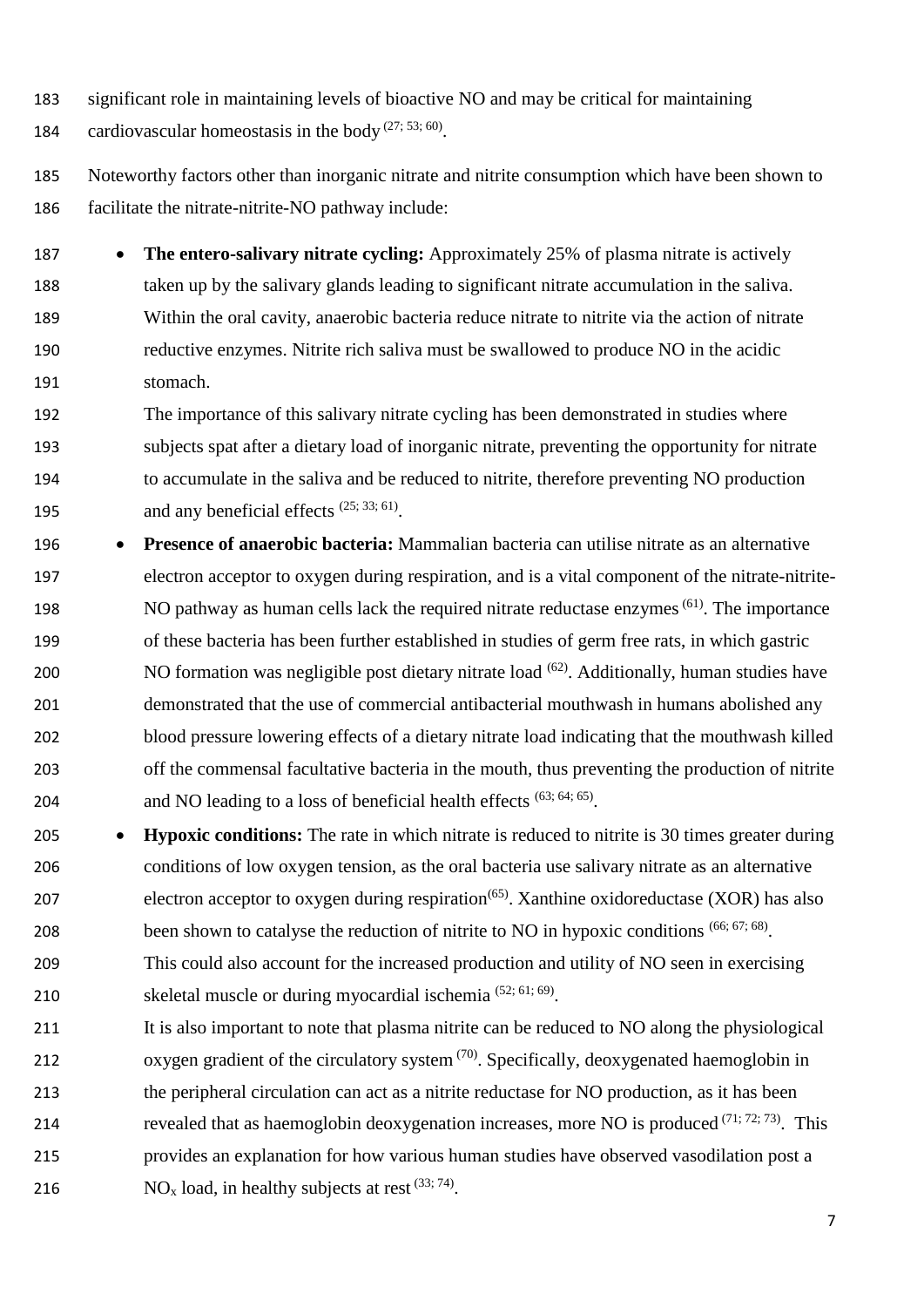- **Acidic conditions:** Nitrite in the acidic stomach has been shown to spontaneously decompose to NO, a reaction that appears to increase in conditions of reduced pH (increased 219  $\alpha$  acidity)<sup>(26)</sup>. The importance of an acidic stomach for this reaction has been demonstrated in a study, showing that NO production via nitrite protonation was inhibited in individuals 221 using proton pump inhibitors (medications which reduce the acidity of gastric juices)  $(75)$ .
- **Presence of reducing agents including vitamin C and polyphenols:** Both vitamin C and polyphenols are abundant in a vegetable rich diet, and their presence in the diet has been shown to favour the formation of NO via the nitrate-nitrite-NO pathway and prolong the 225 half-life of NO in the stomach  $(76, 77)$ .
- 

## **Sources of dietary inorganic nitrate and nitrite:**

 Nitrogen is vital to life on Earth and can undergo many chemical and biological changes in order to be amalgamated into living and non-living material. An essential form of environmental nitrogen 230 includes inorganic nitrate, as an adequate nitrate supply in the soil is essential for plant growth <sup>(43; 230</sup>) 231  $^{78}$ .

 The two major determining factors of the nitrate content of vegetables and fruit, include their species and the amount of available nitrate in the soil  $(43)$ . Some species of vegetables such as green 234 leafy vegetables (mean nitrate  $\sim$  975-3624 mg/kg) and beetroot (mean nitrate  $\sim$  1992 mg/kg) are naturally high in nitrate, however environmental factors can lead to great variation among samples  $(22)$ . These factors include seasonal differences and disruption to normal plant growth, leading to nitrate accumulation in the plant leaves, stems and stalks, due to changes in the photosynthetic 238 conversion of plant nitrate to amino acids<sup> $(78; 79; 80)$ </sup>. Therefore, established factors shown to effect the normal growth of plants include drought conditions, high temperatures, shady and cloudy 240 conditions, deficiency of soil nutrients, and excessive soil nitrogen  $(43)$ . Additionally, farming practices leading to damaged produce, early harvest, storage and transport conditions, processing and cooking practices will also result in significant variation in vegetable and fruit nitrate content 243  $(43)$ .

 European based studies have demonstrated that organically grown vegetables have a lower nitrate content than conventionally grown crops, despite the fact that organic fertilizers may cause high 246 nitrate levels in vegetables, depending on the types and amount of organic fertilizers applied <sup>(81)</sup>. A California based study by Muramoto et al (1999) reiterated this notion, as it found spinach grown and harvested during the same season and under the same farming practices had a wide range of nitrate contents. This range appeared greatest in organic spinach, in which the maximum nitrate 250 content measured was 3000 mg/kg, which was five times higher than the minimum (600 mg/kg)  $^{(81)}$ .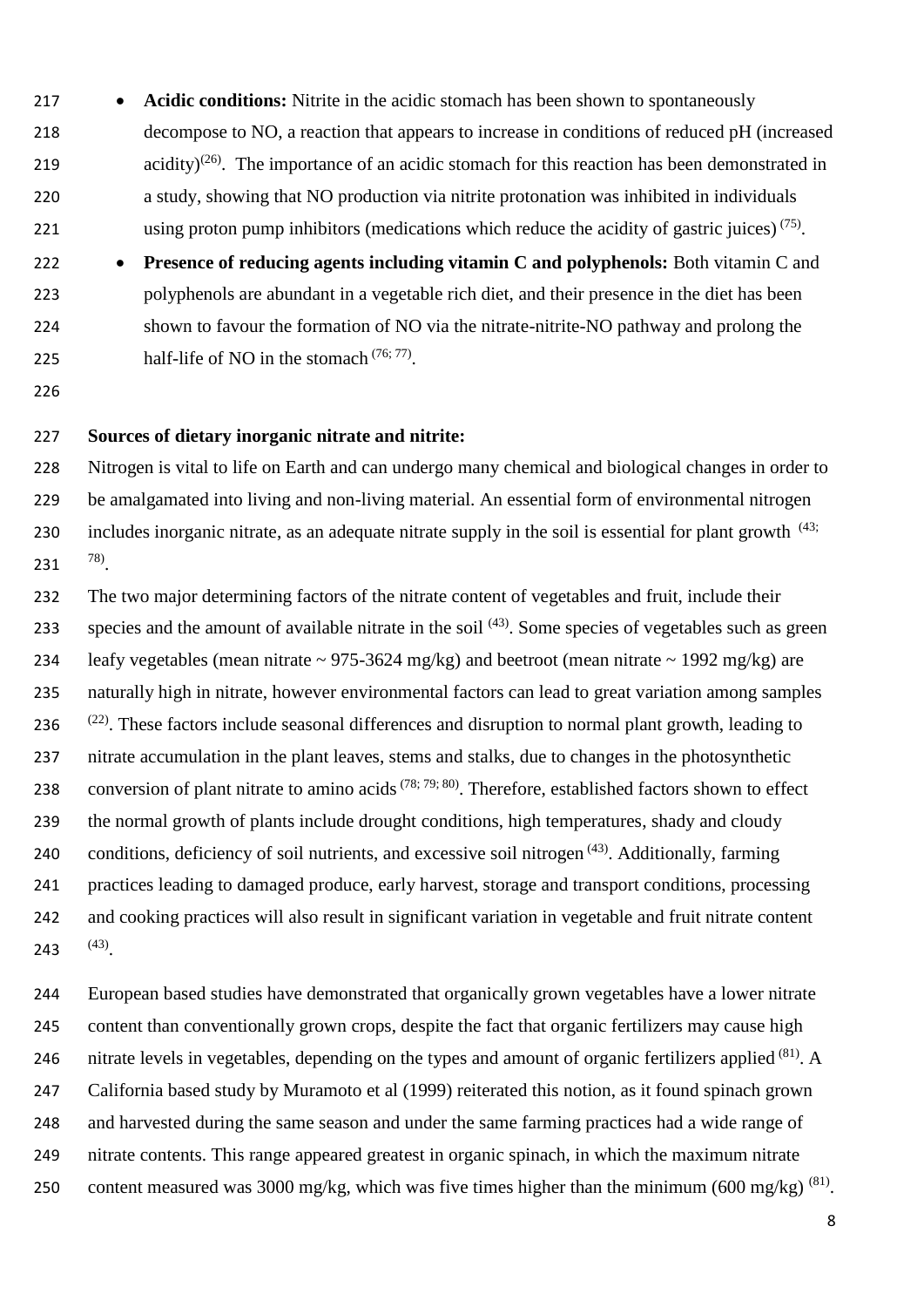However, this study also demonstrated that conventionally grown spinach contained on average 30% more nitrate than spinach grown organically, a result most likely explained due to the wide use 253 of nitrogen containing fertilizers in conventional farming  $(81)$ .

 Muramoto et al. also found a statistically significant seasonal difference in the nitrate content of iceberg lettuce, as winter samples were found to have on average 52% more nitrate than summer 256 samples<sup>(81)</sup>. This finding is consistent with Ekart et al (2013), which found lettuce harvested during summer had a statistically significant lower nitrate content than lettuce harvested during winter 258 (summer harvest:1209 mg/kg, winter harvest: 2164 mg/kg)<sup>(82)</sup>. In addition, Ekart et al found that washing leafy greens reduced the nitrate content of foods on average by 19%. Other processing such as boiling, blanching and sautéing, were found to significantly reduce the nitrate content of 261 spinach by 53%, 36% and 30% respectively  $(82)$ . A finding which could be partly explained due to 262 the water soluble nature of inorganic nitrate  $(83)$ .

 Due to the high variability of nitrate within plant species, accurate and reliable nitrate intake measured from fruit and vegetable consumption is difficult to predict. Despite this, combined vegetable and fruit intake is the major source of exogenous inorganic nitrate exposure and are 266 predicted to constitute 30-90% of total nitrate intake  $(84)$ . Other sources of nitrate intake include drinking water and meat products, however their nitrate content is highly regulated to comply with 268 strict government limits<sup>(85; 86; 87; 88; 89)</sup>.

 Nitrate occurs naturally in the water supply, however in most developed countries water nitrate is 270 generally present in concentrations much lower than allowed in the water guidelines ( $\leq$ 50 mg/L)<sup>(85;</sup> ;  $88$ ). Therefore, nitrate from the water supply is unlikely to contribute significantly to total nitrate intake in comparison to food sources.

 Nitrate and nitrite salts (e.g. potassium nitrite/ sodium nitrate) have been used as food additives in cured meats for many years due to its effectiveness in ensuring microbial safety and its ability to 275 enhance the flavour and appearance of the product  $(43)$ . The maximum levels of nitrate and nitrite 276 allowed as a food additive have been defined (Table 1)  $(85; 90; 91; 92)$ .

 It has been estimated that approximately 60-80% of dietary nitrates are derived from vegetables (mainly green leafy and root vegetables) indicating that vegetable intake tends to contribute the 279 greatest quantities of dietary nitrate (Table 2)<sup>(22; 93)</sup>. This has been further implied by dietary patterns such as the DASH diet, Mediterranean, vegetarian and traditional Japanese diets which tend to include high quantities of vegetables (5 or more serves/d) and provide approximately 147- 282 1222 mg nitrate per day  $(22; 23; 24)$ . This is a relatively high nitrate intake compared with the typical Western style diets which tends to be low in vegetables (1-3 serves/d) and provides around 60-75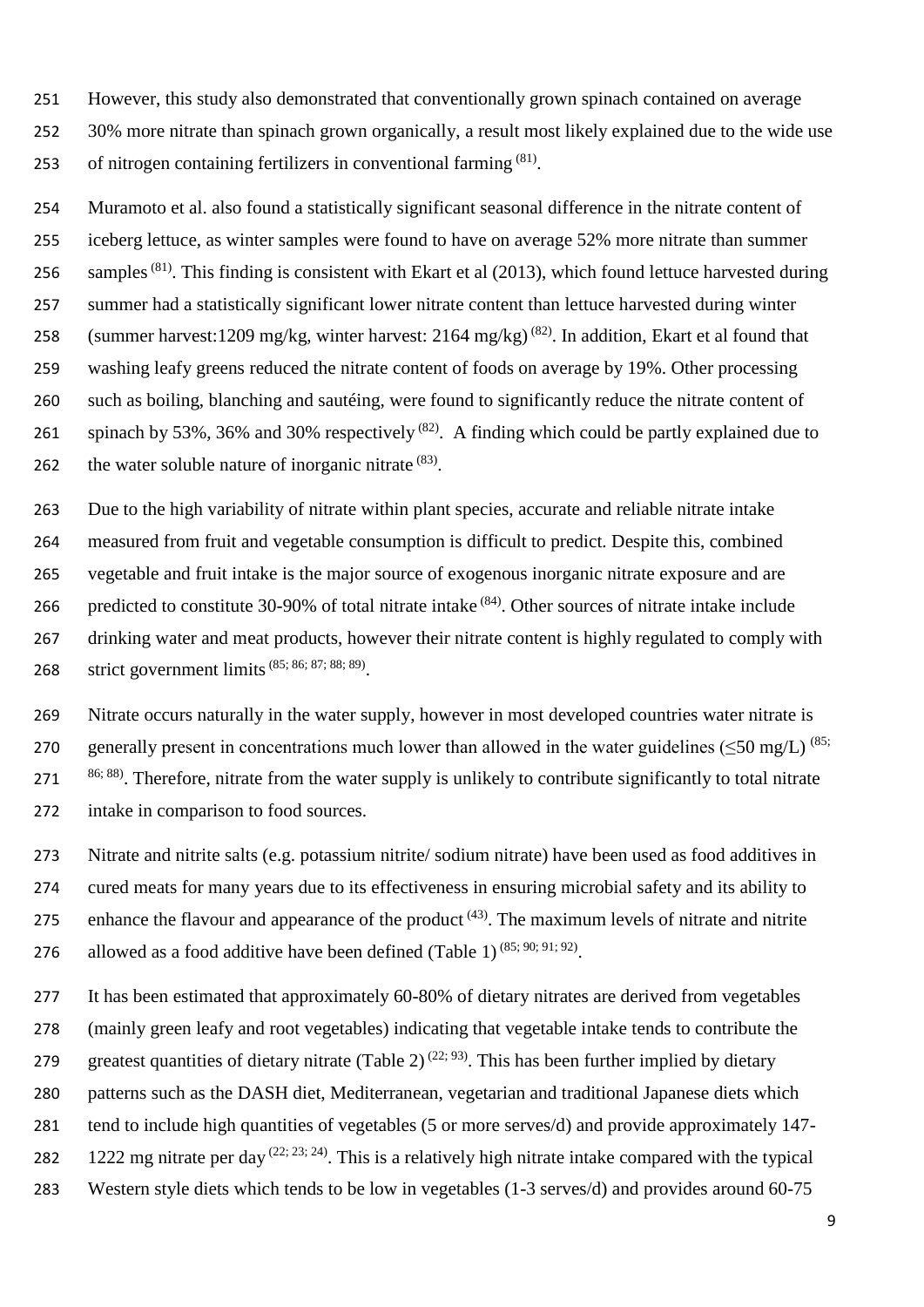284 mg nitrate per day  $(24)$ . In addition, processed and cured meats are frequently cited as the major 285 dietary source of nitrite (Table 3)<sup>(22; 25; 84; 94)</sup>, followed by various fruits and vegetables (Table 2, 4 and 5), which have been physically damaged or poorly stored as enzymes present in the plant 287 tissues and/or contaminating bacteria facilitate the reduction of nitrate to nitrite  $(43; 85)$ .

#### **Nitric oxide in the cardiovascular system:**

 Within the cardiovascular system, basal endothelial NO has a critical role in maintaining cardiovascular health as it controls vascular tone, smooth muscle cell proliferation and growth, platelet activity and aggregation, leukocyte trafficking, expression of adhesion molecules, and 293 inflammation  $(34; 94; 95; 96; 97; 98; 99)$ . However, when the bioavailability of NO is compromised, the beneficial effects of NO are lost and endothelial dysfunction predominates due to the imbalance created between the release of vasoconstrictors and vasodilators (such as NO)<sup>(53; 100; 101)</sup>. This idea has been supported in a study conducted by Kleinbongard et al (2005) which found that plasma nitrite levels are a reliable indicator of endothelial dysfunction and correlate with cardiovascular 298 risk factors in humans<sup>(102)</sup>. Additionally, endothelial dysfunction has been strongly linked with atherosclerosis development and a number of cardiovascular disorders such as hypertension, coronary artery disease, congestive heart failure and peripheral artery disease in multiple 301 longitudinal studies<sup>(53; 101; 103; 104; 105; 106; 107)</sup>.

 While in the past most of the evidence suggesting a relationship between endothelial dysfunction and clinical events from atherosclerosis development were considered "circumstantial", more recently conducted cross-sectional studies have indicated that severe endothelial dysfunction of the 305 arteries can trigger events of unstable angina and myocardial infarction  $(108; 109)$ . Al Suwaidi et al (2000) studied 157 patients with mild coronary artery disease for 2.3 years, and found an increased incidence of cardiovascular events in patients with impaired endothelium-dependent vasodilation 308 (NO production of endothelium) of the coronary arteries<sup>(104)</sup>. In another study by Katz et al (2005), 259 subjects with chronic heart failure were assessed prospectively, to which endothelial 310 dysfunction in chronic heart failure was found to significantly increase risk of mortality  $(110)$ . Thus supporting the notion that coronary endothelial dysfunction plays a role in the pathogenesis of 312 coronary atherosclerosis, risk of cardiac events and death  $(104; 110)$ .

Many factors are known to predispose endothelial dysfunction, due to reductions in NO

314 concentrations and bioavailability in humans<sup> $(34; 111; 112)$ </sup>. These factors are consistent with the

modifiable and non-modifiable risk factors for CVD, including hypertension, hypercholesterolemia,

diabetes, tobacco use, physical inactivity, consumption of unhealthy diets and increased age and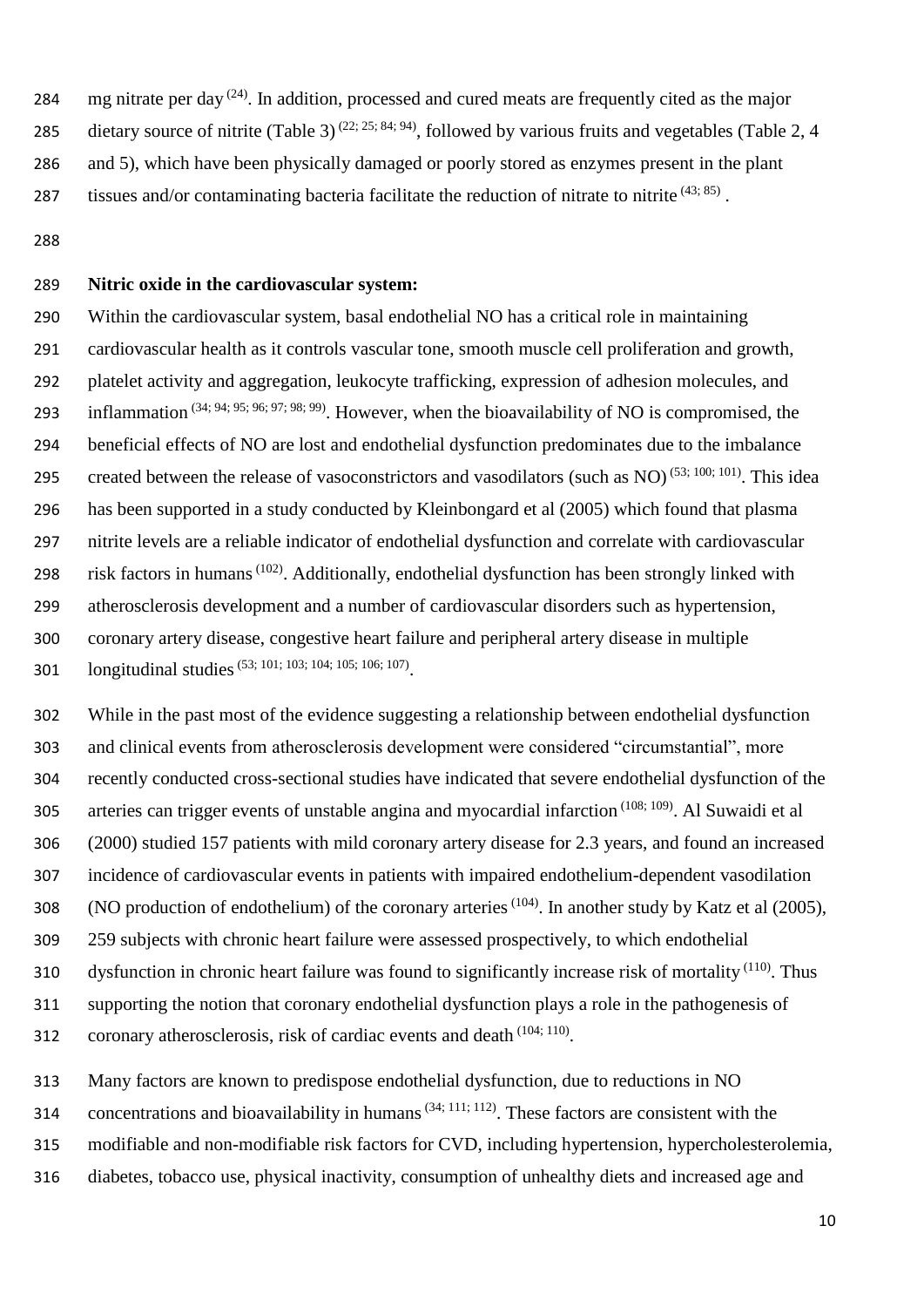- gender (NO bioavailability is reduced in post-menopausal women, a period in which CVD risk is
- 318 drastically increased in women)  $(34; 112; 113; 114; 115; 116; 117; 118; 119; 120)$ . Interestingly, improved
- endothelial function is a common feature of experimental intervention studies, which have been
- shown to reduce cardiovascular risk and improve endothelial dependent vasodilation in the coronary
- and peripheral circulation <sup>(108)</sup>. Such interventions commonly include use of lipid and blood pressure
- 322 lowering medications, smoking cessation and increased physical activity (108; 117; 121; 122; 123; 124).
- However, the notion that inorganic nitrate and nitrite either consumed from dietary sources such as
- green leafy vegetables or supplement is relatively new, and their therapeutic potential as a NO
- 325 donor via the nitrate-nitrite-NO pathway remains unclear  $(112; 125)$ .

## **Cardiovascular protective actions of nitric oxide:**

Nitric oxide is non-polar and can diffuse freely across cell plasma membranes and is a key

 signalling molecule capable of many important functions acting primarily by stimulating intra-330 . cellular receptors within the target cell  $(126)$ .

 Within the vasculature of the cardiovascular system, the primary role for NO's action is for the regulation of vascular function and blood pressure, a notion which has been clearly demonstrated in animal models in which synthesis of NO was blocked leading to persistently elevated blood 334 pressure  $(112; 127)$ . In addition, this interaction has been demonstrated in some recently conducted short-term dietary nitrate trials in humans, which showed that peak blood pressure lowering effects were achieved in synchronization with peak plasma concentrations of nitric oxides (NOx) post a 337 dietary nitrate load  $(28; 33; 128)$ .

- The cellular pathway in which NO exerts this vasodilatory action is well established. Nitric oxide rapidly diffuses across vascular smooth muscle cell membranes. Within the smooth muscle cells, NO binds to and activates guanylyl cyclase to produce cyclic guanosine monophosphate (cGMP) (126) . Once produced, cGMP can have a number of effects in the cells, but many of these effects are mediated thought the activation of protein kinase G (PKG). Activation of PKG via cGMP leads to the activation of myosin phosphatase which in turn leads to smooth muscle cell relaxation and 344 vasodilation  $(126; 127)$ .
- In addition to regulating vascular tone, NO can facilitate many other important functions preventing
- the development of atherosclerosis, which include antiplatelet effects, anti-proliferative effects,
- 347 anti-inflammatory, and anti-oxidant effects<sup> $(127; 129; 130)$ </sup>. Although the cellular pathways for these
- actions are yet to be clearly defined, it is clear that NO is capable of binding to or reacting with a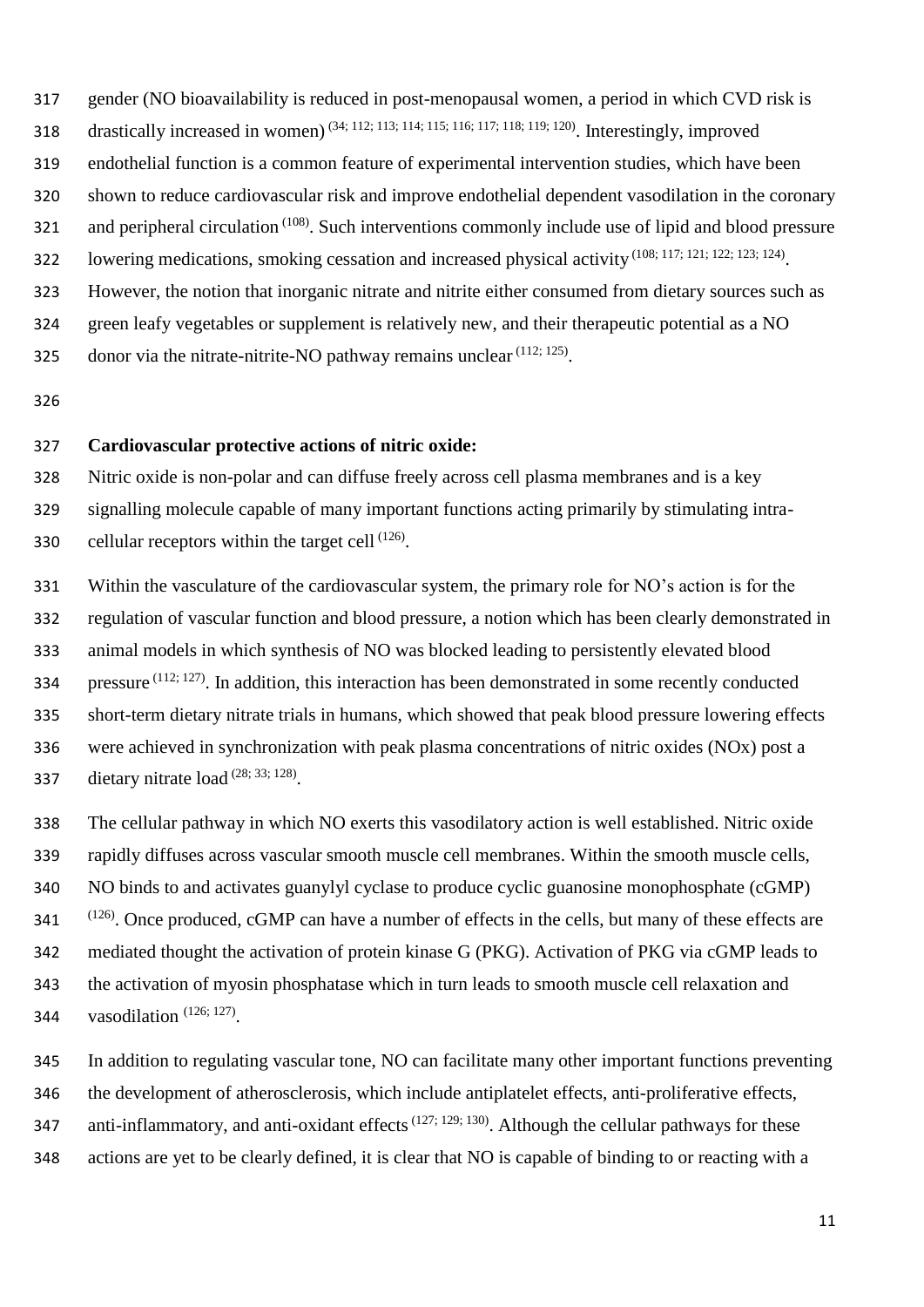variety of chemical modalities within the cellular environment, including metal containing proteins,

350 membrane receptors, ion channels, enzymes, transcription factors and oxygen species  $(127; 131)$ .

## **Other Nitric Oxides and Possible Mechanisms in the Cardiovascular System:**

 While NO is the most widely cited bioactive metabolite underpinning the cardiovascular therapeutic benefits of dietary inorganic nitrates and nitrites, it has been suggested that other nitric oxides also 355 . play a role  $(25; 93)$ . This may be expected, given that dietary constituents in the stomach may react 356 with each other in order to form a variety of bioactive compounds<sup> $(25)$ </sup>. Examples of such compounds 357 include; nitrated fatty acids, nitrosothiols and ethyl nitrite  $(25)$ .

 While the biological significance of these compounds are yet to be made clear, the following actions have been suggested:

- **Ethyl Nitrite:** Rat models have shown that ethanol from alcoholic drinks can interact with salivary-derived nitrite in the acidic stomach leading to the production of ethyl-nitrite  $(25; 132)$ . Ethyl-nitrate is a potent smooth muscle relaxant and may have a vasodilatory role in the 364  $cardiovascular system$ <sup>(132)</sup>.
- **Nitrosothiols:** In the stomach, nitrite has been shown to induce S-nitrosation within the gastric compartment. S-nitrosothiols are thought to represent a circulating endogenous 367 reservoir of NO acting as a NO donor  $(25)$ .
- **Nitrated Fatty Acids (nitroalkenes):** Nitrogen oxides can react with unsaturated fatty acids to produce nitroalkenes. Analysis of synthetic nitroalkenes derivatives of oleic, linoleic and arachidonic acid reveals that these species possess unique chemical reactions which may support multiple cell signalling events such as vasodilation and reduced inflammation  $(25)$ . Such events may be mediated through their NO donor capabilities.
- 

 Currently the systemic capabilities of these bioactive nitrogen compounds remain uncertain, however it highlights a possible whole diet effect for exerting a beneficial effect on NO and other relevant cardiovascular signalling molecules. This notion is highlighted by Lundberg and Weitzberg (2010), indicating that various dietary constituents of the Mediterranean diet may interact in the stomach to produce these potentially therapeutic compounds, and may provide an additional explanation for the cardiovascular health benefits/protection seen with this dietary pattern  $(25; 93)$ .

- 
-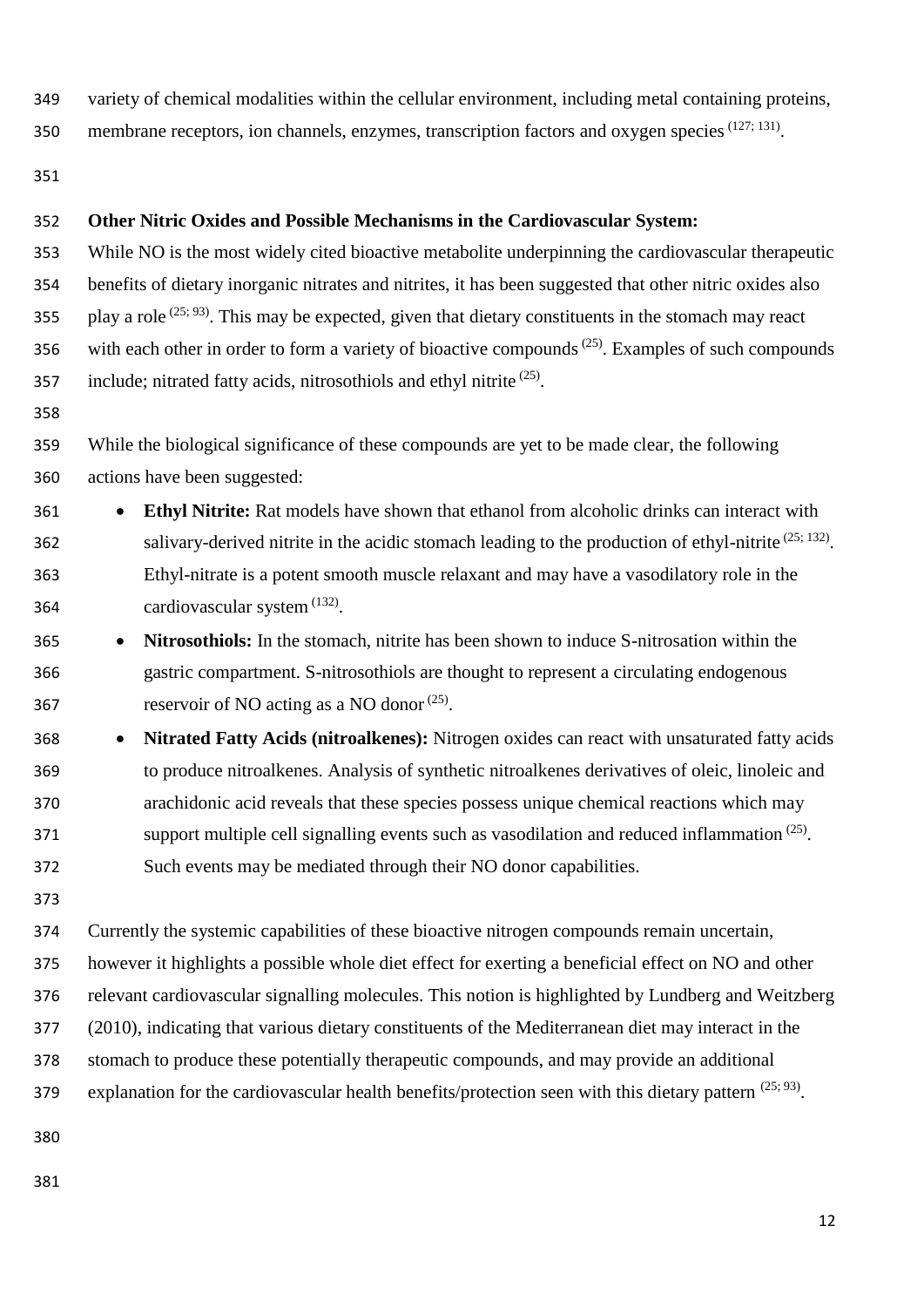## 382 **Inorganic versus organic nitrate and nitrite**

383 Organic nitrates such as glyceryl trinitrate (GTN) and isosorbide mononitrate represent the first

- 384 class of NO donors to reach the clinical setting and have been used extensively in the treatment of
- various cardiovascular conditions including angina, coronary artery disease and heart failure (83).
- 386

387 Unlike inorganic nitrates which are relatively simple molecules and naturally occurring in fruits and 388 vegetables, organic nitrates are synthetic compounds produced by a reaction between nitric acid and 389 an alcohol group  $(83)$ . Organic nitrates are complex, non-polar hydrocarbon chains attached to a 390 nitrooxy-radical (-ONO<sub>2</sub>), which is responsible for its biological effects (Table 6.) <sup>(83)</sup>.

391 Once organic nitrates are introduced to the blood system, levels rise quickly leading to the rapid

392 onset of their action <sup>(83)</sup>. At low doses ( $\leq$ 1.25mg/kg body weight) organic nitrate has been

393 demonstrated to dilate large conductance veins and large arteries. While at high doses (2.5-5mg/kg

body weight) organic nitrates can also induce dilation of the arterioles of the microcirculation (83) 394 .

395 These vasodilatory effects of organic nitrates have been shown to reduce cardiac work and lower

- 396 myocardial oxygen requirements, which may alleviate or even prevent cases of myocardial
- 397 infarction  $(133)$ . In addition, it has been suggested that organic nitrates have anti-aggregatory

398 . properties in patients with stable and unstable angina  $(133)$ .

399 Today in clinical practice short acting organic nitrates most notably in the form of GTN are 400 administered during the symptomatic treatment of myocardial infarction and angina  $(83; 133)$ . Glyceryl 401 tri-nitrates are generally administered in the form of either a mouth spray or intravenous infusion, to 402 which onset of action is rapid  $(2-3 \text{ minutes})^{(133)}$ . Although short term treatment with organic 403 nitrates has some positive impact on endothelial function, acute side-effects of their use include 404 hypotension, dizziness, nausea and headache (83). Also, despite the high potency of organic nitrates 405 and their long history as being used to treat various cardiovascular diseases, nitrate tolerance is a 406 huge limitation and an undesirable side effect of their use  $(83; 133)$ .

407 Nitrate tolerance is a complex phenomenon and is poorly understood, however it is clearly a result 408 of chronic organic nitrate use to which nitrovasodilator-responsiveness is lost  $(83)$ . Nitrate tolerance 409 has been reported to occur within 1-3 days of continuous GTN treatment in patients with 410 myocardial infarction, stable angina and chronic congestive heart failure  $(133)$ . Further, chronic

- 411 organic nitrate use has also been linked to endothelial dysfunction, increased production of free
- ation 412 radicals and development of vascular tolerance to other endothelium dependent vasodilators<sup>(83)</sup>.
- 413 Although this phenomenon is poorly understood, recent animal and human studies indicate that
- 414 increased vascular production of the superoxide anion  $(O_2)$  underlies the mechanism for tolerance
- (133) 415 . This oxidative stress hypothesis of nitrate tolerance is supported by numerous reports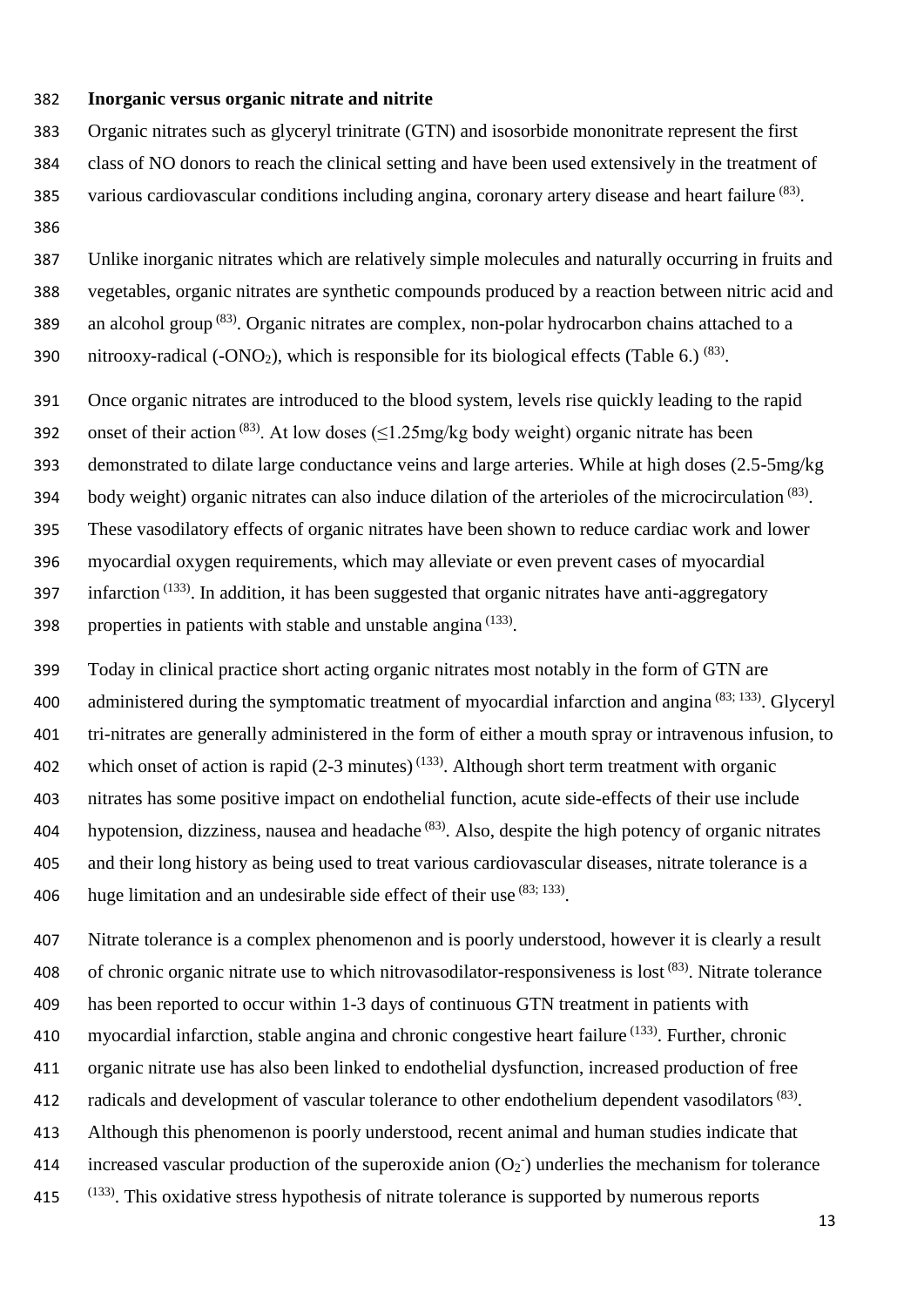- demonstrating that the tolerance is prevented by co-administration of antioxidants (eg. vitamin C,
- vitamin E and folic acid) and interventions which inhibit reactive oxygen species (ROS) formation
- 418 (lipid and blood pressure lowering medications)  $(133; 134; 135; 136)$ .
- It is interesting to note that the phenomenon of tolerance is not exhibited with the consumption of
- inorganic nitrates/nitrites, however despite showing promise in preventing or treating certain
- cardiovascular conditions, such as hypertension, they have received little attention by the medical 422 community  $^{(27)}$ .
- **Inorganic nitrate and nitrite: From dietary contaminant to potential therapeutic nutrient**
- Throughout history, cases of accidental toxic exposure to nitrate and nitrite have been documented, however the health risk of excessive inorganic nitrate and nitrite consumption appears specific to 426 population subgroups<sup> $(22)$ </sup>. One of these subgroups includes infants aged less than 6 months, to
- which excessive nitrite exposure has been linked to cases of methemoglobinaemia (blue baby
- 428 syndrome)<sup> $(137)$ </sup>. As a result, strict regulatory limits have been established to govern the nitrate/nitrite
- content of the drinking water supply and their use as an additive to processed and cured meats in
- 430 order to limit exposure to the population  $(85; 86)$ .
- 431 Methemoglobinaemia can occur when nitrite oxidises ferrous iron  $(Fe^{2+})$  in haemoglobin to the
- 432 ferric state  $(Fe^{3+})$ , resulting in methemoglobin. Methemoglobin is incapable of binding molecular
- 433 oxygen, and impairs oxygen delivery to the tissues causing hypoxia and cyanosis<sup> $(137)$ </sup>. While most
- cases of methomeoglobinaemia have been attributed to the consumption of well water (prone to
- high nitrate accumulation) used for the preparation of infant formula, there have been reported cases
- 436 of nitrate poisoning in infants from the ingestion of plant nitrates  $(86; 137)$ . While Martinez et al found
- that the use of certain high nitrate vegetables (herbs and green leafy vegetables) in infant homemade
- vegetable pureé increased methemoglobinemia in infants (herbs: OR 5.2; 95% CI 1.1-24.6; and
- green leafy vegetables: OR 2.0; 95% CI 0.4-8.7), the most important factor increasing
- methemoglobinemia was the time lapse between vegetable pureé preparation and consumption (OR
- 17.4, 95% CI 3.5-86.3 if pureé was prepared 24-48 hrs before and OR 24.9; 95% CI 3.3-187.6 if
- 442 prepared  $>48$  hours before)<sup>(138)</sup>.
- To date human nitrate and nitrite exposure studies have failed to prove a direct link with
- methemoglobinaemia, suggesting that nitrate/nitrite exposure alone may not be responsible for
- 445 methemoglobinaemia development  $(139; 140)$ .
- Another population subgroup that is thought to be at health risk due to excessive nitrate/nitrite
- 447 exposure are high consumers of cured and processed meats<sup> $(22; 141)$ </sup>. It has been theorised that nitrates
- 448 and nitrites from processed meats generate N-nitroso compounds which can be carcinogenic  $(142)$ .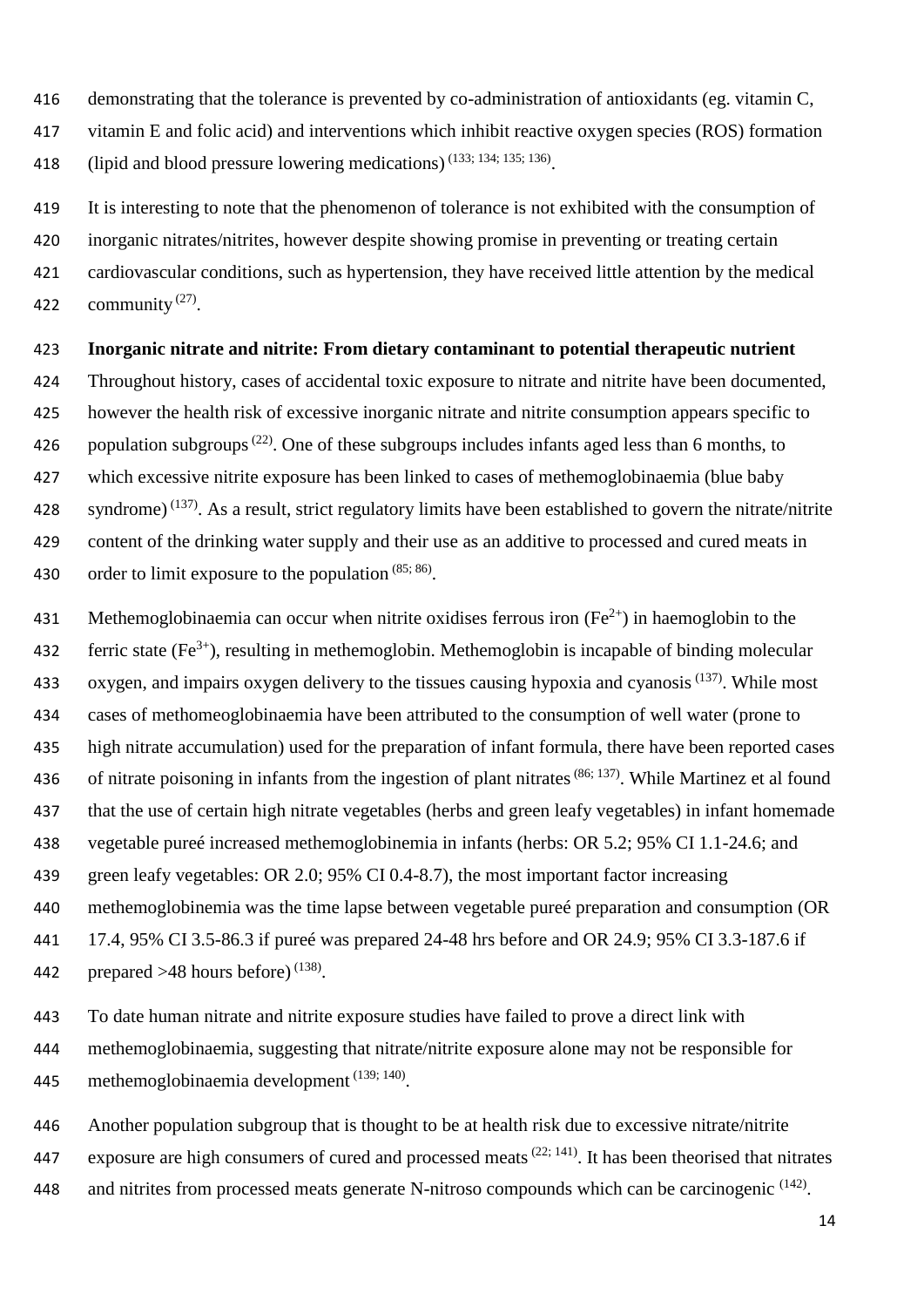In October 2015 the International Agency for Research on Cancer (IARC) summarized more than 800 studies conducted globally, and determined that 50 grams of processed meat each day increased the risk of colorectal cancer by 18%, and therefore concluded that processed meats are carcinogenic (141) . In animal studies N-nitrosamines and related N-nitrosamides have been shown to be 453 carcinogenic in a variety of molecular structures<sup> $(143; 144)$ </sup>. However, such direct evidence demonstrating nitrate and nitrite as human carcinogens is severely lacking. This has been reflected in the conclusions of the Food and Agriculture Organisation expert committee who found no consistent increased risk of cancer with increasing consumption of nitrate, as available 457 epidemiological studies did not provide evidence that nitrate is carcinogenic to humans<sup> $(145)$ </sup>. Currently, researchers are interested in understanding whether the health risks associated with inorganic nitrates/nitrites outweigh the recently discovered health benefits, however there is a growing consensus that any weak and inconclusive data on inorganic nitrate/nitrite and cancer 461 associations are far outweighed by the potential health benefits of restoring NO homeostasis<sup> $(22; 84;$ </sup>  $139; 143$ . In particular this has been demonstrated in various animal and human experimental studies, 463 in which inorganic  $NO<sub>x</sub>$  has been shown to improve outcomes such as blood pressure, endothelial 464 function, platelet function, ischemia reperfusion injury, exercise performance and host defence  $(143; 464)$ 

146; 147; 148; 149; 150; 151)

#### **Evidence of cardiovascular benefit from animal studies:**

 Intakes of dietary inorganic nitrate have been shown to be strongly cardio protective in animal 468 studies. Carlström et al  $(2011)$  indicated this in a four arm dietary intervention trial in rats  $^{(152)}$ . The rats were placed on either a normal salt diet (control); a high salt diet; a high salt diet supplemented with a nutritional (low) dose of nitrate; and a high salt diet supplemented with a pharmacological 471 (high) dose of nitrate for 8-11 weeks<sup> $(152)$ </sup>. As expected, results demonstrated that chronic consumption of a high salt diet develops hypertension, however when combined with a low nitrate 473 dose, blood pressure was non-statistically significantly lower  $(152)$ . On the other hand, the higher nitrate dose lowered blood pressure by a significant 24 mm Hg compared with the plain high salt diet, a magnitude of blood pressure reduction considerably magnified compared with blood pressure 476 reductions observed in another study of healthy normotensive rats using the same nitrate dose (152; . Similar results were reported by Kanematsu et al. finding that in hypertensive rats, antihypertensive effects were only apparent with the highest dose of nitrate, yet there was a strong 479 tissue protective effect seen with lower doses equivalent to modest dietary intakes (154). Ferguson et al. demonstrated clinically significant reductions in mean arterial pressure with beetroot juice (BJ) 481 supplementation in exercising rats (Control:  $137 \pm 3$ ; BJ:  $127 \pm 4$  mm Hg, P<0.05), indicating that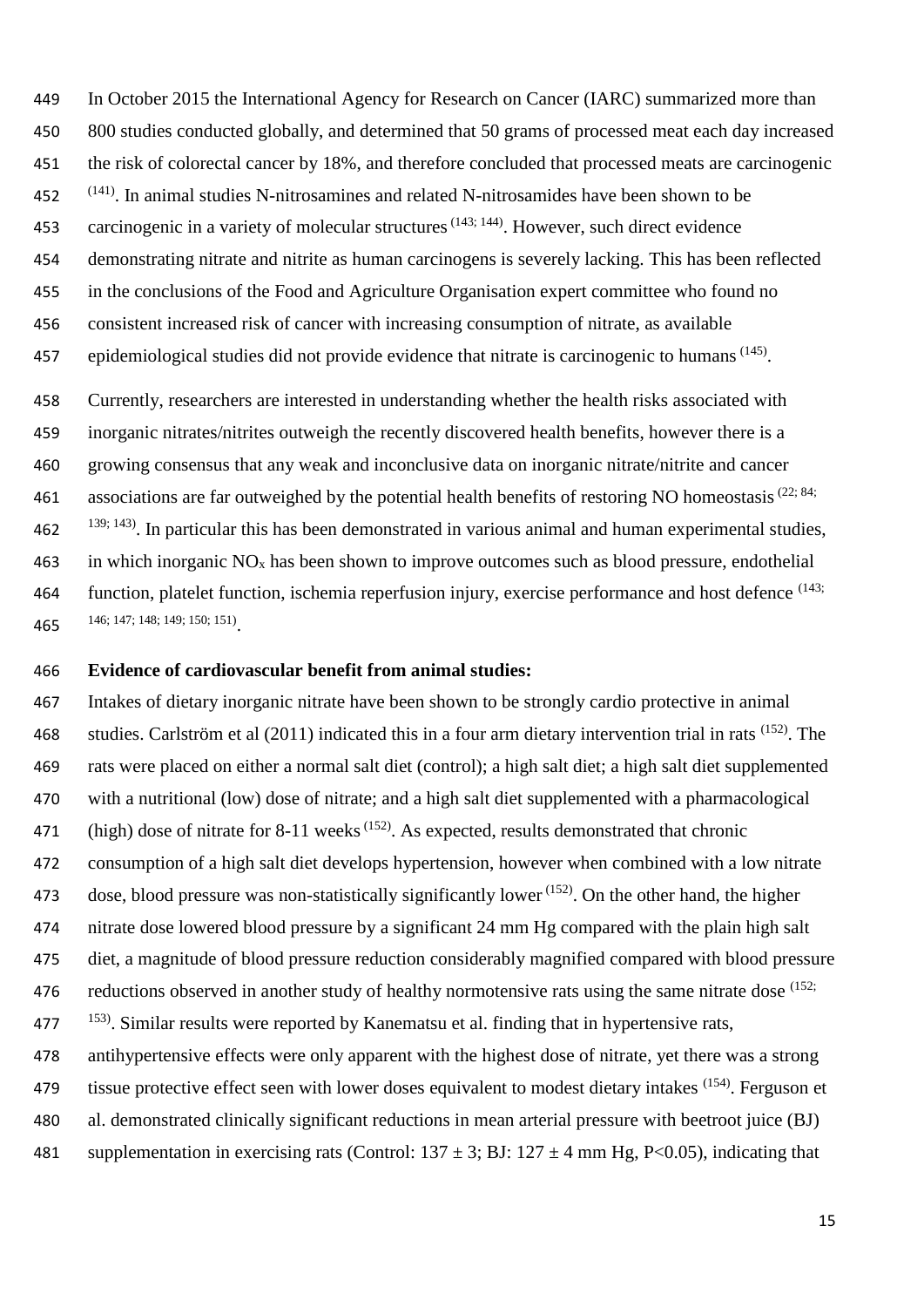482 clinically significant blood pressure reductions may be achievable in doses attained from dietary 483 sources<sup>(155)</sup>.

484

 In addition to significant blood pressure control, Carlström el at (2011) found dietary nitrate supplementation can partly prevent the development of cardiac hypertrophy and high nitrate doses significantly reduced the fibrotic changes which were observed in the high salt group, two factors 488 which are major predictors of heart failure  $(152)$ . Two other studies found mice ingesting inorganic nitrate lead to a significantly reduced infarct size during myocardial ischemia, an important finding given that reduced infarct size is associated with lower heart failure risk post myocardial infarction 491 and mortality (156; 157; 158).

492 When Baker et al. treated rats with an intra-venous bolus of sodium nitrite across various doses

493 (0.04, 0.4, 1.0, 4.0, 7.0 and 10.0 mg/kg), prior to initializing a blockage of the coronary artery, there 494 was a clear doses dependent effect of nitrite on infarct size $(149)$ . However, it was intriguing to note

495 protection was only found in doses up to 4.0 mg/kg, an effect which was absent at higher doses<sup>(149)</sup>.

496 Rats administered with 4.0 mg/kg nitrite exhibited a significant 32% reduction in infarct size

497 compared to controls<sup> $(149)$ </sup>. Nitrite was also found most effective when administered before and/or

- 498 during the ischemic event, but not at the onset of reperfusion<sup> $(149)$ </sup>. Further, equivalent doses of 499 sodium nitrate had no effect on infarct size<sup> $(149)$ </sup>. Indicating that administration timing and doses are
- 500 key considerations for nitrite protection from  $MI<sup>(149)</sup>$ .

501 Thrombosis is largely a result of platelet adhesion, activation and aggregation, and is a common 502 pathology underlying ischemic heart disease and ischemic stroke  $(159; 160)$ . Nitric oxide plays a key

503 role in preventing thrombosis development<sup> $(161)$ </sup>. Park et al. demonstrates this notion upon

504 discovering an inverse correlation between  $NO<sub>x</sub>$  levels and platelet activity/aggregation in mice  $^{(161)}$ . 505 In addition, Apostoli et al. examined the effect of inorganic nitrite on platelet aggregation in eNOS 506 deficient mice <sup>(162)</sup>. This study found that inorganic nitrite exerts an antiplatelet effect during eNOS

- 507 deficiency and suggest that dietary nitrate may reduce platelet hyperactivity during endothelial 508 dysfunction  $(162)$ .
- 509 Pulmonary hypertension can lead to the remodelling of the artery wall causing abnormalities of
- 510 elastic fibres, intimal fibrosis and medial hypertrophy<sup>(163)</sup>. This can result in vascular stiffness and is
- 511 a condition linked to the development of chronic heart failure<sup> $(163)$ </sup>. Sodium nitrite interventions in
- 512 lamb and mice models have shown reductions in pulmonary hypertension specifically during
- 513 hypoxic conditions<sup>(164; 165)</sup>. However, Casey et al. found intravenous injections of sodium nitrite
- 514 during normoxic-conditions could lead to reductions of pulmonary and systemic arterial pressure
- 515 and increased cardiac outputs in adult male rats<sup> $(166)$ </sup>. This suggests that sodium nitrite may have a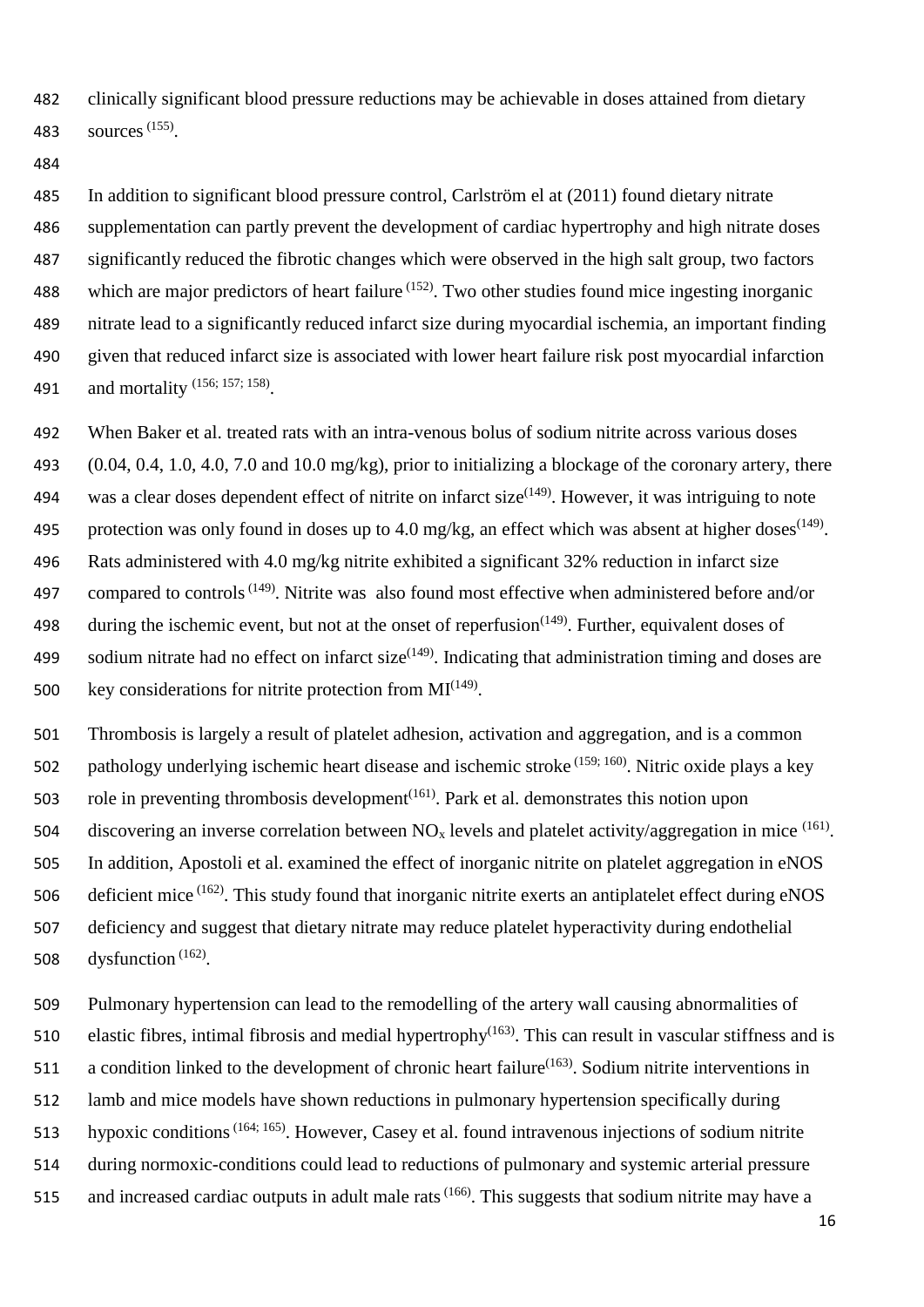role in reducing the workload of the heart during pulmonary hypertension and thus protects the 517 heart and vascular system from associated damage and dysfunction  $(166)$ .

 Hendgen-Cotta et al. pre-treated mice with nitrate before inducing chronic limb ischemia, and nitrate supplementation was found to enhance revascularization and increased mobilization of circulating angiogenic cells (CACs), which are important for the recovery and maintenance of healthy endothelial function  $(167)$ . Heiss et al. on the other hand injected inorganic nitrite into healthy 522 mice, and found that nitrite significantly increased CACs at 1 hour compared with controls<sup>(168)</sup>. It is interesting to note however that when this test was repeated in eNOS deficient mice, no CAC mobilization was observed, indicating that NOS may be required to take part in nitrate-mediated

525 CAC mobilization <sup>(168)</sup>.

In a study conducted by Sindler et al. the effect of nitrite in aged, but healthy mice was investigated

and high dietary nitrite doses were found to reverse age-related vascular dysfunction, arterial

528 stiffness and reduce levels of oxidative stress<sup>(169)</sup>. This is in line with Carlström et al (2011) which

found key plasma and urinary oxidative stress markers (MDA, iPF2α-VI and 8-OHdG) were

significantly reduced (despite co-consumption of a high salt diet) with both low (0.1 mmol

nitrate/d) and high (1.0 mmol nitrate/d) dose dietary nitrate supplementation, which may be useful

532 in preventing NO degradation and endothelial dysfunction  $(152; 170)$ . An interesting finding, given that

 oxidative stress is directly linked with an inflammatory response which is thought to have a central 534 role in the development of atherosclerosis  $(93)$ .

 Stokes et al. found that mice fed cholesterol-enriched diets for three weeks tend to develop clear signs of vascular disease pathology, including elevated leukocyte adhesion and endothelial 537 dysfunction, an effect which was prevented with nitrite supplementation in the drinking water  $(171)$ . In another study by Carlström et al (2010) it was demonstrated that several features of metabolic syndrome (including visceral fat and circulating triglycerides, which are strong risk factors for cardiovascular disease) can be reversed by dietary nitrate supplementation, in amounts which correspond to those derived from eNOS under normal healthy conditions or a vegetable rich diet 542 (172).

## **Evidence of cardiovascular benefit from human studies:**

 In 2003 Cosby et al. conducted one of the first studies demonstrating a relationship between 545 inorganic nitrite supplementation and blood pressure reductions in healthy human subjects  $(71)$ . This 546 study chose to use sodium nitrite (NaNO<sub>2</sub><sup>-</sup>) infusions providing approximately 75 mg NaNO<sub>2</sub><sup>-</sup> over two 15 minute periods, a dose which was found to significantly reduce mean blood pressure by 7 548 mm Hg (P<0.01)<sup>(71)</sup>. Similar findings were later established using sodium nitrate (NaNO<sub>3</sub><sup>-</sup>) in a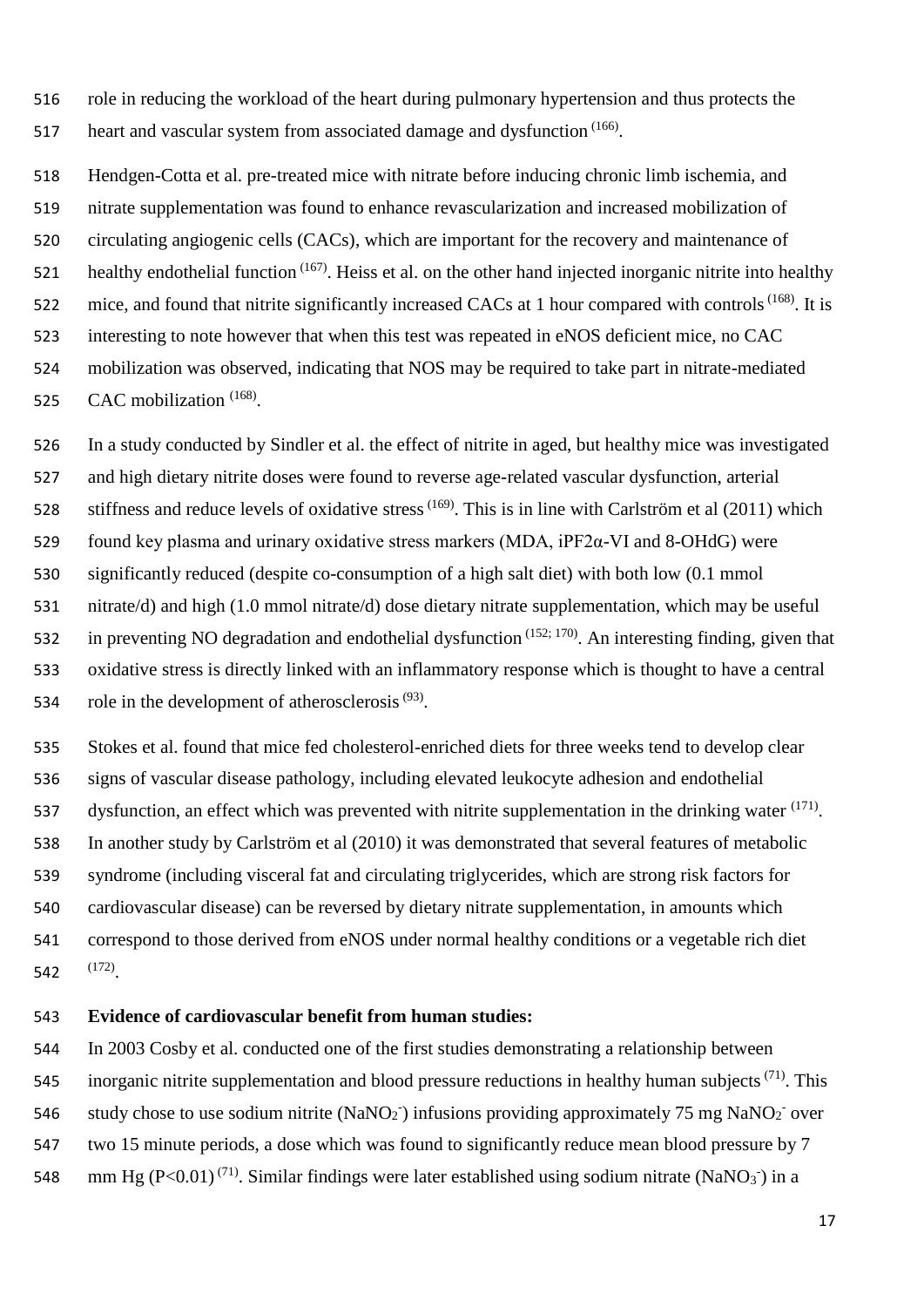549 study conducted by Larsen et al.  $^{(173)}$ . In this study healthy subjects consumed NaNO<sub>3</sub><sup>-</sup> (8.5) mg/kg/day for 3 days) as a dietary supplement, and although systolic blood pressure was not changed during this time compared with placebo (sodium chloride), diastolic blood pressure was significantly reduced on average by 3.7 mm Hg (P<0.02) and mean arterial pressure was lowered by 553 3.2 mm Hg (P<0.03)<sup>(173)</sup>. Soon after, Webb et al. investigated this topic further using beetroot juice 554 (containing approximately 1400 mg inorganic nitrate)<sup>(33)</sup>. Results from Webb et al. showed a peak 555 reduction in systolic blood pressure of  $10.4 \pm 3$  mm Hg (P<0.01), a reduction in diastolic blood 556 pressure of 8.1  $\pm$  2.1 mm Hg (P<0.01) and mean arterial pressure reduction of 8.0  $\pm$  2.1 mm Hg (P<0.01), thus indicating that significant blood pressure reductions are possible with the acute 558 consumption of dietary inorganic nitrate in healthy subjects<sup>(33)</sup>. A notion which has been further supported by a recently conducted systematic review and meta-analysis which found inorganic nitrate and beetroot juice consumption were associated with greater changes in systolic blood pressure (-4.4 mm Hg (95% CI: -5.9, -2.8); P<0.001) than diastolic blood pressure (-1.1 mm Hg 562 (95% CI: -2.2, 0.1); P=0.06)<sup>(174)</sup>. However it is important to note that these findings have not been consistent across the literature, as a few recently conducted randomised controlled trials have found inorganic nitrate consumption from either beetroot juice or from a high nitrate diet (rich in green 565 leafy vegetables) for 1-2 weeks had little/no effect on the blood pressure of study subjects  $(57; 175;$ . The exact cause of this variation across studies remains unclear, yet could be due to methodological differences including the study population (e.g. healthy subjects vs. hypertensive 568 subjects) or the conditions in which  $NO<sub>x</sub>$  was consumed (e.g. food vs supplement, dosing or altered environmental conditions such as exercise stress). Nevertheless, this question remains unclear and will require further investigation, in order to better understand the usefulness of dietary/inorganic nitrate/nitrite within the general population.

 While the acute effects of dietary inorganic nitrate on blood pressure has been extensively investigated, very few studies have investigated long-term effects. Sobko et al. investigated the effects of a traditional Japanese diet on blood pressure which provided approximately 1140 mg of 576 nitrate per day for a 10 day period  $(23)$ . The Traditional Japanese diet lead to a lower diastolic blood 577 pressure than seen in the non-Japanese diet group  $(71.3 \pm 7.9 \text{ vs } 75.8 \pm 7.8, P=0.0066)$ , indicating that dietary inorganic nitrate consumption for longer-periods of time may have some blood pressure lowering effects in healthy people, however a 10 day intervention can hardly be classified as a long-580 term intervention  $(23)$ . In another four week intervention Kapil et al. assigned hypertensive patients to receive a daily dose of either 250 mL of beetroot juice or placebo (nitrate depleted beetroot 582 iuice)<sup>(29)</sup>. Notably, Kapil et al. found daily dietary nitrate supplementation to significantly reduced mean clinic blood pressure (7.7/2.4 mm Hg (3.6-11.8/0.0-4.9), P<0.001, P=0.05), mean 24-hour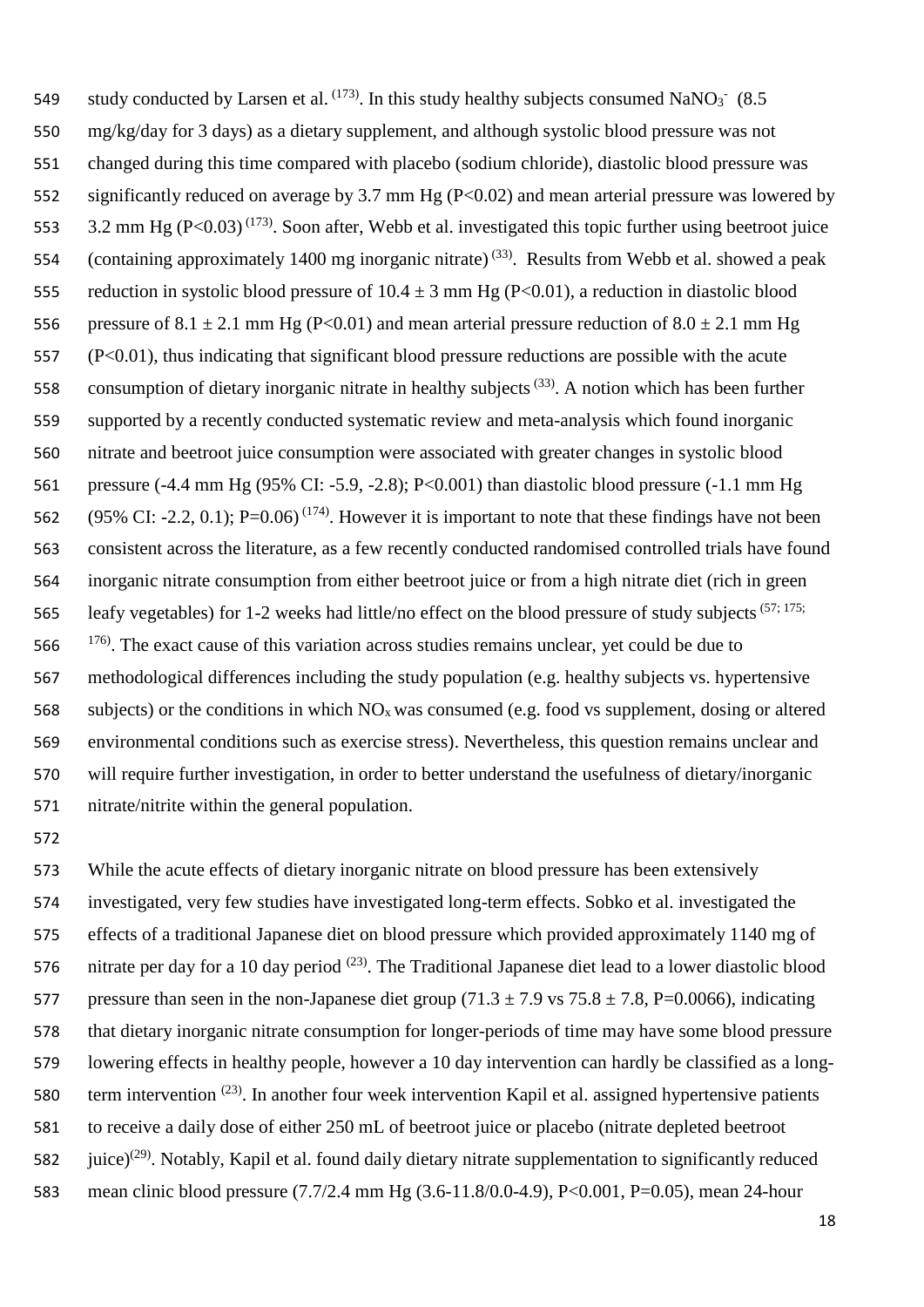ambulatory blood pressure (7.7/5.2 mm Hg (4.1-11.2/2.7-7.7), P<0.001 for both) and mean home 585 blood pressure  $(8.1/3.8 \text{ mm Hg } (3.8-12.4/0.7-6.9), P<0.001, P<0.01)$ <sup>(29)</sup>.

 Currently, the longest intervention study conducted in this area is a 10 week intervention trial from 587 DeVan et al  $(125)$ . In this study, healthy 50-79 year old subjects were recruited to consume either 0 588 mg, 80 mg or 160 mg of sodium nitrite per day for a 10 week period  $(125)$ . Results indicated no significant changes in blood pressure at week 10 compared with baseline blood pressure values, however a significant time by treatment effect for carotid diameter in the nitrite groups was detected, as well as improved endothelial function of the brachial artery, suggesting improved vascular function with chronic inorganic nitrite supplementation despite a lack of an effect seen 593 with blood pressure  $(125)$ . However, it is worth noting that the only perspective cohort study on this topic conducted by Golzarand et al. found that a higher dietary intakes of nitrate containing vegetables (~427.6 g/day) in normotensive individuals may have a protective effect against the development of hypertension (Highest tertile of nitrate containing vegetables, OR: 0.63 (0.41-0.98),  $P=0.05$ <sup>(177)</sup>.

 Endothelial dysfunction is one of the key early events involved in the development of 599 atherosclerosis<sup> $(178)$ </sup>. Flow mediated dilatation is commonly used as a measure of endothelial function as reduced flow mediated dilatation is an indicator of endothelial dysfunction (caused by reduced NO bioavailability) and has been associated with increased severity and duration of blood pressure elevations<sup>(179)</sup>. More recently, dietary inorganic nitrate interventions have been shown to significantly improve flow mediated dilatation in healthy and hypertensive humans consuming 604 spinach, beetroot juice or sodium nitrate capsules<sup>(29; 168; 180; 181)</sup>. Joris et al. tested the effects of beetroot juice (containing approximately 500 mg nitrate) with a dietary load of fat (56.6 g fat) in 606 overweight and obese subjects (BMI:  $30.1 \pm 1.9$  kg/m<sup>2</sup>)<sup>(182)</sup>. While the control drink group saw impaired flow mediated dilatation with dietary fat intake, the consumption of beetroot juice 608 appeared to attenuate this impairment (Beetroot juice:  $-0.37 \pm 2.92\%$  vs Control:  $-1.56 \pm 2.9\%$ ,  $P=0.03$ <sup>(182)</sup>. Additionally, flow mediated dilatation has been shown to be reduced by approximately 40% after vascular ischemia, however Ingram et al. has demonstrated that sodium nitrite pre-conditioning (providing nitrite dose prior to ischemic event) will prevent ischemic reperfusion injury by preventing reductions in flow mediated dilatation and endothelial dysfunction (183) . Similar findings have been reported by Kapil et al. and Webb et al. with beetroot juice pre-614 conditioning, indicating that higher plasma  $NO_x$  concentrations achieved by inorganic  $NO_x$  consumption may have a role for improving cardiovascular outcomes post vascular ischemic events  $(29; 33)$ .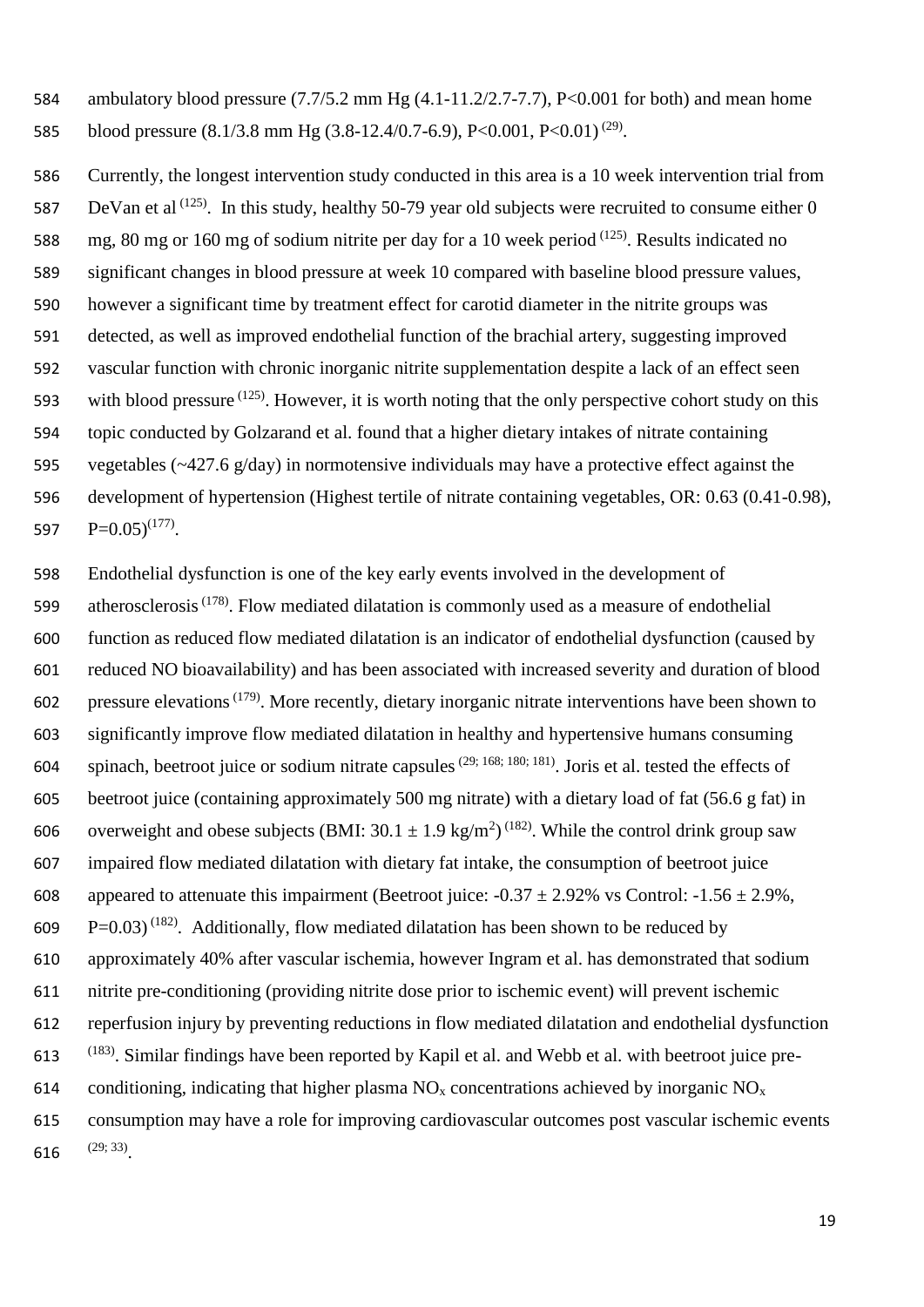- In addition to flow mediated dilatation, CACs have been identified as an important indicator of
- 618 vascular endothelial function, as they have a critical role in vascular repair  $(184)$ . The number of
- 619 CACs have also been shown to predict the occurrence of cardiovascular disease and death  $(168)$ .
- Therefore it is of interest to note that Heiss et al. have indicated an important role for dietary nitrate
- for increasing CACs , showing that a single dose of sodium nitrate (12.7 mg/kg body weight) can
- 622 double the number of CACs 1-2 hours post nitrate ingestion  $(168)$ .
- Pulse wave velocity and augmentation index are accepted measurements of arterial stiffness and atherosclerosis, to which higher readings are associated with increased cardiovascular disease risk  $(185; 186)$ . The role for dietary inorganic nitrate in preventing arterial stiffness has been established, as Kapil et al. found a 4 week beetroot juice intervention to reduce pulse wave velocity and 627 augmentation index in hypertensive subjects<sup> $(29)$ </sup>. Zamani et al. also saw a significantly reduced augmentation index with beetroot juice consumption in patients with symptomatic heart failure 629 (Beetroot juice:  $132.2 \pm 16.7\%$ ; Placebo:  $141.2 \pm 21.9\%$ ; mean change -9.1  $\pm$  15.4%; P=0.03)<sup>(187)</sup>. Rammos et al. investigated the effect of a 4 week sodium nitrate supplementation trial in elderly volunteers with mild hypertension, and found that vascular stiffness was significantly improved in 632 the nitrate supplemented volunteers<sup> $(188)$ </sup>. This is a very significant finding given that vascular
- 633 stiffness tends to naturally increase with age  $(189)$ .
- In an RCT conducted by Jones et al. participants prone to MI and undergoing primary percutaneous coronary intervention (non-surgical intervention to treat stenosis) were administered with either a 636 high-dose bolus injection of NaNO<sub>2</sub> (1.8 µmol) or NaCl placebo<sup>(190)</sup>. The nitrite group experienced 637 a significantly ( $P=0.05$ ) improved myocardial savage index (established indicator of cardio 638 protective benefit) relative to placebo<sup>(190)</sup>. In addition, a sub-set of participants which exhibited a blocked blood vessel experienced a 19% reduction in infarct size with nitrite treatment compared to 640 placebo<sup>(190)</sup>. A one-year follow-up of study participants also found the nitrite group experienced a
- 641 significant reduction in major adverse cardiac events  $(NaNO<sub>2</sub>: 2.6\%$  vs NaCl: 15.8%, P=0.04)<sup>(190)</sup>.

#### **Conclusion**

 Cardiovascular disease remains the major killer from any disease across the developed world. Currently the available evidence indicates a role for dietary nitrate for improving cardiovascular disease risk factors, a highly valuable finding given that dietary nitrate from beetroot and green leafy vegetables could represent a relatively simple and cost effective treatment/preventative strategy for reducing CVD and its sequelae. However, at present it remains unclear whether incidence of cardiovascular disease morbidity or mortality can be reduced with long-term dietary intakes of inorganic nitrate, as such evidence investigating this question directly has not yet been published. At present, there is an overwhelming need for epidemiological research to be conducted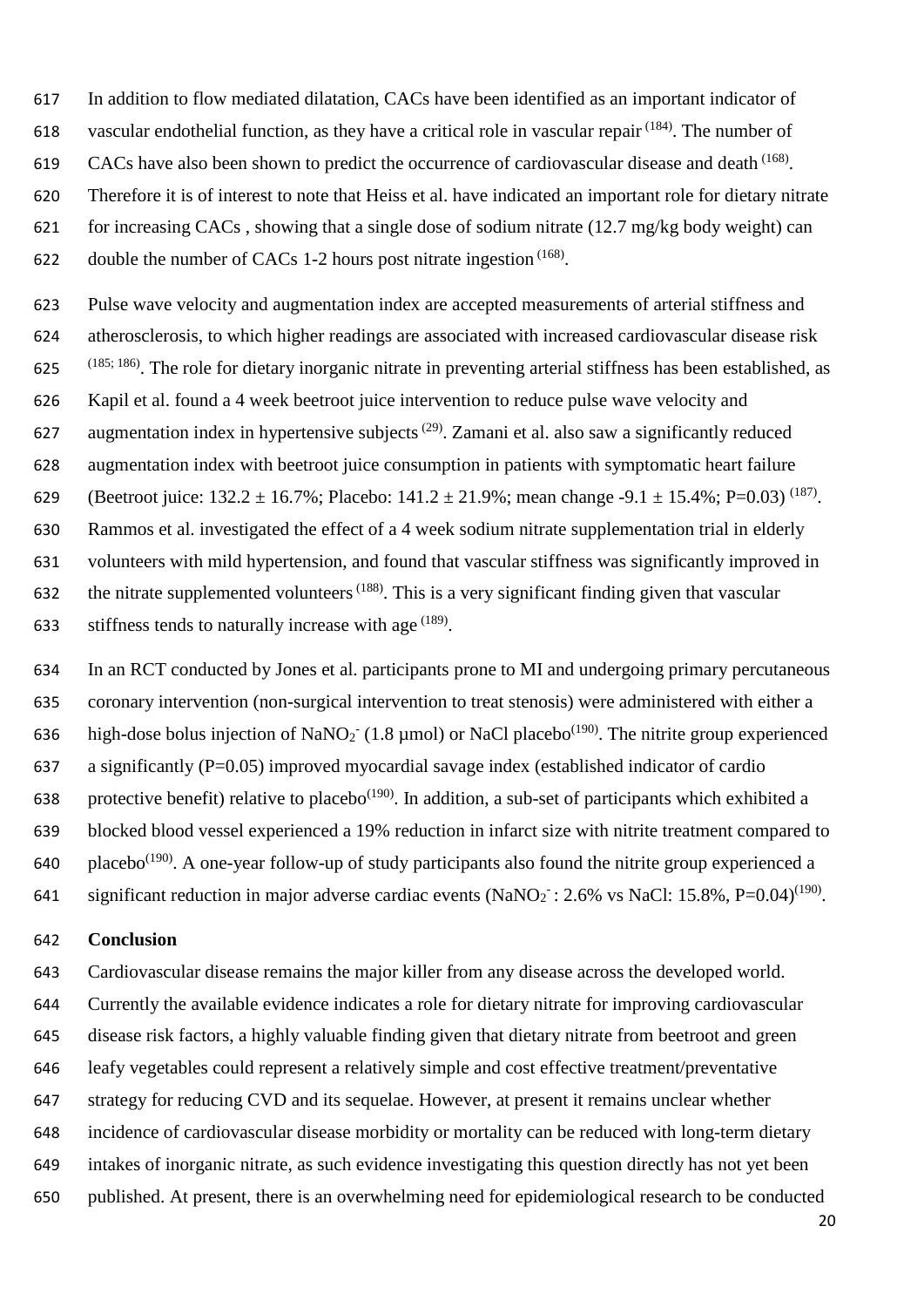| 651 | to identify the potential long-term effects of sustained inorganic nitrate and nitrite consumption on |        |  |  |  |
|-----|-------------------------------------------------------------------------------------------------------|--------|--|--|--|
| 652 | the development of cardiovascular disease and its consequences.                                       |        |  |  |  |
| 653 |                                                                                                       |        |  |  |  |
| 654 | <b>Acknowledgements</b>                                                                               |        |  |  |  |
| 655 | <b>Financial Support</b>                                                                              |        |  |  |  |
| 656 | This research received no specific grant from any funding agency, commercial or not-for-profit        |        |  |  |  |
| 657 | sectors.                                                                                              |        |  |  |  |
| 658 | <b>Conflict of Interest</b>                                                                           |        |  |  |  |
| 659 | None                                                                                                  |        |  |  |  |
| 660 | Authorship                                                                                            |        |  |  |  |
| 661 | We acknowledge the contribution of all authors to the writing of the present review and J.J. for      |        |  |  |  |
| 662 | conceiving the article. All authors approved the final manuscript.                                    |        |  |  |  |
| 663 |                                                                                                       |        |  |  |  |
| 664 |                                                                                                       |        |  |  |  |
| 665 |                                                                                                       |        |  |  |  |
| 666 |                                                                                                       |        |  |  |  |
| 667 |                                                                                                       |        |  |  |  |
| 668 |                                                                                                       |        |  |  |  |
| 669 |                                                                                                       |        |  |  |  |
| 670 |                                                                                                       |        |  |  |  |
| 671 |                                                                                                       |        |  |  |  |
| 672 |                                                                                                       |        |  |  |  |
| 673 |                                                                                                       |        |  |  |  |
| 674 |                                                                                                       |        |  |  |  |
| 675 |                                                                                                       |        |  |  |  |
| 676 |                                                                                                       |        |  |  |  |
| 677 |                                                                                                       |        |  |  |  |
|     |                                                                                                       | $21\,$ |  |  |  |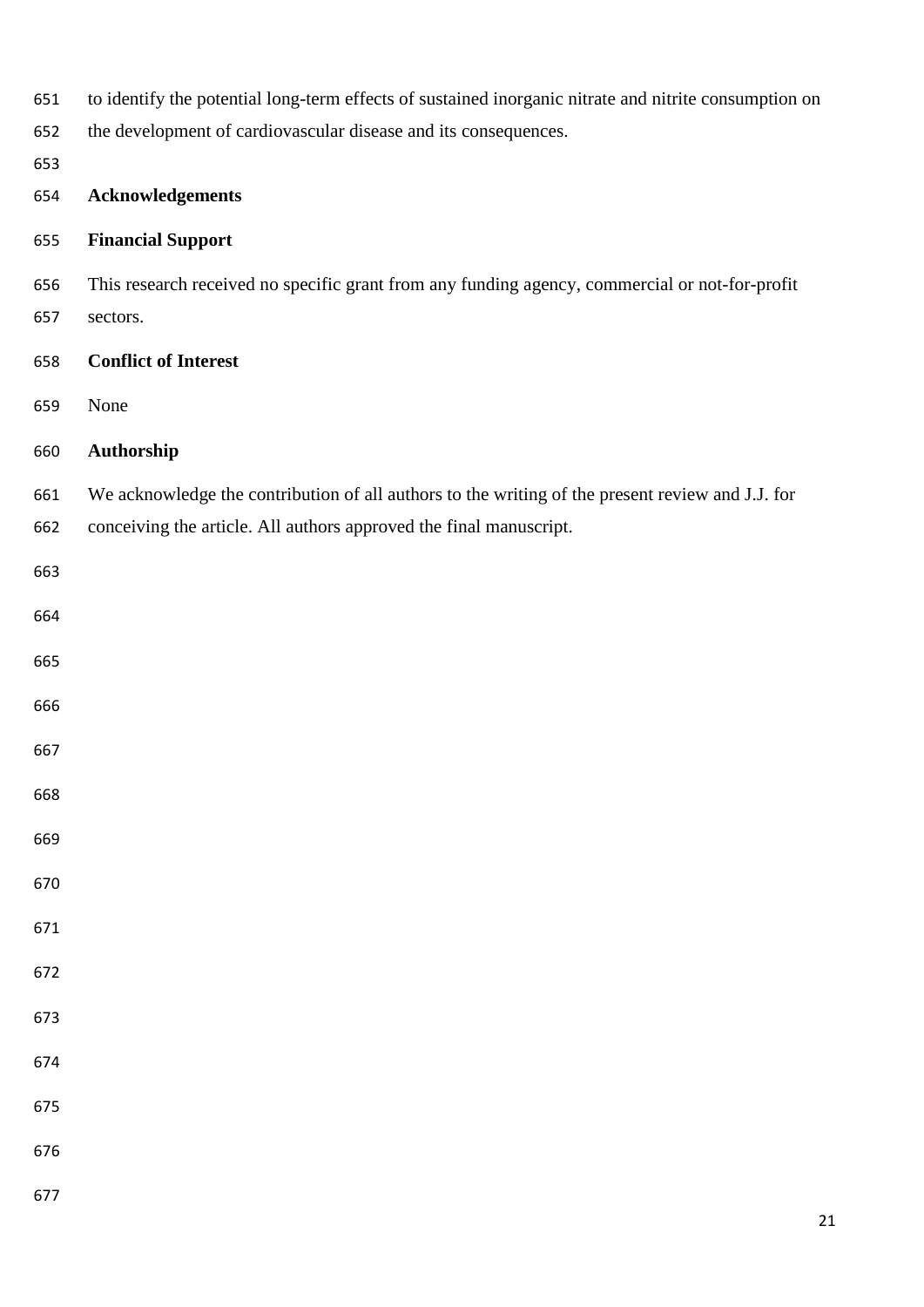# **References**

 1. World Health Organization (2011) Global status report on noncommunicable diseases 2010. 680 http://www.who.int/nmh/publications/ncd report full en.pdf (accessed December 2015). 2. Buttar HS, Li T & Ravi N (2005) Prevention of cardiovascular diseases: Role of exercise, dietary interventions, obesity and smoking cessation. *Exp Clin Cardiol* **10,** 229. 3. Cordain L, Eaton SB, Sebastian A *et al.* (2005) Origins and evolution of the Western diet: health implications for the 21st century. *Am J Clin Nutr* **81**, 341-354. 4. Barengo NC, Hu G, Lakka TA *et al.* (2004) Low physical activity as a predictor for total and cardiovascular disease mortality in middle-aged men and women in Finland. *Eur Heart J* **25**, 2204-2211. 5. Clair C, Rigotti NA, Porneala B *et al.* (2013) Association of smoking cessation and weight change with cardiovascular disease among adults with and without diabetes. JAMA **309**, 1014-1021. 6. Isomaa B, Almgren P, Tuomi T *et al.* (2001) Cardiovascular morbidity and mortality associated with the metabolic syndrome. *Diabetes care* **24**, 683-689. 7. Carpentier Y & Komsa-Penkova R (2011) Clinical Nutrition University. The place of nutrition in the prevention of cardiovascular diseases (CVDs). *E Spen Eur E J Clin Nutr Metab* **6**, e272-e282. 8. Harnack L, Block G & Lane S (1997) Influence of selected environmental and personal factors on dietary behavior for chronic disease prevention: a review of the literature. *J Nutr Educ* **29**, 306-312. 9. Sofi F, Cesari F, Abbate R *et al.* (2008) Adherence to Mediterranean diet and health status: meta- analysis. *BMJ* **337**, a1344. 10. Dauchet L, Amouyel P, Hercberg S *et al*. (2006) Fruit and vegetable consumption and risk of coronary heart disease: a meta-analysis of cohort studies. *J Nutr* **136**, 2588-2593. 11. Verlangieri A, Kapeghian J, El-Dean S *et al.* (1985) Fruit and vegetable consumption and cardiovascular mortality. *Med Hypotheses* **16**, 7-15. 12. He FJ, Nowson CA & MacGregor GA (2006) Fruit and vegetable consumption and stroke: meta- analysis of cohort studies. *Lancet* **367**, 320-6. 13. Bazzano LA, He J, Ogden LG *et al.* (2002) Fruit and vegetable intake and risk of cardiovascular disease in US adults: the first National Health and Nutrition Examination Survey Epidemiologic Follow-up Study. *Am J Clin Nutr* **76**, 93-9. 14. Wang X, Ouyang Y, Liu J *et al.* (2014) Fruit and vegetable consumption and mortality from all causes, cardiovascular disease, and cancer: systematic review and dose-response meta-analysis of prospective cohort studies. *BMJ* **349**, g4490. 15. Ness AR, Powles JW & Khaw K-T (1996) Vitamin C and cardiovascular disease: a systematic review. *J Cardiovasc Risk* **3**, 513-21. 16. Chong MF-F, Macdonald R & Lovegrove JA (2010) Fruit polyphenols and CVD risk: a review of human intervention studies. *Br J Nutr* **104**, S28-S39. 17. Threapleton DE, Greenwood DC, Evans CE *et al.* (2013) Dietary fibre intake and risk of cardiovascular disease: systematic review and meta-analysis. *BMJ* **347**, f6879. 18. Vivekananthan DP, Penn MS, Sapp SK *et al*. (2003) Use of antioxidant vitamins for the prevention of cardiovascular disease: meta-analysis of randomised trials. *Lancet* **361**, 2017-2023. 19. Hord NG (2011) Dietary nitrates, nitrites, and cardiovascular disease. *Curr Atheroscler Rep* **13**, 484- 492. 20. Bhupathiraju SN, Wedick NM, Pan A *et al.* (2012) Quantity and variety in fruit and vegetable intake and risk of coronary heart disease. *Am J Clin Nutr*, ajcn-066381. 21. Joshipura KJ, Ascherio A, Manson JE *et al.* (1999) Fruit and vegetable intake in relation to risk of ischemic stroke. *JAMA* **282**, 1233-1239. 22. Hord NG, Tang Y & Bryan NS (2009) Food sources of nitrates and nitrites: the physiologic context for potential health benefits. *Am J Clin Nutr* **90**, 1-10. 23. Sobko T, Marcus C, Govoni M *et al.* (2010) Dietary nitrate in Japanese traditional foods lowers diastolic blood pressure in healthy volunteers. *Nitric Oxide* **22**, 136-40. 24. L'hirondel J (2002) Nitrate and man: toxic, harmless or beneficial?: CABI 25. Lundberg J, Weitzberg E (2010) Nitric oxide formation from inorganic nitrate and nitrite. *Nitric Oxide* **2**.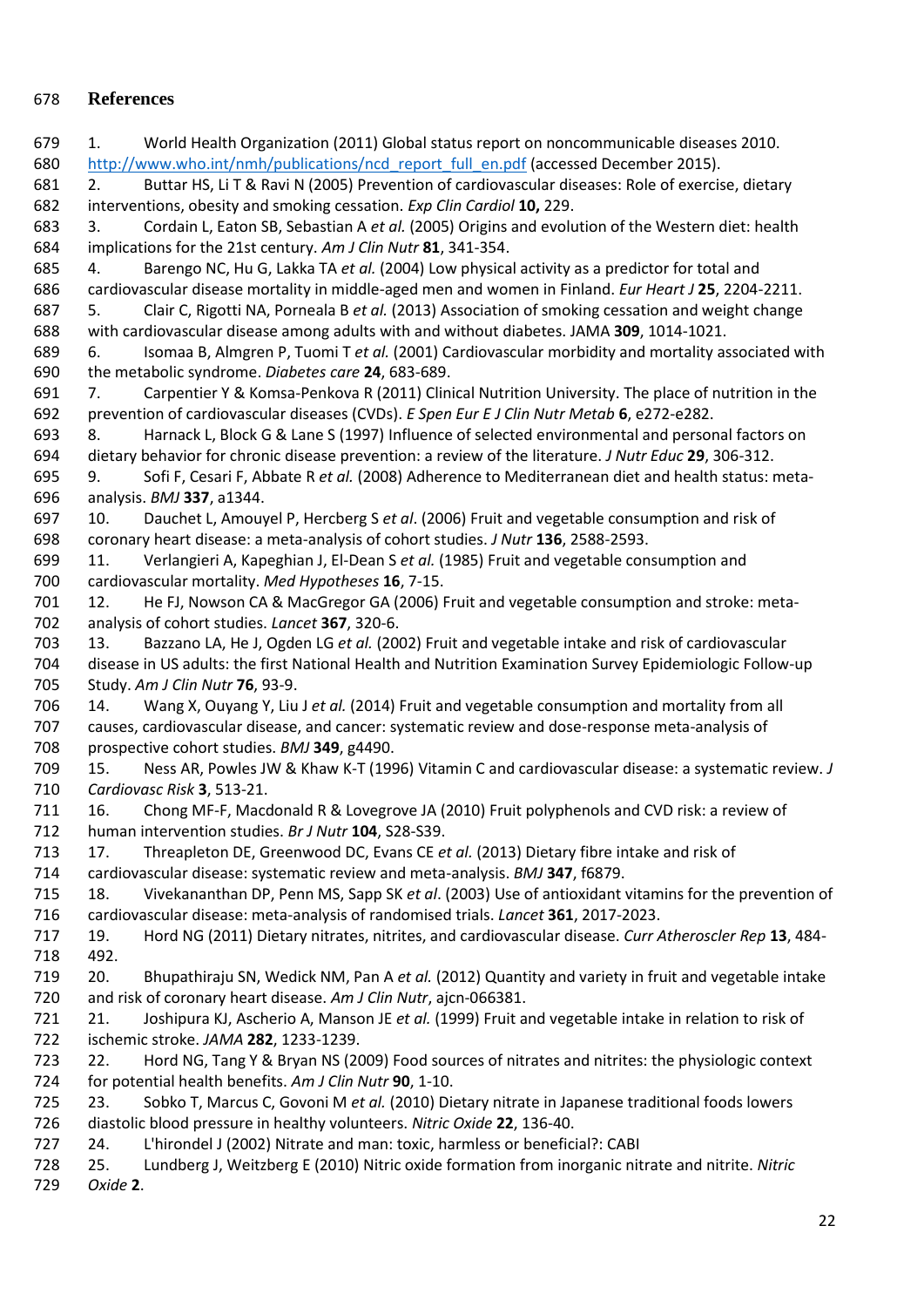26. McKnight G, Smith L, Drummond R *et al.* (1997) Chemical synthesis of nitric oxide in the stomach from dietary nitrate in humans. *Gut* **40**, 211-214. 27. Kapil V, Weitzberg E, Lundberg J *et al.* (2014) Clinical evidence demonstrating the utility of inorganic nitrate in cardiovascular health. *Nitric Oxide* **38**, 45-57. 28. Hobbs DA, Kaffa N, George TW *et al*. (2012) Blood pressure-lowering effects of beetroot juice and novel beetroot-enriched bread products in normotensive male subjects. *Br J Nutr* **108**, 2066-2074. 29. Kapil V, Khambata RS, Robertson A *et al*. (2015) Dietary nitrate provides sustained blood pressure lowering in hypertensive patients: A randomized, phase 2, double-blind, placebo-controlled study. *Hypertension* **65**, 320-327. 30. Bailey SJ, Winyard P, Vanhatalo A *et al.* (2009) Dietary nitrate supplementation reduces the O2 cost of low-intensity exercise and enhances tolerance to high-intensity exercise in humans. *J Appl Physiol* **107**, 1144-1155. 31. Kelm M (1999) Nitric oxide metabolism and breakdown. *Biochim Biophys Acta* **1411**, 273-289. 32. Hotchkiss J (1988) Nitrate, nitrite balance, and de novo synthesis of nitrate. *Am J Clin Nutr* **47**, 161- 162. 33. Webb AJ, Patel N, Loukogeorgakis S *et al.* (2008) Acute blood pressure lowering, vasoprotective, and antiplatelet properties of dietary nitrate via bioconversion to nitrite. *Hypertension* **51**, 784-790. 34. Li H & Förstermann U (2000) Nitric oxide in the pathogenesis of vascular disease. *J Pathol* **190**, 244- 254. 35. Green LC, De Luzuriaga KR, Wagner DA *et al.* (1981) Nitrate biosynthesis in man. *Proc Natl Acad Sci*  **78**, 7764-7768. 36. Palmer R, Ashton D & Moncada S (1988) Vascular endothelial cells synthesize nitric oxide from L- arginine. *Nature* **333**, 664-666. 37. Guzik TJ, Mussa S, Gastaldi D *et al.* (2002) Mechanisms of increased vascular superoxide production in human diabetes mellitus Role of NAD (P) H oxidase and endothelial nitric oxide synthase. *Circulation* **105**, 1656-1662. 38. Taddei S, Virdis A, Ghiadoni L *et al.* (2001) Age-related reduction of NO availability and oxidative stress in humans. *Hypertension* **38**, 274-279. 39. Feron O, Dessy C, Moniotte S *et al*. (1999) Hypercholesterolemia decreases nitric oxide production by promoting the interaction of caveolin and endothelial nitric oxide synthase. *J Clin Invest* **103**, 897-905. 40. Kharitonov SA, Robbins RA, Yates D *et al*. (1995) Acute and chronic effects of cigarette smoking on exhaled nitric oxide. *Am J Respir Crit Care Med* **152**, 609-612. 41. Böger RH, Bode-Böger SM, Szuba A *et al.* (1998) Asymmetric dimethylarginine (ADMA): a novel risk factor for endothelial dysfunction its role in hypercholesterolemia. *Circulation* **98**, 1842-1847. 42. Ichiki K, Ikeda H, Haramaki N *et al*. (1996) Long-term smoking impairs platelet-derived nitric oxide release. *Circulation* **94**, 3109-3114. 43. Bryan NS & Loscalzo J (2011) *Nitrite and nitrate in human health and diesease*. Springer Science & Business Media. 44. Sibal L, C Agarwal S, D Home P *et al*. (2010) The role of asymmetric dimethylarginine (ADMA) in endothelial dysfunction and cardiovascular disease. *Curr Cardiol Rev* **6**, 82-90. 45. Creager MA, Gallagher SJ, Girerd XJ *et al*. (1992) L-arginine improves endothelium-dependent vasodilation in hypercholesterolemic humans. *J Clin Invest* **90,** 1248. 46. Bednarz B, Jaxa-Chamiec T, Maciejewski P *et al*. (2005) Efficacy and safety of oral l-arginine in acute myocardial infarction. Results of the multicenter, randomized, double-blind, placebo-controlled ARAMI pilot trial. *Kardiol Pol* **62**, 421-427. 47. Schulman SP, Becker LC, Kass DA *et al.* (2006) L-arginine therapy in acute myocardial infarction: the Vascular Interaction With Age in Myocardial Infarction (VINTAGE MI) randomized clinical trial. *JAMA* **295**, 58-64. 48. The Natural Standard Research Collaboration (2013) Drug and Supplement Arginine Mayo Foundation for Medical Education and Research. [http://www.mayoclinic.org/drugs-](http://www.mayoclinic.org/drugs-supplements/arginine/safety/hrb-20058733) [supplements/arginine/safety/hrb-20058733](http://www.mayoclinic.org/drugs-supplements/arginine/safety/hrb-20058733) (accessed June 2016). 49. Nakaki T & Hishikawa K (2002) The arginine paradox. *Nihon Yakurigaku Zasshi* **199**, 7-14.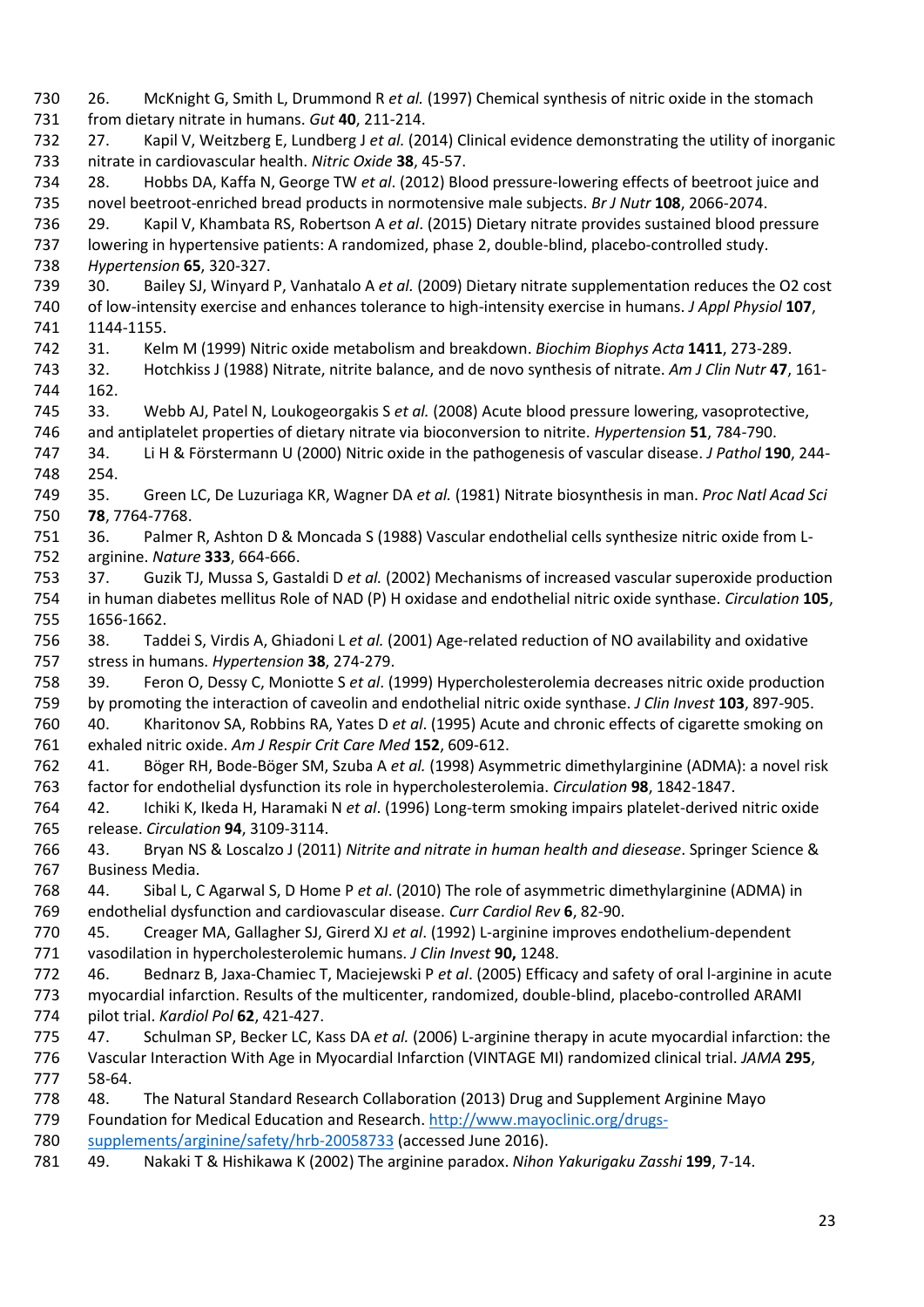50. Mirmiran P, Bahadoran Z, Ghasemi A *et al*. (2016) The Association of Dietary l-Arginine Intake and Serum Nitric Oxide Metabolites in Adults: A Population-Based Study. *Nutrients* **8**, 311. 51. Weitzberg E & Lundberg J (1998) Nonenzymatic nitric oxide production in humans. *Nitric Oxide* **2**, 1- 7. 52. Zweier JL, Samouilov A & Kuppusamy P (1999) Non-enzymatic nitric oxide synthesis in biological systems. *Biochim Biophys Acta* **1411**, 250-262. 53. Hobbs DA, George TW & Lovegrove JA (2013) The effects of dietary nitrate on blood pressure and endothelial function: a review of human intervention studies. *Nutr Res Rev* **26**, 210-22. 54. van Velzen AG, Sips AJ, Schothorst RC *et al*. (2008) The oral bioavailability of nitrate from nitrate- rich vegetables in humans. *Toxicol Lett* **181**, 177-181. 55. Lundberg JO & Govoni M (2004) Inorganic nitrate is a possible source for systemic generation of nitric oxide. *Free Radic Biol Med* **37**, 395-400. 56. Pannala AS, Mani AR, Spencer JP *et al*. (2003) The effect of dietary nitrate on salivary, plasma, and urinary nitrate metabolism in humans. *Free Radic Biol Med* **34**, 576-584. 57. Bondonno CP, Liu AH, Croft KD *et al*. (2015) Absence of an effect of high nitrate intake from beetroot juice on blood pressure in treated hypertensive individuals: A randomized controlled trial. *Am J Clin Nutr* **102**, 368-375. 58. Tannenbaum S, Weisman M & Fett D (1976) The effect of nitrate intake on nitrite formation in human saliva. *Food Cosmet Toxoicol* **14**, 549-552. 59. Benjamin N, O'Driscoll F, Dougall H *et al*. (1994) Stomach NO synthesis. *Nature* **368**, 502. 60. Coggan AR, Leibowitz JL, Spearie CA *et al*. (2015) Acute Dietary Nitrate Intake Improves Muscle Contractile Function in Patients With Heart Failure A Double-Blind, Placebo-Controlled, Randomized Trial. *Circ Heart Fail* **8**, 914-920. 805 61. Lundberg JO, Weitzberg E & Gladwin MT (2008) The nitrate-nitrite-nitric oxide pathway in physiology and therapeutics. *Nat Rev Drug Discov* **7**, 156-167. 62. Sobko T, Reinders C, Norin E *et al*. (2004) Gastrointestinal nitric oxide generation in germ-free and conventional rats. *Am J Physiol Gastrointest Liver Physiol* **287**, G993-G997. 63. Bondonno CP, Liu AH, Croft KD *et al*. (2015) Antibacterial mouthwash blunts oral nitrate reduction and increases blood pressure in treated hypertensive men and women. *Am J Hypertens* **28**, 572-575. 64. Govoni M, Jansson EÅ, Weitzberg E *et al*. (2008) The increase in plasma nitrite after a dietary nitrate load is markedly attenuated by an antibacterial mouthwash. *Nitric Oxide* **19**, 333-337. 65. Duncan C, Dougall H, Johnston P *et al*. (1995) Chemical generation of nitric oxide in the mouth from the enterosalivary circulation of dietary nitrate. *Nat Med* **1**, 546-51. 66. Zhang Z, Naughton D, Winyard PG *et al*. (1998) Generation of nitric oxide by a nitrite reductase 816 activity of xanthine oxidase: a potential pathway for nitric oxide formation in the absence of nitric oxide synthase activity. *Biochem Biophys Res Commun* **249**, 767-772. 67. Millar TM, Stevens CR, Benjamin N *et al*. (1998) Xanthine oxidoreductase catalyses the reduction of nitrates and nitrite to nitric oxide under hypoxic conditions. *FEBS letters* **427**, 225-228. 68. Webb A, Bond R, McLean P *et al*. (2004) Reduction of nitrite to nitric oxide during ischemia protects against myocardial ischemia–reperfusion damage. *Proc Natl Acad Sci U S A* **101**, 13683-13688. 69. Duranski MR, Greer JJ, Dejam A *et al*. (2005) Cytoprotective effects of nitrite during in vivo ischemia-reperfusion of the heart and liver. *J Clin Invest* **115**, 1232-1240. 70. Gladwin MT, Raat NJ, Shiva S *et al*. (2006) Nitrite as a vascular endocrine nitric oxide reservoir that contributes to hypoxic signaling, cytoprotection, and vasodilation. *Am J Physiol Heart Circ Physiol* **60**, H2026. 71. Cosby K, Partovi KS, Crawford JH *et al*. (2003) Nitrite reduction to nitric oxide by deoxyhemoglobin vasodilates the human circulation. *Nat Med* **9**, 1498-1505. 72. Brooks J (1937) The action of nitrite on haemoglobin in the absence of oxygen. *Proc R Soc Lond B Biol Sci* **123**, 368-382. 73. Doyle MP, Pickering RA, DeWeert TM *et al*. (1981) Kinetics and mechanism of the oxidation of human deoxyhemoglobin by nitrites. *J Biol Chem* **256**, 12393-12398.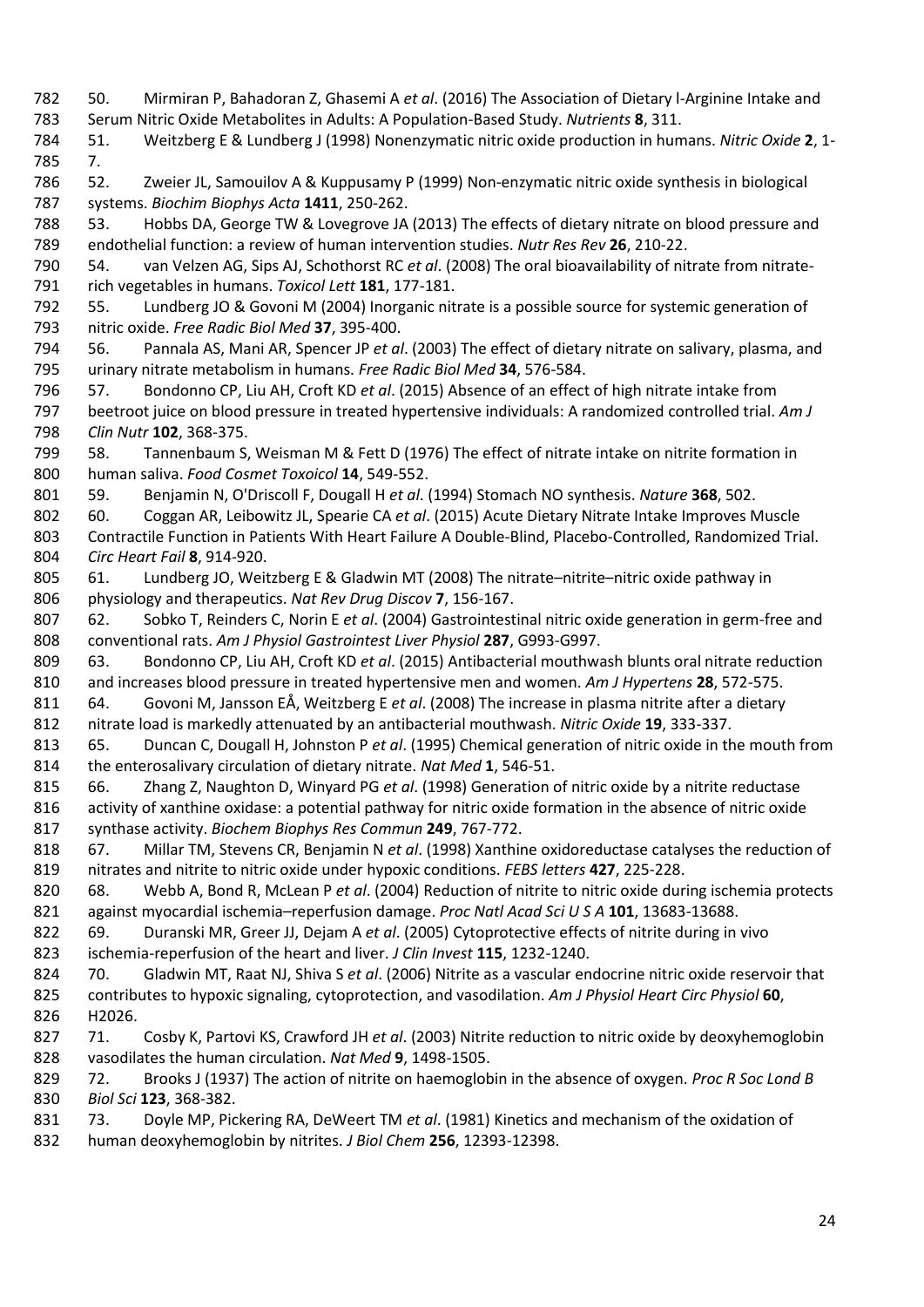74. Ashworth A, Mitchell K, Blackwell JR *et al*. (2015) High-nitrate vegetable diet increases plasma nitrate and nitrite concentrations and reduces blood pressure in healthy women. *Public Health Nutr* **18**, 2669. 75. Lundberg J, Weitzberg E, Lundberg J *et al*. (1994) Intragastric nitric oxide production in humans: measurements in expelled air. *Gut* **35**, 1543-1546. 76. Mowat C, Carswell A, Wirz A *et al*. (1999) Omeprazole and dietary nitrate independently affect levels of vitamin C and nitrite in gastric juice. *Gastroenterol* **116**, 813-822. 77. Gago B, Lundberg JO, Barbosa RM *et al*. (2007) Red wine-dependent reduction of nitrite to nitric oxide in the stomach. *Free Radic Biol Med* **43**, 1233-1242. 78. Crawford NM (1995) Nitrate: nutrient and signal for plant growth. *Plant cell* **7**, 859. 843 79. Ysart G, Clifford R & Harrison N (1999) Monitoring for nitrate in UK-grown lettuce and spinach. *Food Addit Contam* **16**, 301-306. 845 80. Kaiser WM & Brendle-Behnisch E (1991) Rapid modulation of spinach leaf nitrate reductase activity by photosynthesis I. Modulation in vivo by CO2 availability. *Plant Physiol* **96**, 363-367. 847 81. Muramoto J (1999) Comparison of nitrate content in leafy vegetables from organic and conventional farms in California. Center for Agroecology and Sustainable Food Systems, University of California, Santa Cruz. 82. Ekart K, Gorenjak A, Madorran E *et al*. (2013) Study on the influence of food processing on nitrate levels in vegetables. In *European Food Safety Authority* pp. 1-150. 83. Omar SA, Artime E & Webb AJ (2012) A comparison of organic and inorganic nitrates/nitrites. *Nitric Oxide* **26**, 229-240. 84. Du S-T, Zhang Y-S & Lin X-Y (2007) Accumulation of nitrate in vegetables and its possible implications to human health. *Agricultural Sciences in China* **6**, 1246-1255. 85. Food Standards Australia New Zealand (2015) Survey of Nitrates and Nitrites in Food and Beverages 857 in Australia.<http://www.foodstandards.gov.au/consumer/additives/nitrate/Pages/default.aspx> (accessed November 2015) 86. NHMRC N (2011) *Australian drinking water guidelines paper 6 national water quality management strategy*. National Health and Medical Research Council, National Resource Management Ministerial Council, Commonwealth of Australia, Canberra. 87. US Food and Drug Administration (2006) *Food additive status list*. US Food and Drug Administration (FDA), Rockville, MD. 88. Ward MH, DeKok TM, Levallois P *et al*. (2005) Workgroup report: Drinking-water nitrate and health- recent findings and research needs. *Environ Health Perspect,* 1607-1614. 89. Shuval HI & Gruener N (1972) Epidemiological and toxicological aspects of nitrates and nitrites in the environment. *Am J Public Health* **62**, 1045-1052. 90. Jukes D (2013) Food additives in the European Union. The Department of Food Science and Technology. 91. Food Standards Agency (2015) Food Additives Legislation Guidance to Compliance. [http://www.food.gov.uk/sites/default/fi;es/multimedia/pdfs/guidance/food-additives-legislation-guidance](http://www.food.gov.uk/sites/default/fi;es/multimedia/pdfs/guidance/food-additives-legislation-guidance-to-compliance.pdf)[to-compliance.pdf](http://www.food.gov.uk/sites/default/fi;es/multimedia/pdfs/guidance/food-additives-legislation-guidance-to-compliance.pdf) (accessed December 2016). 92. United States Department of Health and Human Services (2014) Food additives permitted for direct addition to food for human consumption*.*  [www.fda.gov/Food/ingredientsPackagingLabeling/FoodAdditivesUngredients.ucm091048.htm](http://www.fda.gov/Food/ingredientsPackagingLabeling/FoodAdditivesUngredients.ucm091048.htm) (accessed June 2016). 93. Weitzberg E & Lundberg JO (2013) Novel aspects of dietary nitrate and human health. *Annu Rev Nutr* **33**, 129-159. 94. Machha A & Schechter AN (2011) Dietary nitrite and nitrate: a review of potential mechanisms of cardiovascular benefits. *Eur J Nutr* **50**, 293-303. 95. Kelm M & Schrader J (1990) Control of coronary vascular tone by nitric oxide. *Circ Res* **66**, 1561- 1575. 96. Cornwell TL, Arnold E, Boerth NJ *et al*. (1994) Inhibition of smooth muscle cell growth by nitric oxide and activation of cAMP-dependent protein kinase by cGMP. *Am J Physiol Cell Physiol* **267**, C1405- C1413.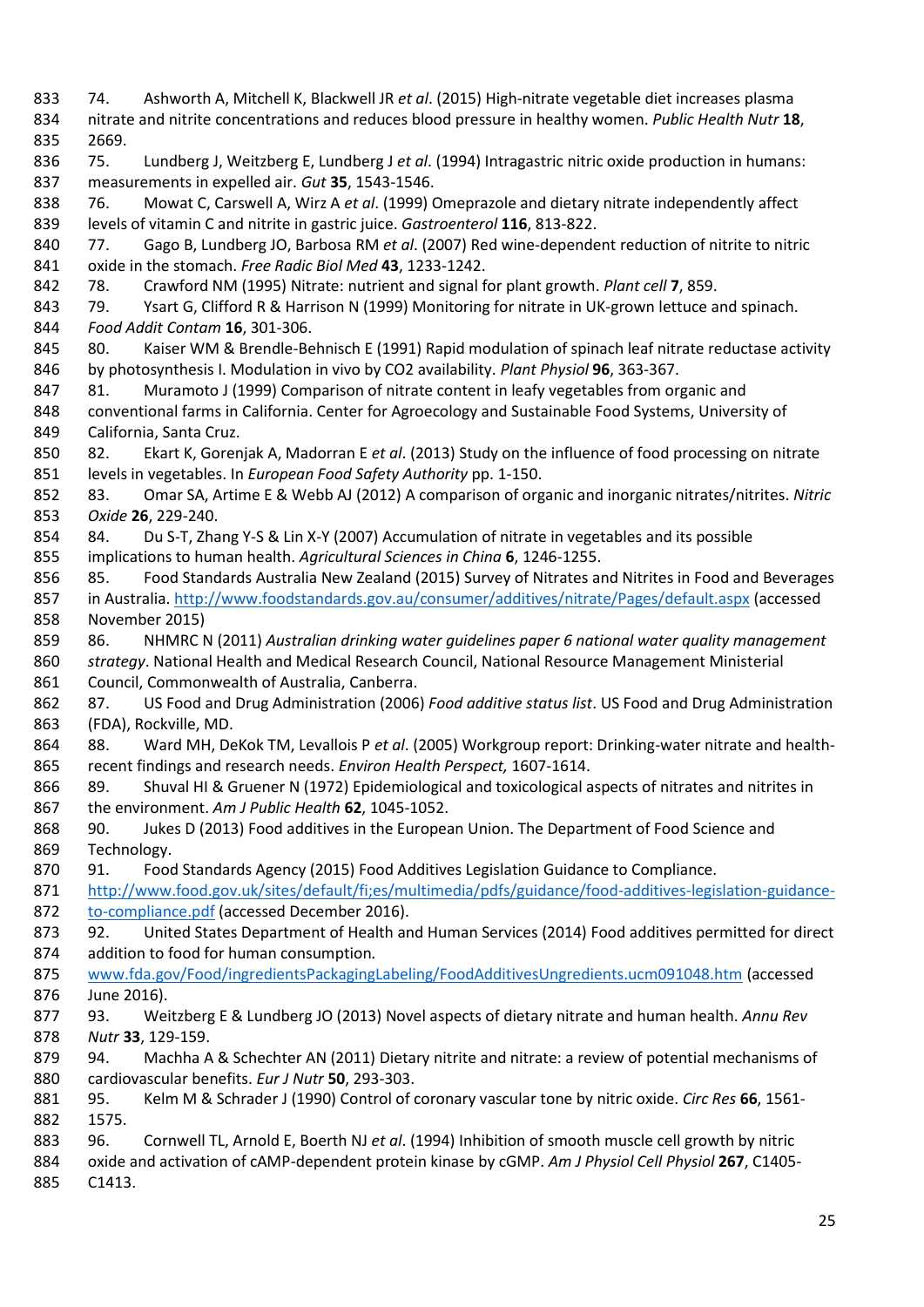97. Radomski M, Palmer R & Moncada S (1987) Endogenous nitric oxide inhibits human platelet adhesion to vascular endothelium. *Lancet* **330**, 1057-1058. 98. Kubes P, Suzuki M & Granger D (1991) Nitric oxide: an endogenous modulator of leukocyte adhesion. *Proc Natl Acad Sci* **88**, 4651-4655. 99. De Caterina R, Libby P, Peng H-B *et al*. (1995) Nitric oxide decreases cytokine-induced endothelial activation. Nitric oxide selectively reduces endothelial expression of adhesion molecules and proinflammatory cytokines. *J Clin Invest* **96**, 60. 100. Versari D, Daghini E, Virdis A *et al*. (2009) Endothelium‐dependent contractions and endothelial dysfunction in human hypertension. *Br J Pharmacol* **157**, 527-36. 101. Vanhoutte P (1997) Endothelial dysfunction and atherosclerosis. *Eur Heart J* **18**, Suppl E, 19-29. 102. Kleinbongard P, Dejam A, Lauer T *et al*. (2006) Plasma nitrite concentrations reflect the degree of endothelial dysfunction in humans. *Free Radic Biol Med* **40**, 295-302. 103. Landmesser U & Drexler H (2007) Endothelial function and hypertension. *Curr Opin Cardiol* **22**, 316- 20. 104. Al Suwaidi J, Hamasaki S & Higano ST (2000) Long-term follow-up of patients with mild coronary artery disease and endothelial dysfunction. *Circulation* **101**, 948-954. 105. Neunteufl T, Katzenschlager R, Hassan A *et al*. Systemic endothelial dysfunction is related to the extent and severity of coronary artery disease. *Atherosclerosis* **129**, 111-118. 106. Drexler H, Hayoz D, Münzel T *et al.* (1992) Endothelial function in chronic congestive heart failure. *Am J Cardiol* **69**, 1596-1601. 107. Gokce N, Keaney JF, Hunter LM *et al*. (2003) Predictive value of noninvasivelydetermined endothelial dysfunction for long-term cardiovascular events inpatients with peripheral vascular disease. *J Am Coll Cardiol* **41**, 1769-1775. 108. Vita JA & Keaney JF (2002) Endothelial function a barometer for cardiovascular risk? *Circulation* **106**, 640-642. 911 109. Schächinger V, Britten MB & Zeiher AM (2000) Prognostic impact of coronary vasodilator dysfunction on adverse long-term outcome of coronary heart disease. *Circulation* **101**, 1899-1906. 110. Katz SD, Hryniewicz K, Hriljac I *et al*. (2005) Vascular endothelial dysfunction and mortality risk in patients with chronic heart failure. *Circulation* **111**, 310-314. 915 111. Lidder S & Webb AJ (2013) Vascular effects of dietary nitrate (as found in green leafy vegetables and beetroot) via the nitrate‐nitrite‐nitric oxide pathway. *Br J Clin Pharmacol* **75**, 677-696. 917 112. Lundberg JO, Gladwin MT & Weitzberg E (2015) Strategies to increase nitric oxide signalling in cardiovascular disease. *Nat Rev Drig Discov* **14**, 623-641. 113. Jeerooburkhan N, Jones LC, Bujac S *et al.* (2001) Genetic and environmental determinants of plasma nitrogen oxides and risk of ischemic heart disease. *Hypertension* **38**, 1054-1061. 114. Panza JA, Quyyumi AA, Brush Jr JE *et al*. (1990) Abnormal endothelium-dependent vascular relaxation in patients with essential hypertension. *N Engl J Med* **323**, 22-27. 115. Casino PR, Kilcoyne CM, Quyyumi AA *et al*. (1993) The role of nitric oxide in endothelium- dependent vasodilation of hypercholesterolemic patients. *Circulation* **88**, 2541-2547. 116. Henry RM, Ferreira I, Kostense PJ *et al*. (2004) Type 2 diabetes is associated with impaired endothelium-dependent, flow-mediated dilation, but impaired glucose metabolism is not: The Hoorn Study. *Atherosclerosis* **174**, 49-56. 117. Tsuchiya M, Asada A, Kasahara E *et al*. (2002) Smoking a single cigarette rapidly reduces combined concentrations of nitrate and nitrite and concentrations of antioxidants in plasma. *Circulation* **105**, 1155- 1157. 118. Green DJ, Maiorana A, O'driscoll G *et al*. (2004) Effect of exercise training on endothelium‐derived nitric oxide function in humans. *J Physiol* **561**, 1-25. 119. Lopez-Garcia E, Schulze MB, Fung TT *et al*. (2004) Major dietary patterns are related to plasma concentrations of markers of inflammation and endothelial dysfunction. *Am J Clin Nutr* **80**, 1029-1035. 120. Celermajer DS, Sorensen KE, Spiegelhalter DJ *et al*. (1994) Aging is associated with endothelial dysfunction in healthy men years before the age-related decline in women. *J Am Coll Cardiol* **24**, 471-476.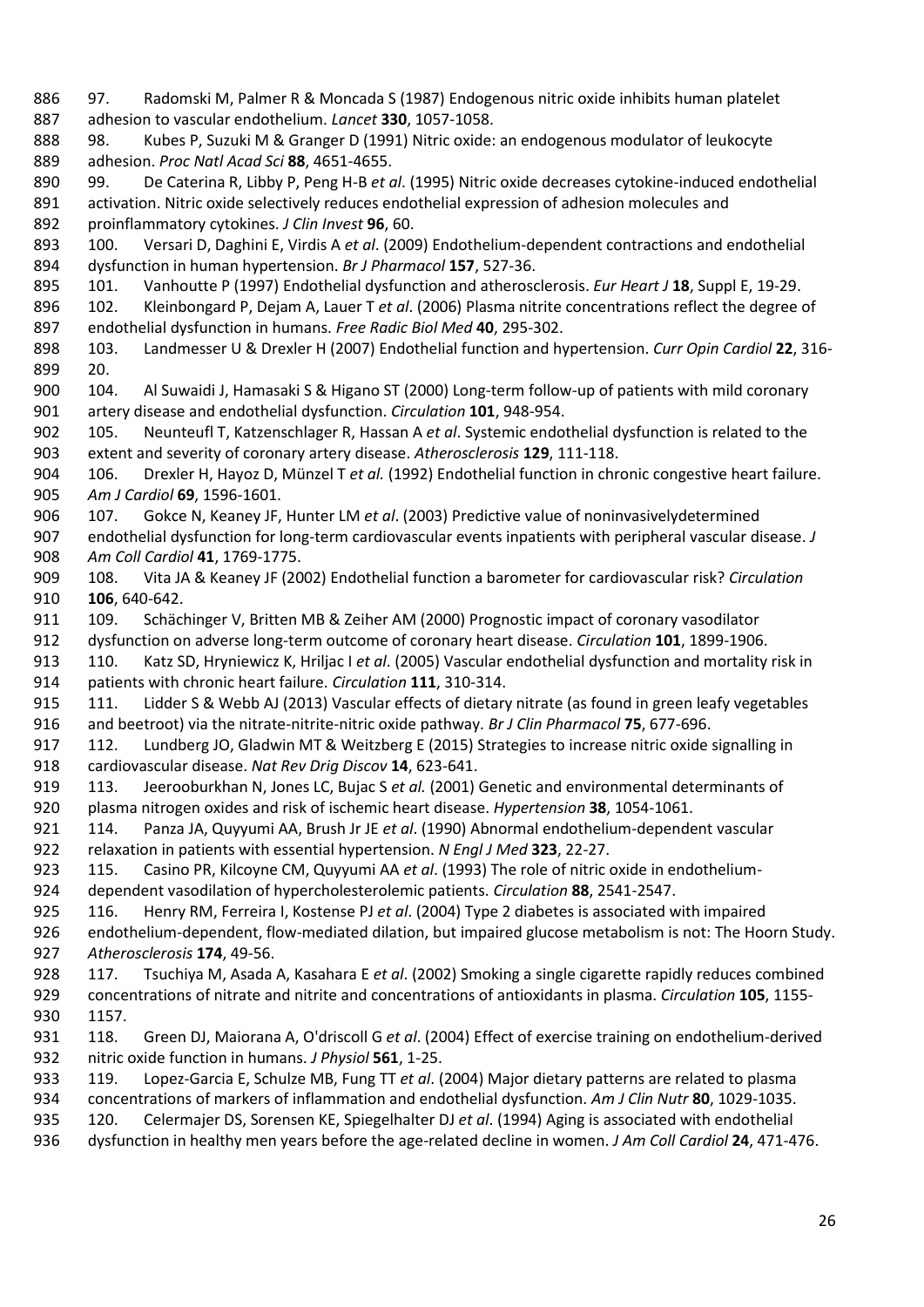121. Celermajer D, Sorensen K, Georgakopoulos D *et al.* (1993) Cigarette smoking is associated with dose-related and potentially reversible impairment of endothelium-dependent dilation in healthy young adults. *Circulation* **88**, 2149-2155. 122. Fuentes F, Lopez-Miranda J, Sanchez E *et al*. (2001) Mediterranean and low-fat diets improve endothelial function in hypercholesterolemic men. *Ann Intern Med* **134**, 1115-1119. 123. O'driscoll G, Green D & Taylor RR (1997) Simvastatin, an HMG–coenzyme A reductase inhibitor, improves endothelial function within 1 month. *Circulation* **95**, 1126-1131. 944 124. Hornig B, Maier V & Drexler H (1996) Physical training improves endothelial function in patients with chronic heart failure. *Circulation* **93**, 210-214. 125. DeVan A, Brooks F, Evans T *et al*. (2014) Safety and efficacy of sodium nitrite supplementation for improving vascular endothelial dysfunction in middle-aged and older healthy adults. *FASEB Journal* **1**. 126. Wilson J & Hunt T (2014) *Molecular biology of the cell: the problems book*: Garland Science. 127. Channon KM, Qian H & George SE (2000) Nitric Oxide Synthase in Atherosclerosis and Vascular Injury Insights From Experimental Gene Therapy. *Arterioscler Thromb Vasc Biol* **20**, 1873-1881. 128. Hobbs DA, Goulding MG, Nguyen A *et al.* (2013) Acute ingestion of beetroot bread increases endothelium-independent vasodilation and lowers diastolic blood pressure in healthymen: A randomized controlled trial. *J Nutr* **143**, 1399-1405. 129. Simon DI, Stamler JS, Jaraki O *et al*. (1993) Antiplatelet properties of protein S-nitrosothiols derived from nitric oxide and endothelium-derived relaxing factor. *Arterioscler Thromb Vasc Biol* **13**, 791-799. 130. Clapp BR, Hingorani AD, Kharbanda RK *et al*. (2004) Inflammation-induced endothelial dysfunction involves reduced nitric oxide bioavailability and increased oxidant stress. *Cardiovasc Res* **64**, 172-178. 131. Vallance PJ & Webb DJ (2003) *Vascular endothelium in human physiology and pathophysiology*. vol. 7: CRC Press. 132. Gago B, Nyström T, Cavaleiro C *et al*. (2008) The potent vasodilator ethyl nitrite is formed upon reaction of nitrite and ethanol under gastric conditions. *Free Radic Biol Med* **45**, 404-412. 133. Klemenska E & Beresewicz A (2009) Bioactivation of organic nitrates and the mechanism of nitrate tolerance. *Cardiol J* **16**, 11-19. 134. Bassenge E, Fink N, Skatchkov M *et al*. Dietary supplement with vitamin C prevents nitrate tolerance. *J Clin Invest* **102**, 67. 135. Gori T, Burstein JM, Ahmed S *et al*. (2001) Folic acid prevents nitroglycerin-induced nitric oxide synthase dysfunction and nitrate tolerance. *Circulation* **104**, 1119-23. 136. Fontaine D, Otto A, Fontaine J *et al*. (2003) Prevention of nitrate tolerance by long-term treatment with statins. *Cardiovasc Drugs Ther* **17**, 123-128. 137. Greer FR & Shannon M (2005) Infant methemoglobinemia: the role of dietary nitrate in food and water. *Pediatrics* **116**, 784-786. 138. Martínez A, Sánchez-Valverde F, Gil F *et al*. (2013) Methemoglobinemia induced by vegetable intake in infants in northern Spain. *J Peadiatr Gastroenterol Nutr* **56**, 573-577. 139. Milkowski A, Garg HK, Coughlin JR *et al*. (2010) Nutritional epidemiology in the context of nitric oxide biology: A risk–benefit evaluation for dietary nitrite and nitrate. *Nitric Oxide* **22**, 110-119. 140. Avery AA (1999) Infantile methemoglobinemia: reexamining the role of drinking water nitrates. *Environ Health Perspect* **107**, 583. 141. Bouvard V, Loomis D, Guyton KZ *et al*. (2015) Carcinogenicity of consumption of red and processed meat. *Lancet Oncol* **16**, 1599. 142. Bingham SA (1999) High-meat diets and cancer risk. *Proc Nutr Soc* **58**, 243-248. 143. Gilchrist M, Winyard PG & Benjamin N (2010) Dietary nitrate–good or bad? *Nitric Oxide* **22**, 104- 109. 144. Magee PN & Barnes J (1956) The production of malignant primary hepatic tumours in the rat by feeding dimethylnitrosamine. *Br J Cancer* **10**, 114. 985 145. Assembly of Life Sciences (1981) The Health Effects of Nitrate, Nitrite, and N-nitroso Compounds: Part 1 of a 2-Part Study. *National Academy Press*. 146. Kapil V, Milsom AB, Okorie M *et al*. (2010) Inorganic nitrate supplementation lowers blood pressure in humans. *Hypertension* **56**, 274-281.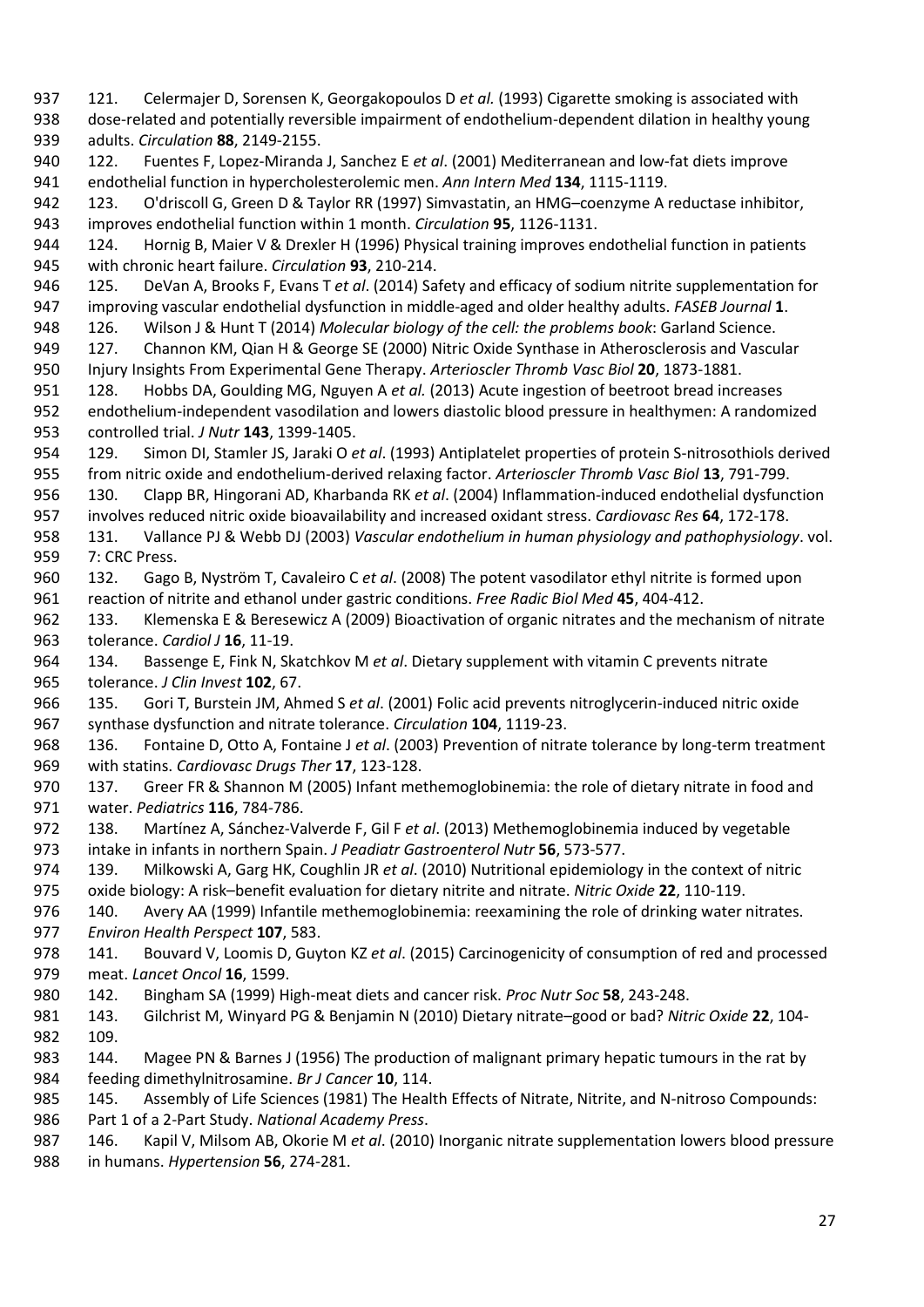147. Asgary S, Afshani M, Sahebkar A *et al*. (2016) Improvement of hypertension, endothelial function and systemic inflammation following short-term supplementation with red beet (Beta vulgaris L.) juice: a randomized crossover pilot study. *J Hum Hypertens.* 148. Richardson G, Hicks S, O'Byrne S *et al*. (2002) The ingestion of inorganic nitrate increases gastric S- nitrosothiol levels and inhibits platelet function in humans. *Nitric Oxide* **7**, 24-29. 149. Baker JE, Su J, Fu X *et al*. (2007) Nitrite confers protection against myocardial infarction: Role of xanthine oxidoreductase, NADPH oxidase and K ATP channels. *J Mol Cell Cardiol* **43**, 437-444. 150. Lansley KE, Winyard PG, Bailey SJ *et al*. (2011) Acute dietary nitrate supplementation improves cycling time trial performance. *Med Sci Sports Exerc* **43**, 1125-1131. 151. Dykhuizen R, Frazer R, Duncan C *et al*. (1996) Antimicrobial effect of acidified nitrite on gut pathogens: importance of dietary nitrate in host defense. *Antimicrob Agents Chemother* **40**, 1422-1425. 152. Carlström M, Persson AEG, Larsson E *et al*. (2011) Dietary nitrate attenuates oxidative stress, prevents cardiac and renal injuries, and reduces blood pressure in salt-induced hypertension. *Cardiovasc Res* **89**, 574-585. 153. Petersson J, Carlström M, Schreiber O *et al*. (2009) Gastroprotective and blood pressure lowering effects of dietary nitrate are abolished by an antiseptic mouthwash. *Free Radic Biol Med* **46**, 1068-1075. 154. Kanematsu Y, Yamaguchi K, Ohnishi H *et al*. (2008) Dietary doses of nitrite restore circulating nitric oxide level and improve renal injury in L-NAME-induced hypertensive rats. *Am J Physiol Renal Physiol* **295**, F1457-F1462. 155. Ferguson SK, Hirai DM, Copp SW *et al*. (2013) Impact of dietary nitrate supplementation via beetroot juice on exercising muscle vascular control in rats. *J Physiol* **591**, 547-557. 156. Bryan NS, Calvert JW, Elrod JW *et al*. (2007) Dietary nitrite supplementation protects against myocardial ischemia-reperfusion injury. *Proc Natl Acad Sci* **104**, 19144-19149. 157. Shiva S, Sack MN, Greer JJ *et al*. (2007) Nitrite augments tolerance to ischemia/reperfusion injury via the modulation of mitochondrial electron transfer. *J Exp Med* **204**, 2089-2102. 158. Minicucci MF, Azevedo PS, Polegato BF *et al*. (2011) Heart failure after myocardial infarction: clinical implications and treatment. *Clin Cardiol* **34**, 410-414. 159. Nieswandt B, Pleines I & Bender M (2011) Platelet adhesion and activation mechanisms in arterial thrombosis and ischaemic stroke. *J Thromb Haemost* **9**, 92-104. 160. Raskob GE, Angchaisuksiri P, Blanco AN *et al.* (2014) editors. Thrombosis: a major contributor to global disease burden. *Seminars in thrombosis and hemostasis* **40**, 724-735. 161. Park JW, Piknova B, Huang PL *et al*. (2013) Effect of blood nitrite and nitrate levels on murine platelet function. *PLoS ONE* **8**, e55699. 162. Apostoli G, Solomon A, Smallwood M *et al*. (2014) Role of inorganic nitrate and nitrite in driving nitric oxide–cGMP‐mediated inhibition of platelet aggregation in vitro and in vivo.*J Thromb Haemost* **12**, 1880-1889. 163. Moraes DL, Colucci WS & Givertz MM (2000) Secondary pulmonary hypertension in chronic heart failure. *Circulation* **102**, 1718-1723. 164. Hunter CJ, Dejam A, Blood AB *et al*. (2004) Inhaled nebulized nitrite is a hypoxia-sensitive NO- dependent selective pulmonary vasodilator. *Nat Med* **10**, 1122-1127. 165. Zuckerbraun BS, Shiva S, Ifedigbo E *et al*. (2010) Nitrite potently inhibits hypoxic and inflammatory pulmonary arterial hypertension and smooth muscle proliferation via xanthine oxidoreductase–dependent nitric oxide generation. *Circulation* **121**, 98-109. 166. Casey DB, Badejo AM, Dhaliwal JS *et al*. (2009) Pulmonary vasodilator responses to sodium nitrite are mediated by an allopurinol-sensitive mechanism in the rat. *Am J Physiol Heart Circ Physiol* **296**, H524- H533. 167. Hendgen-Cotta UB, Luedike P, Totzeck M *et al*. (2012) Dietary nitrate supplementation improves revascularization in chronic ischemia. *Circulation* **126**, 1983-1992. 168. Heiss C, Meyer C, Totzeck M *et al*. (2012) Dietary inorganic nitrate mobilizes circulating angiogenic cells. *Free Radic Biol Med* **52**, 1767-1772. 169. Sindler AL, Fleenor BS, Calvert JW *et al*. (2011) Nitrite supplementation reverses vascular endothelial dysfunction and large elastic artery stiffness with aging. *Aging Cell* **10**, 429-437.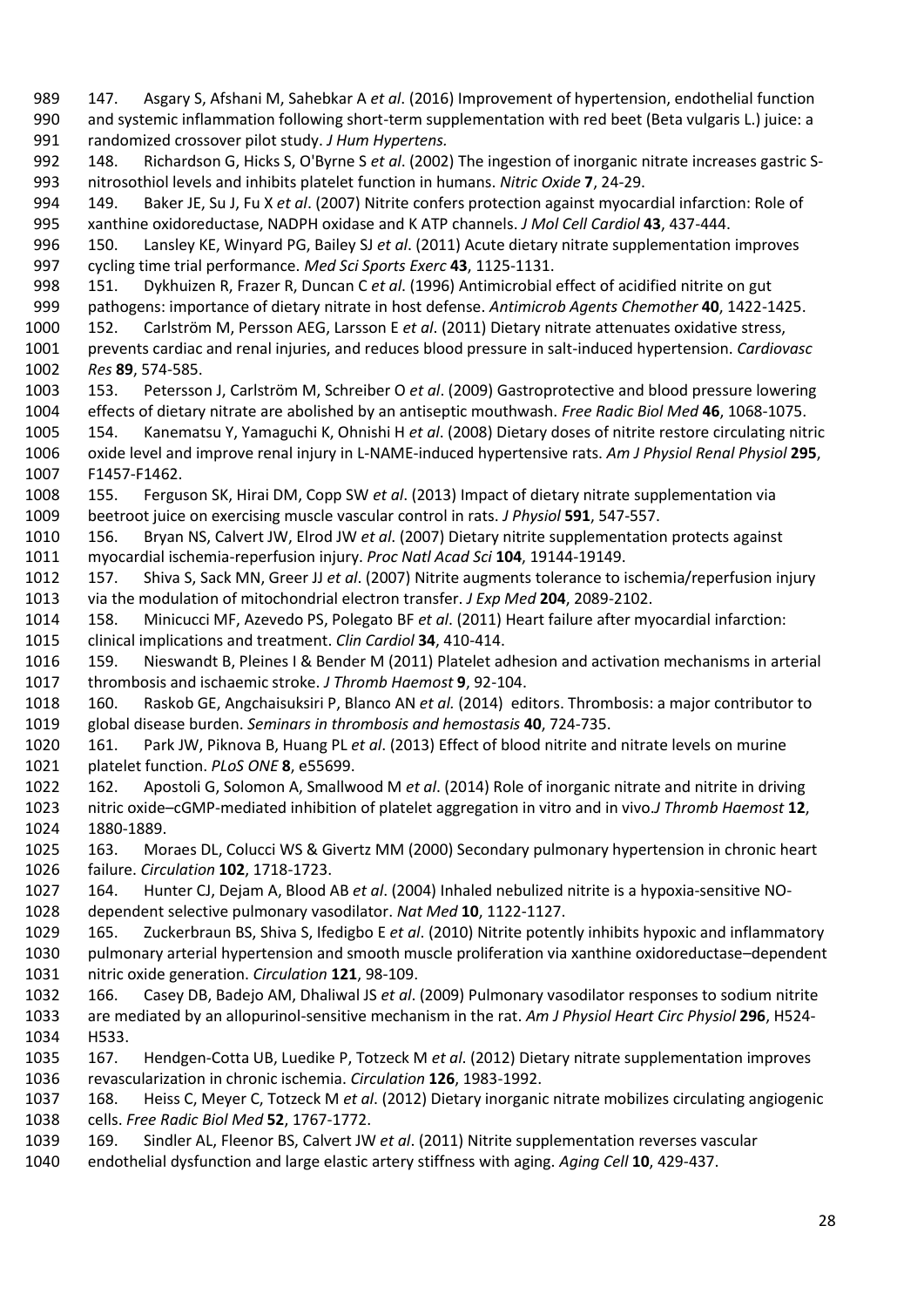170. Cai H & Harrison DG (2000) Endothelial dysfunction in cardiovascular diseases: the role of oxidant stress. *Circ Res* **87**, 840-844. 171. Stokes KY, Dugas TR, Tang Y *et al*. (2009) Dietary nitrite prevents hypercholesterolemic microvascular inflammation and reverses endothelial dysfunction. *Am J Physiol Heart Cir Physiol* **296**, H1281-H1288. 172. Carlström M, Larsen FJ, Nyström T *et al*. (2010) Dietary inorganic nitrate reverses features of metabolic syndrome in endothelial nitric oxide synthase-deficient mice. *Proc Natl Acad Sci* **107**, 17716- 17720. 173. Larsen FJ, Ekblom B, Sahlin K *et al*. (2006) Effects of dietary nitrate on blood pressure in healthy volunteers. *N Engl J Med* **355**, 2792-2793. 174. Siervo M, Lara J, Ogbonmwan I *et al*. (2013) Inorganic nitrate and beetroot juice supplementation reduces blood pressure in adults: a systematic review and meta-analysis. *J Nutr* **143**, 818-826. 175. Bondonno CP, Liu AH, Croft KD *et al*. (2014) Short-term effects of nitrate-rich green leafy vegetables on blood pressure and arterial stiffness in individuals with high-normal blood pressure. *Free Radic Biol Med*  **77**, 353-362. 176. Gilchrist M, Winyard PG, Aizawa K *et al*. (2013) Effect of dietary nitrate on blood pressure, endothelial function, and insulin sensitivity in type 2 diabetes. *Free Radic Biol Med* **60**, 89-97. 177. Golzarand M, Bahadoran Z, Mirmiran P *et al*. (2016) Consumption of nitrate-containing vegetables is inversely associated with hypertension in adults: A prospective investigation from the Tehran Lipid and Glucose Study. *J Nephrol* **29**, 377-384. 178. Raitakari OT & Celermajer DS (2000) Testing for endothelial dysfunction. *Ann Med* **32**, 293-304 179. Hadi HA, Carr CS & Suwaidi J (2005) Endothelial dysfunction: cardiovascular risk factors, therapy, and outcome. *Vasc Health Ris Manag* **1**, 183. 180. Bondonno CP, Yang X, Croft KD *et al*. (2012) Flavonoid-rich apples and nitrate-rich spinach augment nitric oxide status and improve endothelial function in healthy men and women: a randomized controlled trial. *Free Radic Biol Med* **52**, 95-102. 181. Rodriguez-Mateos A, Hezel M, Aydin H *et al*. (2015) Interactions between cocoa flavanols and inorganic nitrate: Additive effects on endothelial function at achievable dietary amounts. *Free Radic Biol Med* **80**, 121-128. 182. Joris PJ & Mensink RP (2013) Beetroot juice improves in overweight and slightly obese men postprandial endothelial function after consumption of a mixed meal. *Atherosclerosis* **231**, 78-83. 183. Ingram TE, Fraser AG, Bleasdale RA *et al*. (2013) Low-dose sodium nitrite attenuates myocardial ischemia and vascular ischemia-reperfusion injury in human models. *J Am Coll Cardiol* **61**, 2534-2541. 184. Heiss C, Jahn S, Taylor M, Real WM *et al*. (2010) Improvement of endothelial function with dietary flavanols is associated with mobilization of circulating angiogenic cells in patients with coronary artery disease. *J Am Coll Cardiol* **56**, 218-224. 185. The Reference Values for Arterial Stiffness' Collaboration (2010) Determinants of pulse wave velocity in healthy people and in the presence of cardiovascular risk factors:'establishing normal and reference values'. *Eur Heart J* **31**, 2338-2350. 186. Chirinos JA, Zambrano JP, Chakko S *et al*. (2005) Aortic pressure augmentation predicts adverse cardiovascular events in patients with established coronary artery disease. *Hypertension* **45**, 980-985. 187. Zamani P, Rawat D, Shiva-Kumar P *et al*. (2014) The effect of inorganic nitrate on exercise capacity in heart failure with preserved ejection fraction. *Circulation* **CIRCULATIONAHA**, 114. 188. Rammos C, Hendgen-Cotta UB, Sobierajski J *et al*. (2014) Dietary nitrate reverses vascular dysfunction in older adults with moderately increased cardiovascular risk. *J Am Coll Cardiol* **63**, 1584-1585. 189. Liu AH, Bondonno CP, Croft KD *et al*. (2013) Effects of a nitrate-rich meal on arterial stiffness and blood pressure in healthy volunteers. *Nitric Oxide* **35**, 123-30. 190. Jones DA, Pellaton C, Velmurugan S *et al*. (2014) Randomized phase 2 trial of intra-coronary nitrite during acute myocardial infarction. *Circ Res* **CIRCRESAHA**, 114. 191. Alexander J, Benford D, Cockburn A *et al*. (2008) Nitrate in vegetables Scientific Opinion of the Panel on Contaminants in the Food chain. *EFSA J* **689**, 1-79. 192. Siciliano J, Krulick S, Heisler EG *et al*. (1975) Nitrate and nitrite content of some fresh and processed market vegetables. *J Agric Food Chem* **23**, 461-464.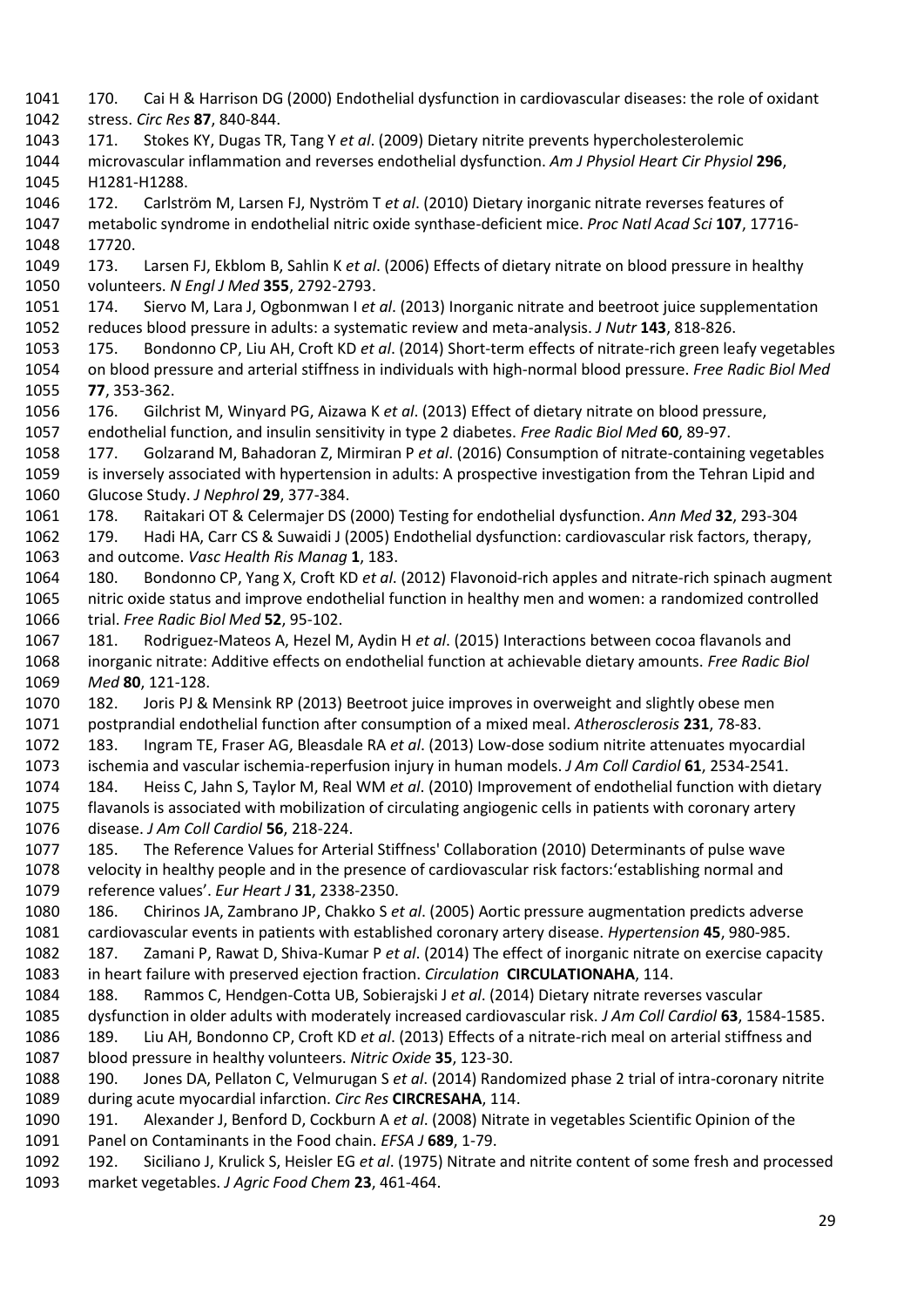193. Jackson W, Steel J, Boswell V (1967) Nitrates in edible vegetables and vegetable products. *Proc Amer Soc Hort Sci* **90**, 349-352. 194. Corré WJ (1979) *Nitrate and nitrite in vegetables*. 195. Richardson W (1907) THE OCCURRENCE OF NITRATES IN VEGETABLE FOODS, IN CURED MEATS AND ELSEWHERE. *J Am Chem Soc* **29**, 1757-1767. 196. Wilson J (1949) Nitrate in foods and its relation to health. *Agron J* **41**, 20-22. 197. Lee DH (1970) Nitrates, nitrites, and methemoglobinemia. *Environ Res* **3**, 484-511. 198. White JW (1975) Relative significance of dietary sources of nitrate and nitrite. *J Agric Food Chem*  **23**, 886-891. 199. Santamaria P, Elia A, Serio F *et al*. (1999) A survey of nitrate and oxalate content in fresh vegetables. *J Sci Food Agric* **79**, 1882-1888. 200. Öztekin N, Nutku MS, Erim FB (2002) Simultaneous determination of nitrite and nitrate in meat products and vegetables by capillary electrophoresis. *Food Chem* **2002**, 103-106. 201. Tamme T, Reinik M, Roasto M *et al*. (2006) Nitrates and nitrites in vegetables and vegetable-based products and their intakes by the Estonian population. *Food Addit Contam* **23**, 355-361. 202. Hsu J, Arcot J & Lee NA (2009) Nitrate and nitrite quantification from cured meat and vegetables and their estimated dietary intake in Australians. *Food Chem* **115**, 334-339. 203. Thomson B, Nokes C & Cressey P (2007) Intake and risk assessment of nitrate and nitrite from New Zealand foods and drinking water. *Food Addit Contam* **24**, 113-121. 204. Walker R (1990) Nitrates, nitrites and N‐nitrosocompounds: A review of the occurrence in food and diet and the toxicological implications. *Food Addit Contam* **7**, 717-768. 205. Wang Z, Wei Y & Li S (2000) Nitrate accumulation and its regulation by nutrient management in vegetables. *Balanceable fertilization and high quality vegetables continual production Beijing: China Agricultural University*. 206. Petersen A, Stoltze S (1999) Nitrate and nitrite in vegetables on the Danish market: content and intake. *Food Addit Contam* **16**, 291-299. 207. Ysart G, Miller P, Barrett G *et al*. (1999) Dietary exposures to nitrate in the UK. *Food Addit Contam*  **16**, 521-532. 208. Sušin J, Kmecl V & Gregorčič A (2006) A survey of nitrate and nitrite content of fruit and vegetables grown in Slovenia during 1996–2002. *Food Addit Contam* **23**, 385-390. 209. Pickston L, Smith J & Todd M. Nitrate and nitrite levels in fruit and vegetables in New Zealand and the effect of storage and pressure cooking on these levels. *Food Technology in New Zealand*. 210. Zhong W, Hu C & Wang M (2002) Nitrate and nitrite in vegetables from north China: content and intake. *Food Addit Contam* **19**, 1125-1129. 211. Panalaks T, Iyengar J & Sen N (1973) Nitrate, nitrite, and dimethylnitrosamine in cured meat products. *Ass Offic Anal Chem J*. 212. Sen NP & Baddoo PA (1997) Trends in the levels of residual nitrite in Canadian cured meat products over the past 25 years. *J Agric Food Chem* **45**, 4714-4718. 213. Sen NP, Baddoo PA & Seaman SW (1994) Rapid and sensitive determination of nitrite in foods and biological materials by flow injection or high-performance liquid chromatography with chemiluminescence detection. *J Chromatogr A* **673**, 77-84. 214. Panalaks T, Iyengar JR, Donaldson BA *et al*. (1974) Further survey of cured meat products for volatile N-nitrosamines. *J Assoc Off Anal Chem* **57**, 806. 215. Meah M, Harrison N & Davies A (1994) Nitrate and nitrite in foods and the diet. *Food Addit Contam*  **11**, 519-532. 216. Buege D, Lee M & Cassens R (1978) Residual nitrite levels in meat products manufactured by Wisconsin meat processors [Meat curing, cancer-causing nitrosamines]. *Publication-Cooperative Extension Programs.* 217. Reinik M, Tamme T, Roasto M *et al*. (2005) Nitrites, nitrates and N-nitrosoamines in Estonian cured meat products: intake by Estonian children and adolescents. *Food Addit Contam* **22**, 1098-1105. 218. Cassens RG (1997) Composition and safety of cured meats in the USA. *Food Chem* **59**, 561-566. 219. Kerr R, Marsh C, Schroeder W *et al*. (1926) The Use of Sodium Nitrite in the Curing of Meat. *J Agric Res* **33**, 541-551.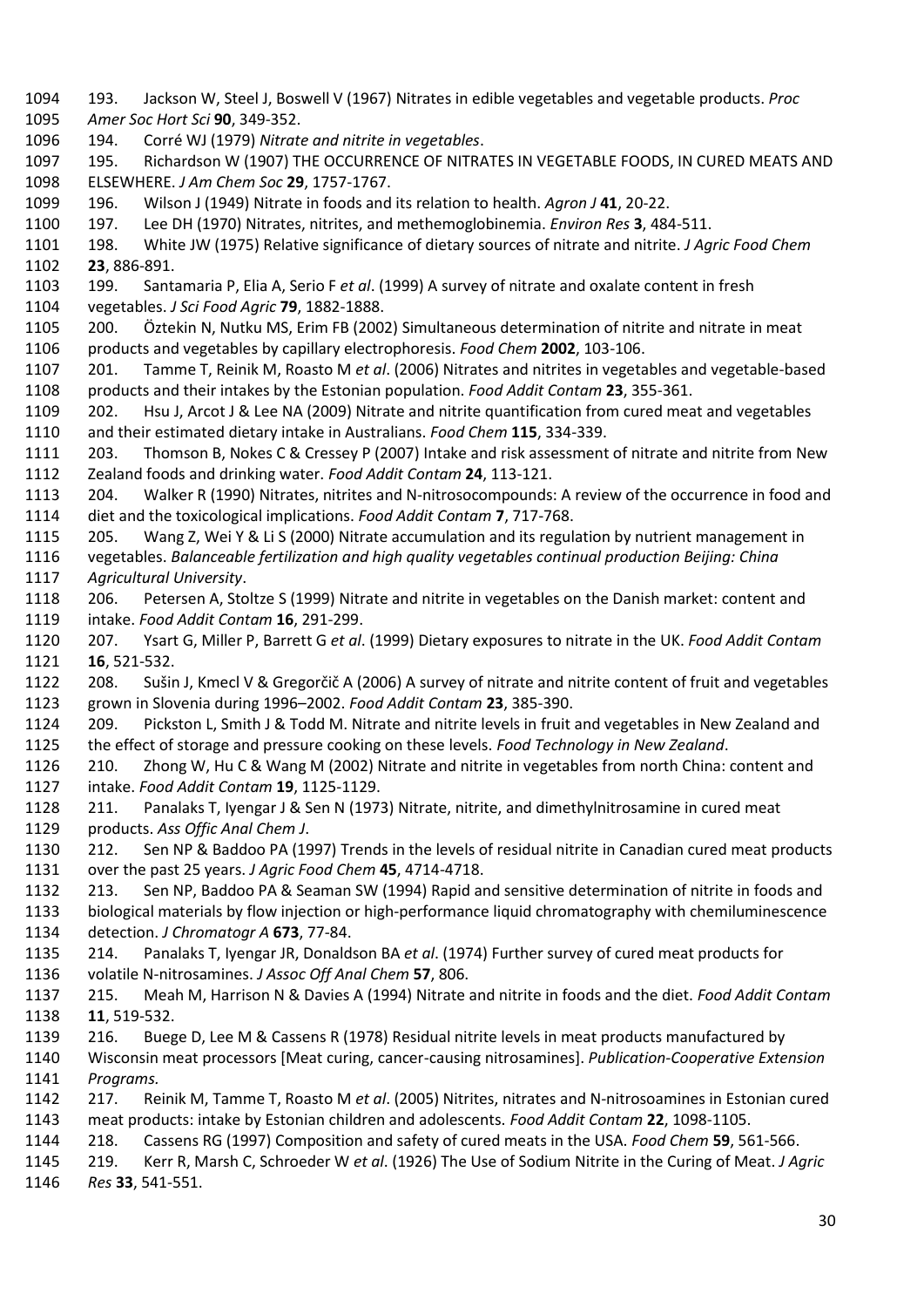- 220. Coppola ED, Wickroski AF & Hanna JG (1976) Nitrite in meat products determined by fluorescence
- quenching of p-aminobenzoate ion. *J Assoc Off Anal Chem* **59**, 783-786.
- 221. Siu DC & Henshall A (1998) Ion chromatographic determination of nitrate and nitrite in meat products. *J Chromatogr A* **804**, 157-160.
- 222. Greenberg R (1977) Nitrosopyrrolidine in United States cured meat products. *Proceedings of the*
- *International Symposium on Nitritein Meat Products*.
- 223. Sen N, Donaldson B & Charbonneau C (1975) Formation of nitrosodimethylamine from the
- interaction of certain pesticides and nitrite. *IARC Scientific Publications (IARC)*.
- 224. Sen N, Donaldson B, Seaman S *et al*. (1977) Recent nitrosamine analyses in cooked bacon. *J Can Inst*
- *Food Sci Technol.*
- 
- 
- 
- 
- 
- 
- 
- 
- 
- 
- 
- 
- 
- 
- 
- 
- 
- 
- 
- 
- 
- 
- 
-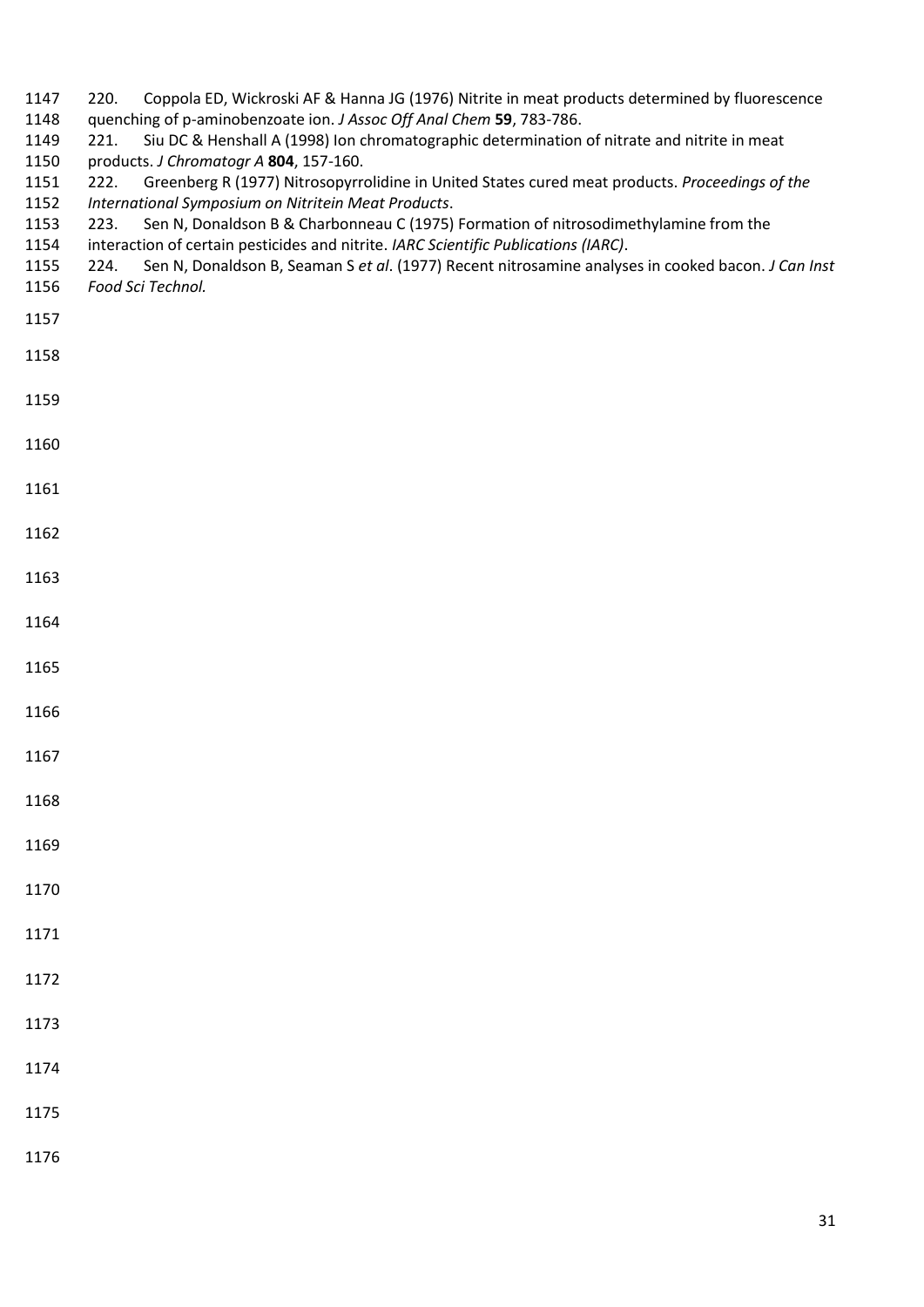## **Tables**

**Table 1. Permissions for nitrate and nitrite in Food Products**

|      | Product                                                                                                | $\bf Additive$               | Maximum Permitted Level (mg/kg)                                 |
|------|--------------------------------------------------------------------------------------------------------|------------------------------|-----------------------------------------------------------------|
|      |                                                                                                        | Nitrite Salt                 | $150^{(90)}$                                                    |
|      |                                                                                                        | Nitrate Salt                 | $50^{(85;90)}$                                                  |
|      | Commercially Sterile Canned Dried Meat                                                                 | Nitrite Salt                 | $50 - 150^{(85; 91)}$                                           |
|      |                                                                                                        | Nitrite Salt                 | $125\stackrel{(90)}{ }$                                         |
|      |                                                                                                        | Nitrate Salt                 | $150\;^{(85)}$                                                  |
|      |                                                                                                        | Nitrite Salt                 | 125 - 200 $^{\left(85;\,90\right)}$                             |
|      |                                                                                                        | Nitrate Salt                 | 175-500 $^{\left(85;\,92\right)}$<br>125 - 175 $^{\,(85;\,90)}$ |
|      |                                                                                                        | Nitrite Salt<br>Nitrate Salt | $150 - 300$ (90; 91)                                            |
|      |                                                                                                        | Nitrite Salt                 | $150\stackrel{(90)}{ }$                                         |
|      |                                                                                                        | Nitrate Salt                 | $500^{(85;90)}$                                                 |
| 1179 | Nitrate salt: Potassium Nitrate and Sodium Nitrate. Nitrite salt: Potassium Nitrite and Sodium Nitrite |                              |                                                                 |
| 1180 |                                                                                                        |                              |                                                                 |
| 1181 |                                                                                                        |                              |                                                                 |
| 1182 |                                                                                                        |                              |                                                                 |
| 1183 |                                                                                                        |                              |                                                                 |
| 1184 |                                                                                                        |                              |                                                                 |
| 1185 |                                                                                                        |                              |                                                                 |
| 1186 |                                                                                                        |                              |                                                                 |
| 1187 |                                                                                                        |                              |                                                                 |
| 1188 |                                                                                                        |                              |                                                                 |
| 1189 |                                                                                                        |                              |                                                                 |
| 1190 |                                                                                                        |                              |                                                                 |
| 1191 |                                                                                                        |                              |                                                                 |
| 1192 |                                                                                                        |                              |                                                                 |
| 1193 |                                                                                                        |                              |                                                                 |
| 1194 |                                                                                                        |                              |                                                                 |
| 1195 |                                                                                                        |                              |                                                                 |
| 1196 |                                                                                                        |                              |                                                                 |
| 1197 |                                                                                                        |                              |                                                                 |
| 1198 |                                                                                                        |                              |                                                                 |
| 1199 |                                                                                                        |                              |                                                                 |
| 1200 |                                                                                                        |                              |                                                                 |
| 1201 |                                                                                                        |                              |                                                                 |
| 1202 |                                                                                                        |                              |                                                                 |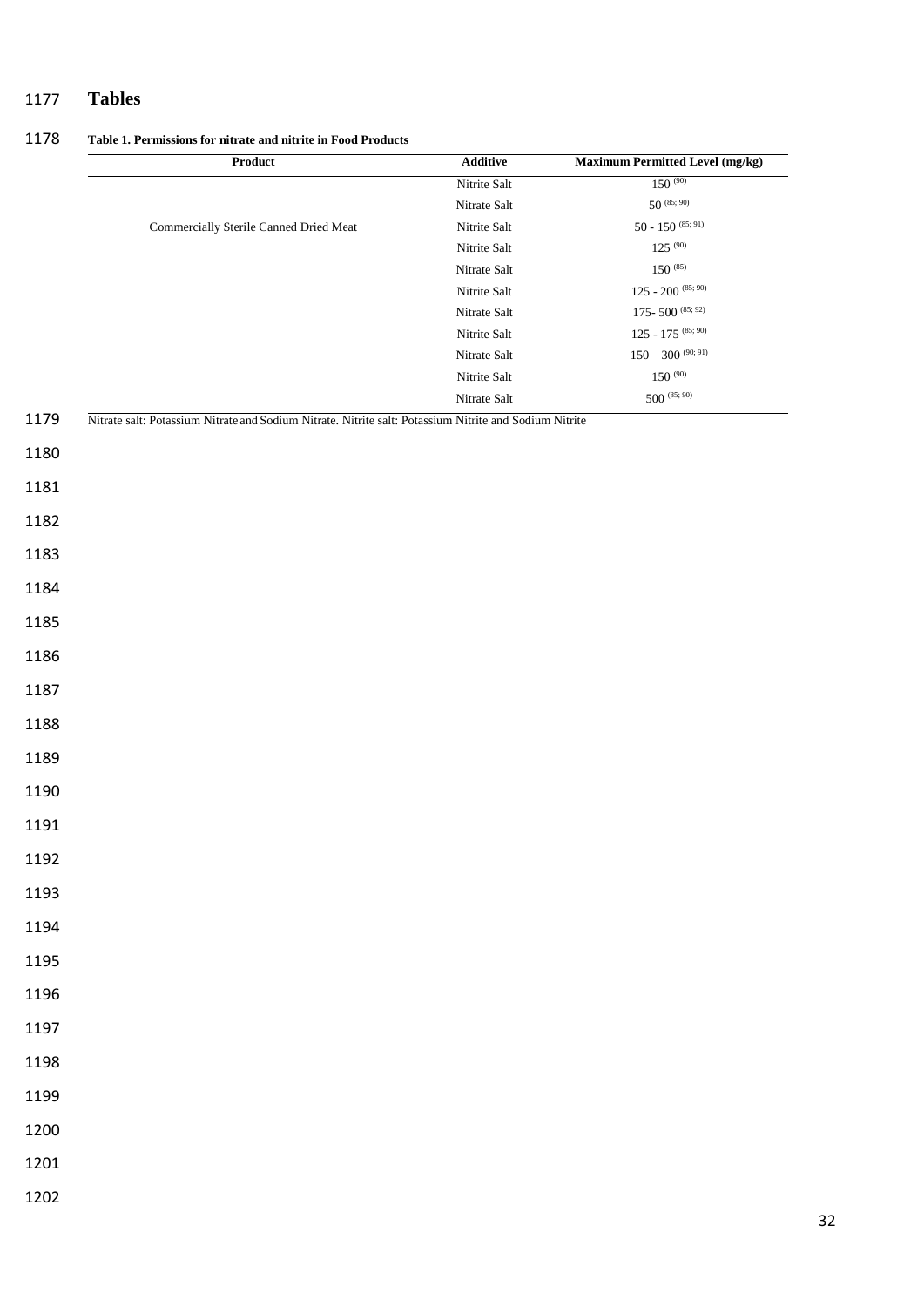1203 **Table 2. Vegetable sources of nitrate and nitrite with estimated nitrate and/or nitrite contents.** 

| <b>Vegetable Type</b>   | Nitrate Content (mg/kg) Mean (range)                                                                            | Nitrite Content (mg/kg) Mean (range)             |
|-------------------------|-----------------------------------------------------------------------------------------------------------------|--------------------------------------------------|
| Rocket                  | 3624 (1550-7316) <sup>(111; 191)</sup>                                                                          | NA                                               |
| Turnip Greens           | $3467$ <sup>(192; 193; 194)</sup>                                                                               | NA                                               |
| Spinach                 | 2485 (2-6700) <sup>(22; 79; 85; 111; 191; 193; 194; 195; 196; 197; 198; 199;</sup>                              | $15 (ND-162)^{(22; 85; 200; 202; 203; 205)}$     |
|                         | 200; 201; 202; 203; 204; 205)                                                                                   |                                                  |
| Swiss chard             | $2363^{(199)}$                                                                                                  | NA                                               |
| Turnip                  | 2174 (10-4800) <sup>(111; 194; 195; 197; 201)</sup>                                                             | NA                                               |
| Rhubarb                 | 1999 (55-6500) <sup>(191; 193; 194; 196; 197; 201; 204)</sup>                                                   | NA                                               |
| Celery                  | 1964 (19-5300) <sup>(85; 191; 193; 194; 195; 196; 197; 198; 199; 201; 203)</sup>                                | $2.5 \text{ (ND-6)}^{(85; 191)}$                 |
| Beetroot                | 1992 (100-8100) <sup>(85; 111; 193; 194; 195; 196; 197; 198; 199; 201; 203;</sup><br>204; 206; 207; 208)        | $1.7 \text{ (ND-110)}^{(85; 199; 203; 209)}$     |
| Chinese Cabbage         | 1855 (111-8050) <sup>(201; 202; 206; 208; 210)</sup>                                                            | $0.9$ (ND-14.3) <sup>(206; 208)</sup>            |
| Radish                  | 1773 (60-9000) <sup>(111; 191; 193; 194; 195; 196; 201)</sup>                                                   | NA                                               |
| Lettuce                 | 1689 (10-13000) <sup>(79; 85; 111; 191; 193; 194; 195; 196; 197; 198; 199;</sup>                                | $0.8$ (ND-5) <sup>(85; 203; 205; 206; 208)</sup> |
|                         | 201; 202; 203; 204; 205; 206; 208; 209)                                                                         |                                                  |
| Watercress              | 1640 (890-2790) <sup>(203)</sup>                                                                                | 2.5 $(ND-5)^{(203)}$                             |
| <b>Buk Choy</b>         | 1620 $(1023-3098)^{(202)}$                                                                                      | $20 (0.09-30)^{(202)}$                           |
| Kale/ Mustard Greens    | 1318 (19-5500) <sup>(22; 191; 192; 193; 194; 197; 205)</sup>                                                    | $(0.03 - 0.64)^{(22, 205)}$                      |
| Silver beet             | 1255 (190-1770) <sup>(203; 209)</sup>                                                                           | $2.5 \text{ (ND-5)}^{(203; 209)}$                |
| Endive                  | 975 (10-3800) <sup>(194; 199)</sup>                                                                             | $\rm NA$                                         |
| <b>Broccoli</b>         | 793 (ND-2300) <sup>(22; 85; 193; 194; 196; 197; 198; 199; 203; 204)</sup>                                       | $3 (ND-110)^{(22; 85; 203)}$                     |
| Cabbage                 | 756 (1-3100) <sup>(85; 193; 194; 195; 196; 197; 198; 199; 201; 203; 204; 207;</sup><br>208; 209; 210)           | $0.8$ (ND-26) <sup>(85; 203; 208)</sup>          |
| Cauliflower             | 547 (ND-4500) <sup>(191; 193; 194; 195; 196; 197; 198; 199; 201)</sup>                                          | NA                                               |
| Mixed Salad             | 540 (80-821) <sup>(22; 111; 191; 201)</sup>                                                                     | $1.3^{(22)}$                                     |
| Eggplant                | 479 (31-1500) <sup>(191; 194; 195; 198; 199)</sup>                                                              | NA                                               |
| Leek                    | 399 (56-841) <sup>(111; 195)</sup>                                                                              | NA                                               |
| Pumpkin / Squash        | 389 (ND-2200) <sup>(85; 191; 194; 195; 196; 197; 198; 199; 201; 203)</sup>                                      | 6 (ND-194) <sup>(85; 203)</sup>                  |
| Green Onion             | 366 (4-1676) <sup>(111; 201)</sup>                                                                              | NA.                                              |
| Fennel                  | $363^{(199)}$                                                                                                   | NA                                               |
| Green Beans             | 315 (6-1100) <sup>(85; 111; 193; 195; 197; 199; 208)</sup>                                                      | 7 $(0.16-57)^{(85; 208)}$                        |
| Cucumber                | 184 (1-1236) <sup>(85; 111; 191; 194; 195; 198; 199; 208; 209; 210)</sup>                                       | 3 (ND-1164) <sup>(85; 208)</sup>                 |
| White Potato            | 184 (ND-5521) <sup>(22; 85; 111; 191; 193; 194; 195; 196; 197; 198; 201;</sup><br>203; 207; 208; 209; 210)      | $1 (ND-10.3)^{(22; 85; 203; 208)}$               |
| Carrot                  | 182 (ND-2800) <sup>(22; 85; 111; 191; 193; 194; 195; 196; 197; 198; 199;</sup><br>201; 203; 204; 205; 207; 208) | $0.7 \text{ (ND-7.5)}^{(22; 85; 203; 205; 208)}$ |
| Garlic                  | 163 $(1-462)^{(111; 191; 199)}$                                                                                 | NA.                                              |
| Lima Beans              | $160 (54-310)^{(193; 195; 198)}$                                                                                | NA.                                              |
| <b>Brussels Sprouts</b> | 118 (ND-170) <sup>(194)</sup>                                                                                   | <b>NA</b>                                        |
| Onion                   | 100 (ND-2300) <sup>(85; 191; 194; 195; 196; 199; 201)</sup>                                                     | $0.5$ (ND-2.2) <sup>(85)</sup>                   |
| Mushroom                | 92 (ND-400) <sup>(85; 191; 194)</sup>                                                                           | NA.                                              |
| Asparagus               | 84 (13-700) <sup>(194; 196; 198)</sup>                                                                          | <b>NA</b>                                        |
| Tomato                  | 71 (ND-392) <sup>(22; 85; 111; 191; 193; 194; 195; 196; 198; 199; 201; 204;</sup>                               | $0.6$ (ND-13) <sup>(22; 85; 208)</sup>           |
|                         | 207; 208; 209; 210)                                                                                             |                                                  |
| <b>Sweet Potato</b>     | 55 (ND-66) <sup>(191; 193; 194; 195; 198)</sup>                                                                 | NA                                               |
| Peas                    | 32 (ND-124) <sup>(85; 191; 193; 194; 195; 198; 199)</sup>                                                       | $(ND-22)^{(85)}$                                 |
| Dry Beans               | 30 $(9-68)^{(195; 198)}$                                                                                        | NA                                               |
| Corn                    | 30 (ND-45) <sup>(85; 195; 198)</sup>                                                                            | $(ND-7.5)^{(85)}$                                |
| Artichoke               | $30^{(199)}$                                                                                                    | NA                                               |
| Preserved Olives        | $22(21-23)^{(85)}$                                                                                              | NA                                               |
|                         |                                                                                                                 | $(ND-7.5)^{(85)}$                                |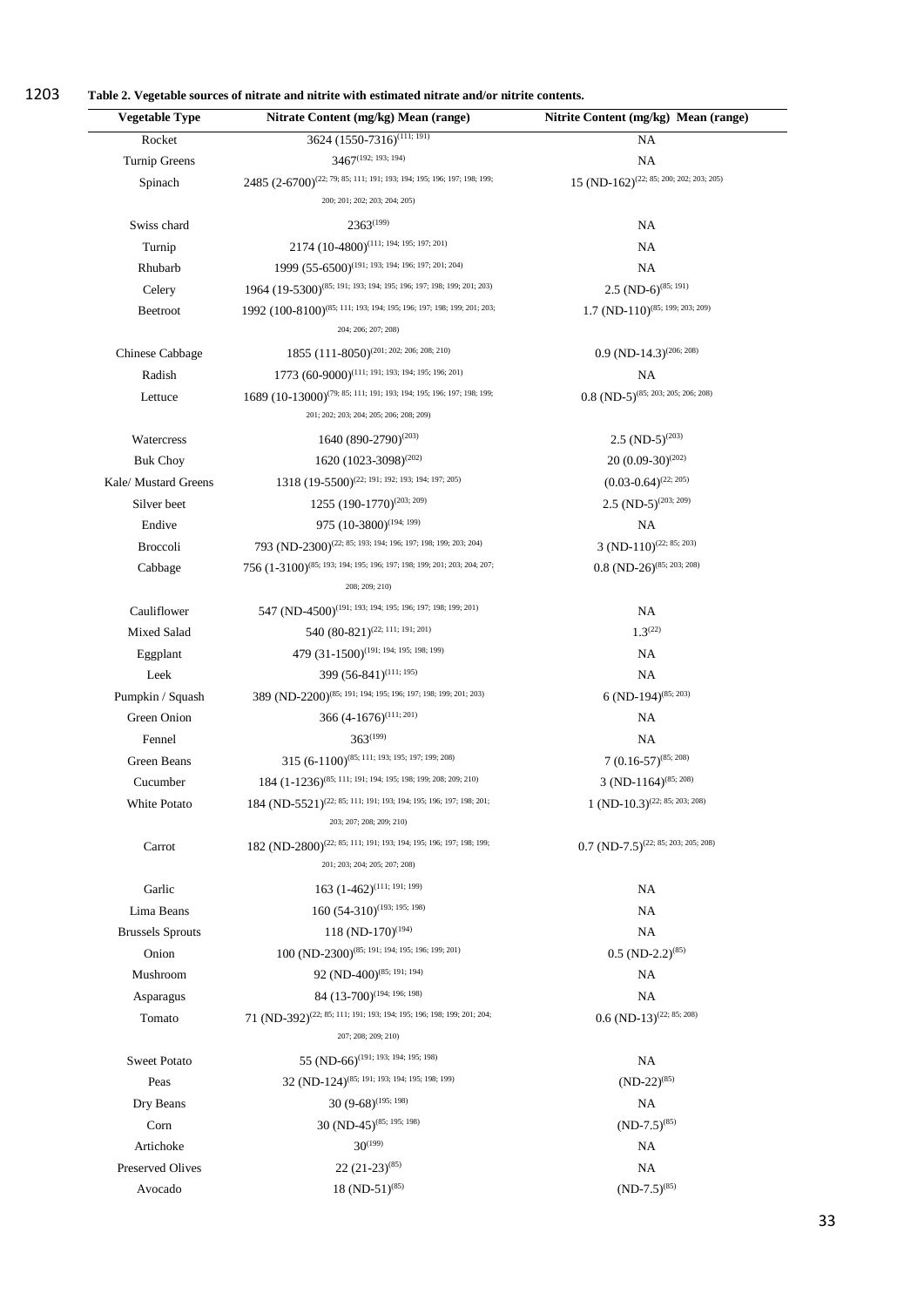| <b>Vegetable Type</b>                                                                              | Nitrate Content (mg/kg) Mean (range)                 | Nitrite Content (mg/kg) Mean (range)                                                                                                           |  |  |
|----------------------------------------------------------------------------------------------------|------------------------------------------------------|------------------------------------------------------------------------------------------------------------------------------------------------|--|--|
| <b>Baked Beans</b>                                                                                 | $17 \text{ (ND-23)}^{(85)}$                          | $1.7 \text{ (ND-7.5)}^{(85)}$                                                                                                                  |  |  |
| available.                                                                                         |                                                      | Data is combined nitrate and nitrite estimates from various published papers, government documents and reviews. ND: Not Detected. NA: Data not |  |  |
|                                                                                                    |                                                      |                                                                                                                                                |  |  |
|                                                                                                    |                                                      |                                                                                                                                                |  |  |
|                                                                                                    |                                                      |                                                                                                                                                |  |  |
| Table 3. Meat based sources of nitrate and nitrite with estimated nitrate and/or nitrite contents. |                                                      |                                                                                                                                                |  |  |
| <b>Meat Type</b>                                                                                   | Nitrate Content (mg/kg)                              | Nitrite Content (mg/kg)                                                                                                                        |  |  |
|                                                                                                    | Mean (range)                                         | Mean (range)                                                                                                                                   |  |  |
| Salami                                                                                             | 94 (ND-450) <sup>(85; 202; 203; 211; 212; 213)</sup> | 31 (ND-108) <sup>(85; 202; 203; 211; 212; 213)</sup>                                                                                           |  |  |
| Bolonga                                                                                            | 65 $(4-98)^{(211; 214; 215)}$                        | 14 (ND-55) <sup>(211; 214; 215; 216)</sup>                                                                                                     |  |  |

| 200000                          | $-0.1201$                                                      | $\cdots$                                                                |  |
|---------------------------------|----------------------------------------------------------------|-------------------------------------------------------------------------|--|
| Frankfurt/Hot dog               | $64 (8-81)^{(22; 85; 202; 203)}$                               | $39$ $(0.5-95)^{(22; 85; 202; 203)}$                                    |  |
| Shelf-Stable, Canned Cured Meat | 63 (ND-840) <sup>(211; 212; 214)</sup>                         | $31 (ND-19)^{(211; 212; 214)}$                                          |  |
| Sausages                        | 58 (15-240) <sup>(85; 202; 211; 214; 217; 218)</sup>           | 33 (ND-940) <sup>(91; 202; 211; 214; 216; 217; 218; 219; 220)</sup>     |  |
| Ham                             | 55 (ND-1400) <sup>(22; 85; 202; 203; 211; 215; 217; 221)</sup> | 47 (ND-640) <sup>(22; 85; 202; 203; 211; 217; 219; 221; 222)</sup>      |  |
| Bacon                           | 42 (ND-310) <sup>(22; 85; 202; 203; 211; 214; 215)</sup>       | 29 (ND-430) <sup>(22; 85; 202; 203; 211; 212; 213; 214; 215; 218;</sup> |  |
|                                 |                                                                | 219; 222; 223; 224)                                                     |  |
| "Luncheon Meat"                 | $32$ (<10-70) <sup>(85; 203; 215)</sup>                        | 31 (ND-130) <sup>(85; 203; 215)</sup>                                   |  |
| Pork                            | 21 (ND-19) <sup>(22; 215)</sup>                                | $(ND-8)^{(22; 215)}$                                                    |  |
| Corned Beef                     | $14 (4-36)^{(203; 215)}$                                       | $3 (ND-8)^{(203; 215)}$                                                 |  |
| Minced Beef                     | 12 (ND-24) <sup>(202; 203)</sup>                               | <b>NA</b>                                                               |  |

1212 Data is combined nitrate and nitrite estimates from various published papers, government documents and reviews. ND: Not Detected. NA: Data not

1213 available.

1214

#### 1215 **Table 4. Fruit sources of nitrate and nitrite with estimated nitrate and/or nitrite contents.**

| <b>Fruit Type</b>   | Nitrate Content (mg/kg) Mean (range)       | Nitrite Content (mg/kg) Mean (range) |
|---------------------|--------------------------------------------|--------------------------------------|
| Melon               | $325 (38-600)^{(194; 195; 196; 199; 201)}$ | NA.                                  |
| <b>Strawberries</b> | $172(96-233)^{(85)}$                       | $18(8-80)^{(85)}$                    |
| Banana              | 76 (45-200) <sup>(22; 85)</sup>            | 2 (ND-11) <sup>(22; 85)</sup>        |
| Apple               | $20 \text{ (ND-56)}^{(85)}$                | $(ND-7.5)^{(85)}$                    |
| Grapes              | 19 (ND-52) <sup>(85)</sup>                 | $10 (ND-19.4)^{(85)}$                |
| <b>Sultanas</b>     | $16(9-22)^{(85)}$                          | $0.8$ (ND-5.5) <sup>(85)</sup>       |
| Peach               | $10(7-18)^{(85)}$                          | $17 \text{ (ND-22)}^{(85)}$          |
| Orange              | 9 (ND-21) <sup>(22; 85)</sup>              | $0.2$ (ND-7.5) <sup>(85)</sup>       |
| Mango               | 9 (ND-12) <sup>(85)</sup>                  | 6 (ND-15) <sup>(85)</sup>            |
| Watermelon          | $8(7-18)^{(85)}$                           | $(ND-16.4)^{(85)}$                   |
| Pineapple           | 7 $(ND-12)^{(85)}$                         | $17(10-22)^{(85)}$                   |

1216 Data is combined nitrate and nitrite estimates from various published papers, government documents and reviews. ND: Not Detected. NA: Data not 1217 available.

1218

## 1219 **Table 5. Nitrate and nitrite containing herbs with estimated nitrate and/or nitrite contents.**

| <b>Herb Type</b> | Nitrite Content (mg/kg) Mean (range)                    | Nitrite Content (mg/kg) |  |
|------------------|---------------------------------------------------------|-------------------------|--|
|                  |                                                         | Mean (range)            |  |
| Dill             | $2590 (2236 - 3267)^{(200; 201)}$                       | $102^{(200)}$           |  |
| Parsley          | 1304 (ND-4467) <sup>(85; 194; 195; 196; 200; 201)</sup> | $(ND-94)^{(85; 200)}$   |  |
| Tea              | $3(2-3)^{(85)}$                                         | $(ND-0.3)^{(85)}$       |  |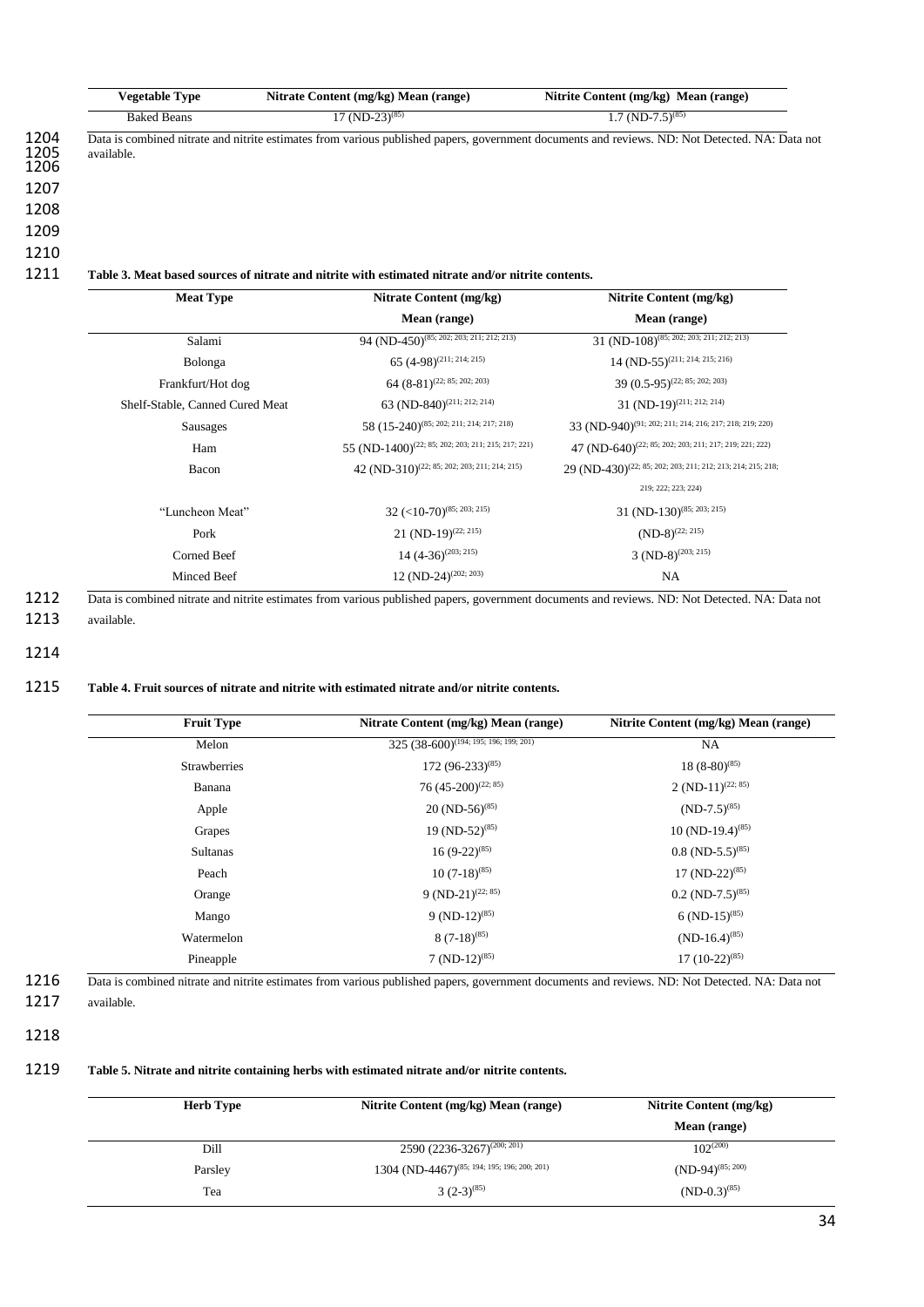- 1220 Data is combined nitrate and nitrite estimates from various published papers, government documents and reviews. ND: Not Detected. NA: Data not
- available.
- 
- 
- 
- 
- 
- 

#### **Table 6. Chemical structure of inorganic nitrate/nitrite compared with organic mono-, di-, tri- and tetra nitrates/nitrites.**